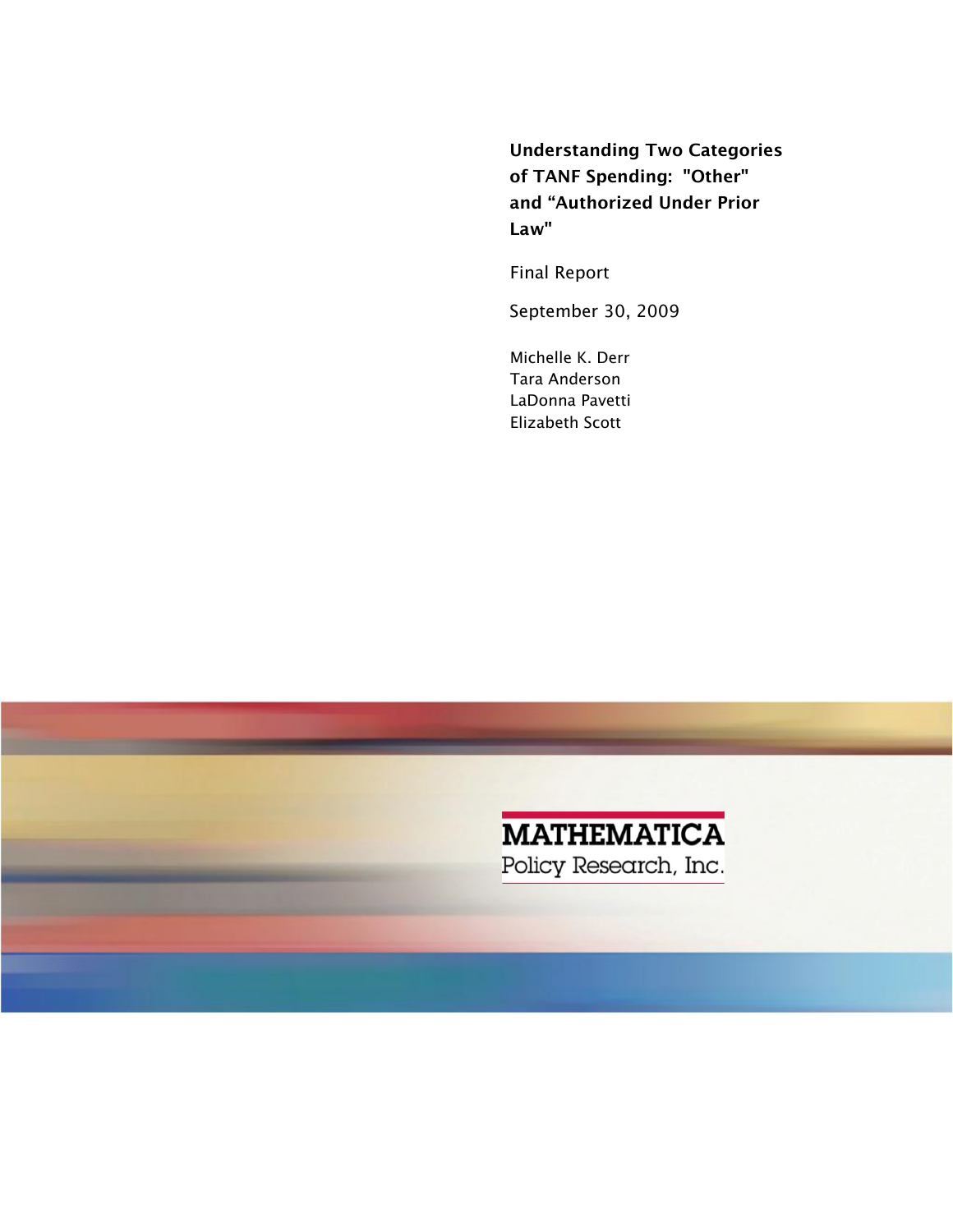Contract Number: 233-02-0086

MPR Reference Number: 6421-500

 Aerospace 7 West Submitted to: Department of Health and Human Services Administration for Children and Families Office of Planning Research and Evaluation 370 L'Enfant Promenade, SW Washington, DC 20447 Project Officer: Timothy Baker

 Telephone: (202) 484-9220 Submitted by: Mathematica Policy Research, Inc. 600 Maryland Avenue, S.W. Suite 550 Washington, DC 20024-2512 Facsimile: (202) 863-1763

Project Director: Michelle K. Derr

Categories of TANF Spending:<br>"Other" and "Authorized Understanding Two Under Prior Law"

Final Report

September 30, 2009

Michelle K. Derr Tara Anderson LaDonna Pavetti Elizabeth Scott

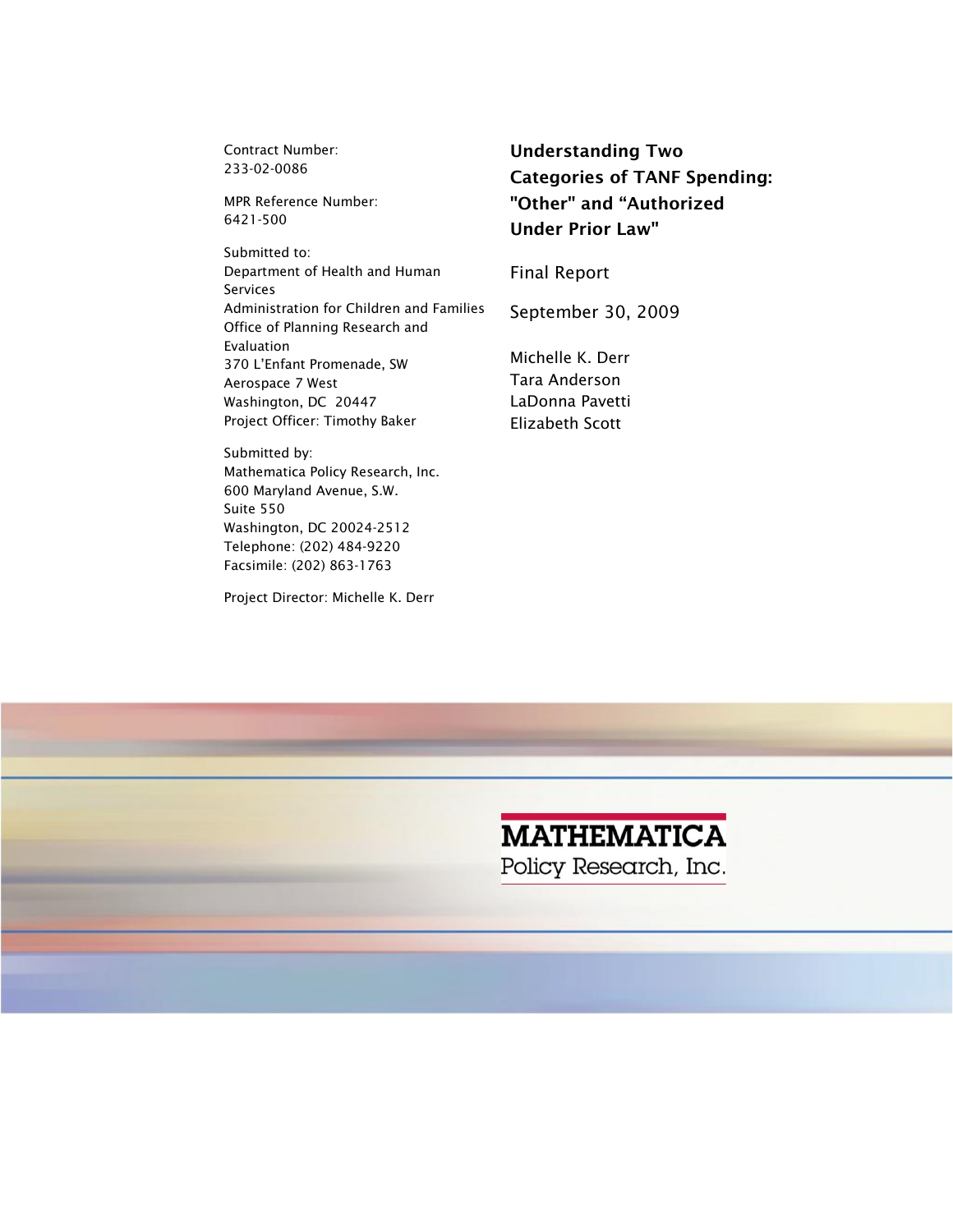#### ACKNOWLEDGEMENTS

We wish to thank many people for their important contributions to this report. Our thanks go to the regional administrators and program/fiscal specialists from the Administration for Children and Families (ACF) who responded to our requests for information. We also wish to thank state program administrators and fiscal specialists who sent us Temporary Assistance for Needy Families (TANF) spending data and allowed us to visit them on site.

This report benefitted from the ongoing support and guidance of the Office of Planning, Research, and Evaluation (OPRE) of the U.S Department of Health and Human Services. The OPRE project officer, Timothy Baker, provided invaluable support and feedback throughout the study. We also acknowledge Mark Fucello for his ongoing guidance as well as Nancye Campbell for her thoughtful comments on the draft report.

From the Office of Financial Assistance, Ryan Martin was instrumental in connecting us with ACF regional administrators and giving us access to the most recent spending data available within ACF. He and Peter Germanis also provided thoughtful feedback on the study design and final report.

Ann McCormick from the Office of the Assistant Secretary for Planning and Evaluation reviewed data collection tools and participated in several study meetings. She and Reuben Snipper reviewed the draft report for this study, providing many insightful suggestions.

We also thank Elizabeth Lower-Basch and Rutledge Houston from CLASP, who provided critical guidance on understanding the nuances of TANF spending and assisted us in classifying state expenditures.

At Mathematica Policy Research, Gretchen Kirby's careful review of the draft report contributed greatly to the quality of this final version. Alfreda Holmes provided ongoing and consistent administrative support.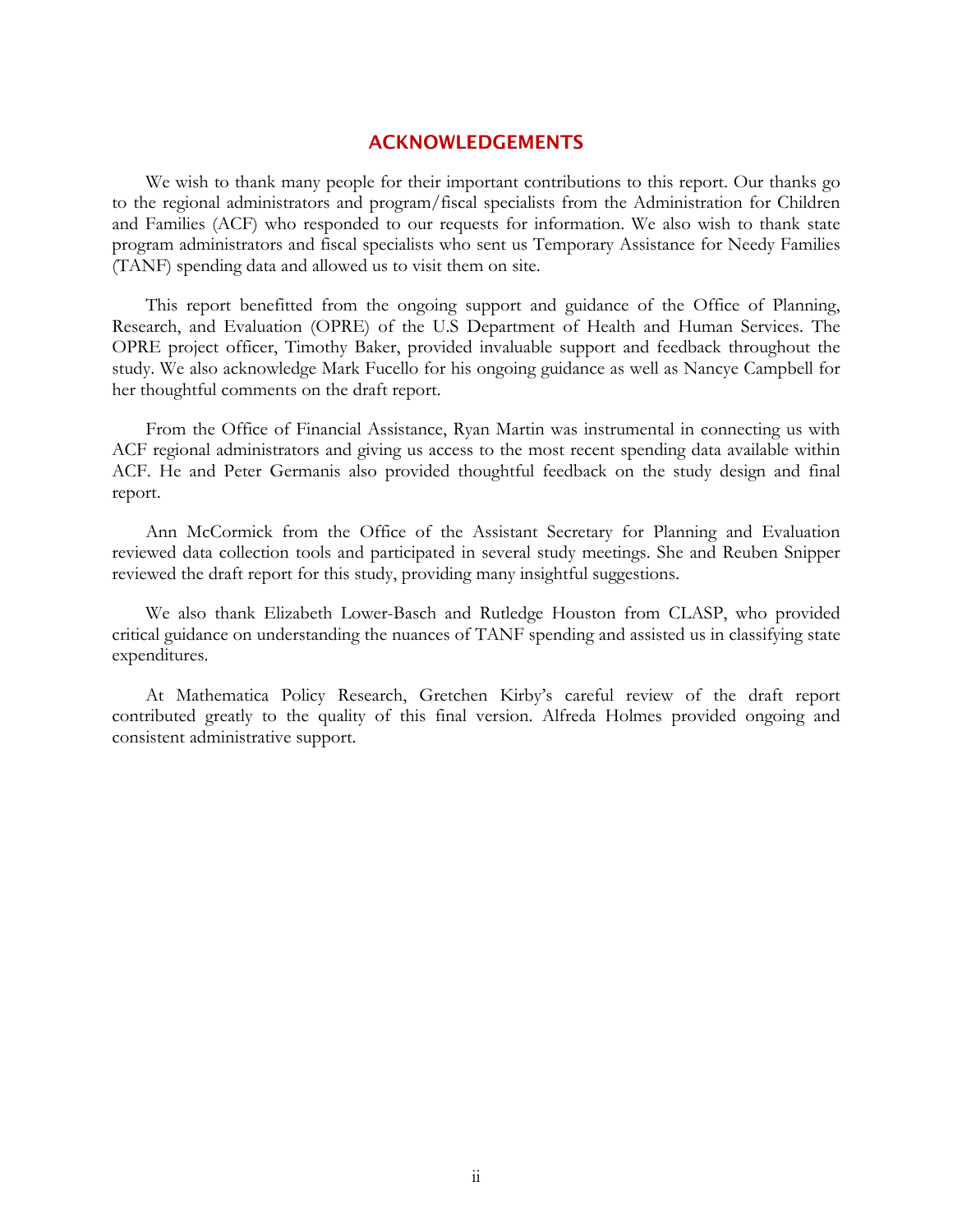# **CONTENTS**

| т |           |                                                                                                                                                                                                                                                                                                                                                                                                   |  |
|---|-----------|---------------------------------------------------------------------------------------------------------------------------------------------------------------------------------------------------------------------------------------------------------------------------------------------------------------------------------------------------------------------------------------------------|--|
|   | Α.        | TANF Block Grant Changed Public Welfare Funding Structure  1                                                                                                                                                                                                                                                                                                                                      |  |
|   | <b>B.</b> | Federal Reporting Process Tracks States' Quarterly Spending of TANF Funds 2                                                                                                                                                                                                                                                                                                                       |  |
|   | C.        | Type of Expenditures in AUPL and Other Categories Largely Unknown  4                                                                                                                                                                                                                                                                                                                              |  |
|   | D.        |                                                                                                                                                                                                                                                                                                                                                                                                   |  |
|   |           | 1.<br>2.<br>a.<br>$b_{\cdot}$<br>$\mathsf{C}$ .<br>In-depth Site Visits and Telephone Calls with Select States  7<br>d.<br>3.                                                                                                                                                                                                                                                                     |  |
| Ш |           | SPENDING IN OTHER AND AUTHORIZED UNDER PRIOR LAW CATEGORIES10                                                                                                                                                                                                                                                                                                                                     |  |
|   | Α.        | Ten States Account for Most of the TANF Funds in Other and AUPL 10                                                                                                                                                                                                                                                                                                                                |  |
|   | <b>B.</b> | Spending Areas Capture How Funds Are Used in Other and AUPL 11                                                                                                                                                                                                                                                                                                                                    |  |
|   | C.        | States Typically Use Funds Reported as Other and AUPL for Multiple                                                                                                                                                                                                                                                                                                                                |  |
|   | D.        | Spending Groups Give Insight Into States' Funding Priorities  16                                                                                                                                                                                                                                                                                                                                  |  |
|   |           | TANF Funds in Other and AUPL Mostly Allocated to Support Child<br>1.<br>Welfare Activities<br>16<br>Personal Supports Address TANF Families' Complex Service Needs 19<br>2.<br>Emergency Assistance to Meet the Basic Needs of Vulnerable Families 20<br>3.<br>Education and Prevention Programs Help At-Risk Youth and Teen<br>4.<br>Other Spending Areas Used to Support TANF Purposes 23<br>5. |  |
| Ш |           | RECOMMENDATIONS FOR FEDERAL AND STATE TANF ADMINISTRATORS25                                                                                                                                                                                                                                                                                                                                       |  |
|   | А.        |                                                                                                                                                                                                                                                                                                                                                                                                   |  |
|   |           | 1.<br>Clarify the Types of Reported Expenditures in Existing Categories 26<br>2.<br>3.<br>Consider Redefining Some Existing Spending Categories 27<br>Explore Options for Capturing Large Allocations Made to Counties 27<br>4.<br>Reevaluate the Process for Reporting TANF Expenditures, Adjustments,<br>5.                                                                                     |  |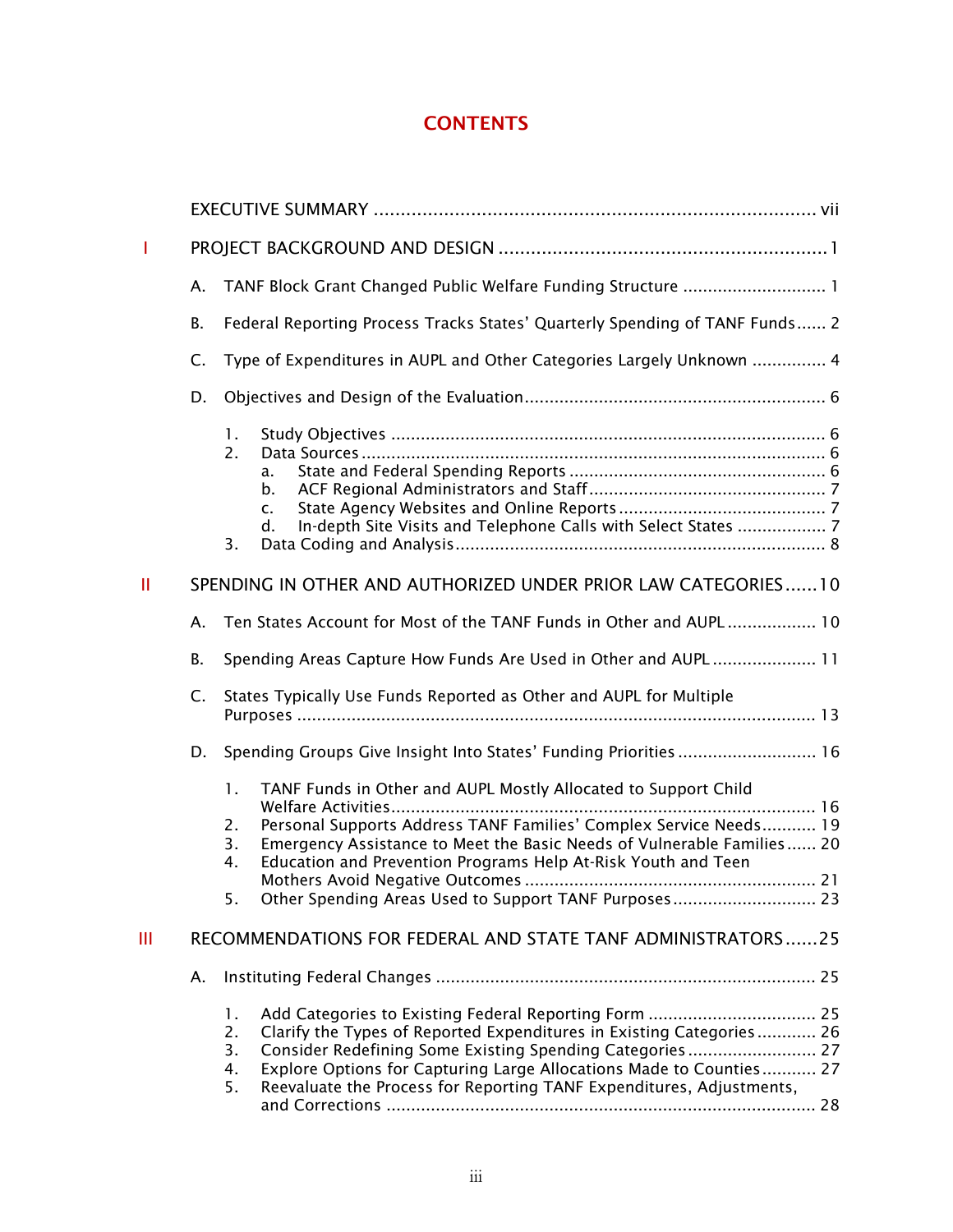#### Contents *(continued)*

| III (continued) |         |                                                                 |  |
|-----------------|---------|-----------------------------------------------------------------|--|
| В.              |         |                                                                 |  |
|                 | $2^{+}$ | Revisit Reporting Tools and Resources Available to Counties  29 |  |
|                 |         |                                                                 |  |
|                 |         |                                                                 |  |
|                 |         | APPENDIX: STATES' USE OF FEDERAL TANF FUNDS REPORTED IN OTHER   |  |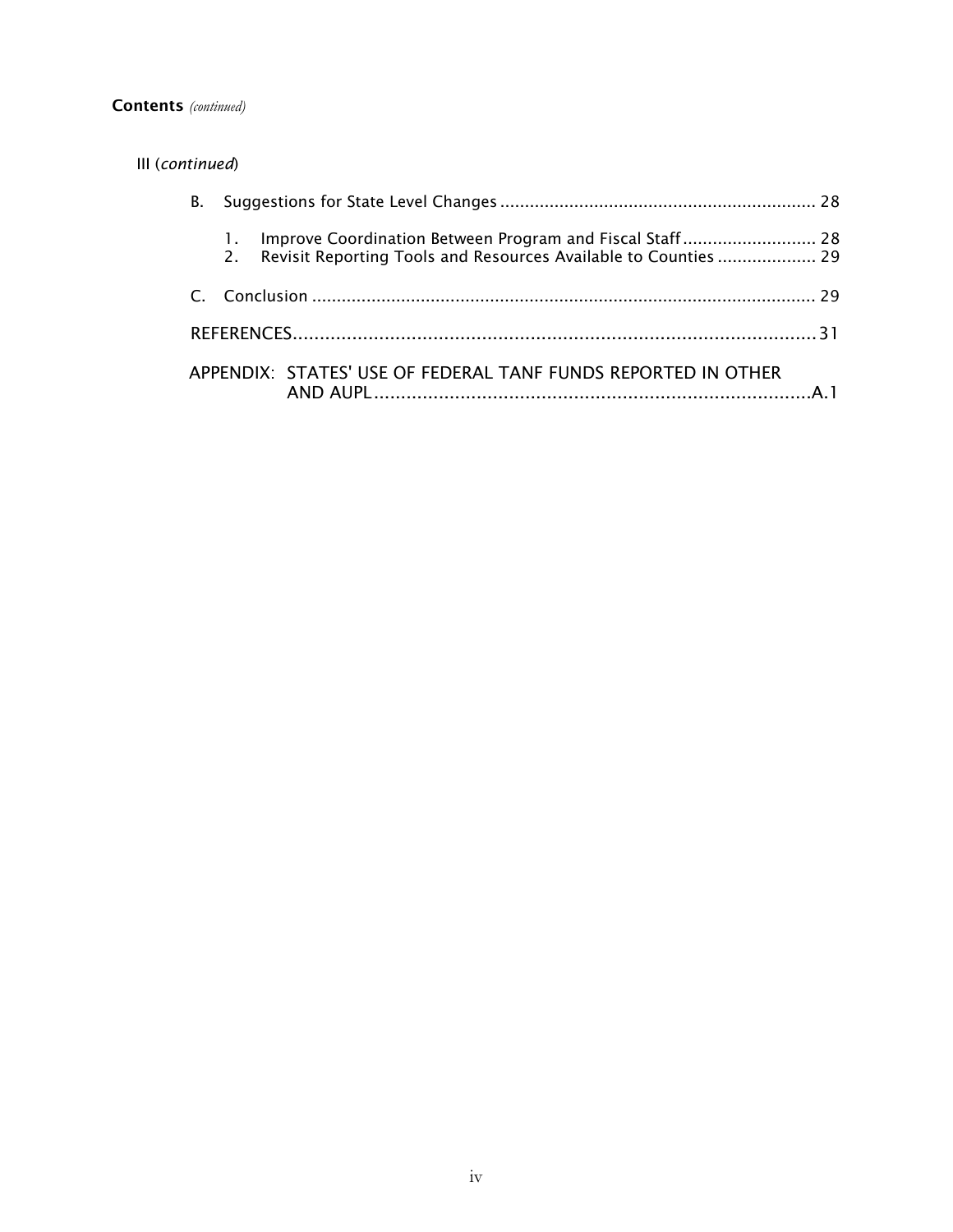# TABLES

| ES.1. | Type of State Expenditure Data Available for the Analysis of Other and                                                                      |  |
|-------|---------------------------------------------------------------------------------------------------------------------------------------------|--|
| ES.2  |                                                                                                                                             |  |
| 1.1   | TANF ACF-196 Reporting Categories for Assistance and Nonassistance                                                                          |  |
| 1.2   | Total Federal TANF Funds Available and Expenditures for FY 2006                                                                             |  |
| 1.3   | Percent and Amount of Expenditures in Other and AUPL As Compared to<br>Total TANF Block Grant (Includes FY 2006 and Prior Year Federal TANF |  |
| 1.4   | Type of State Expenditure Data Available for the Analysis of Other and                                                                      |  |
| II.1  | States Reporting the Greatest Amount of Federal TANF Funds (in dollars)                                                                     |  |
| II.2  | States Reporting 50 Percent or More of Federal TANF Nonassistance                                                                           |  |
| II.3  |                                                                                                                                             |  |
| II.4  | Number of States That Report Mental Health or Addiction Services or Both                                                                    |  |
| A.1   | States' Use of Federal TANF Funds Reported in Other and AUPL                                                                                |  |
| A.2   | Spending Areas that Account for the Greatest Percentage of Federal TANF                                                                     |  |
| A.3.  | States' Use of Federal TANF Funds Reported in Other and AUPL for FY                                                                         |  |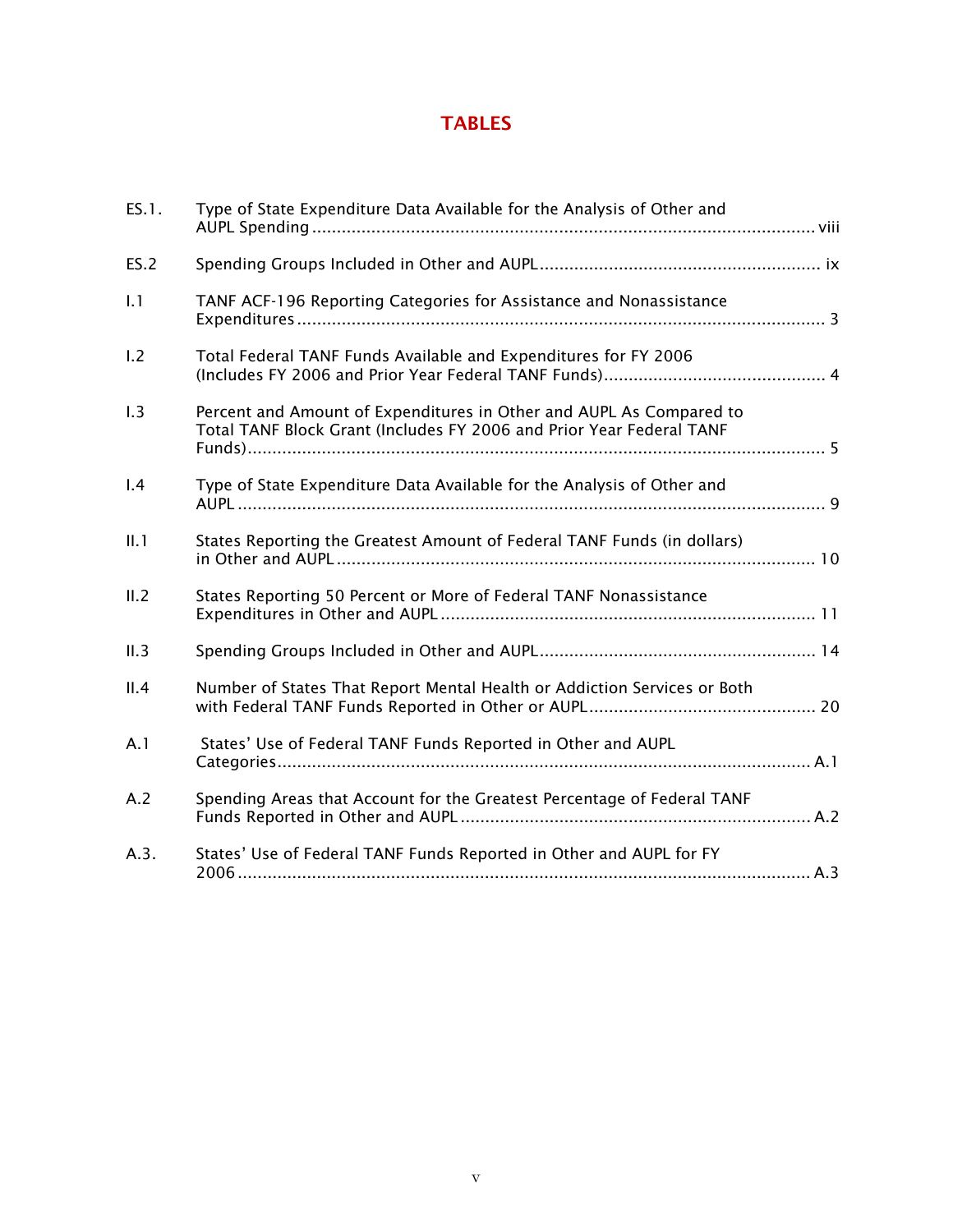# FIGURES

| ES.I | States' Use of TANF Funds for Other and AUPL Spending (based on dollar |  |
|------|------------------------------------------------------------------------|--|
| II.1 |                                                                        |  |
| II.2 | States' Use of Federal TANF Funds in Other and AUPL (Based on dollar   |  |
| II.3 |                                                                        |  |
| II.4 |                                                                        |  |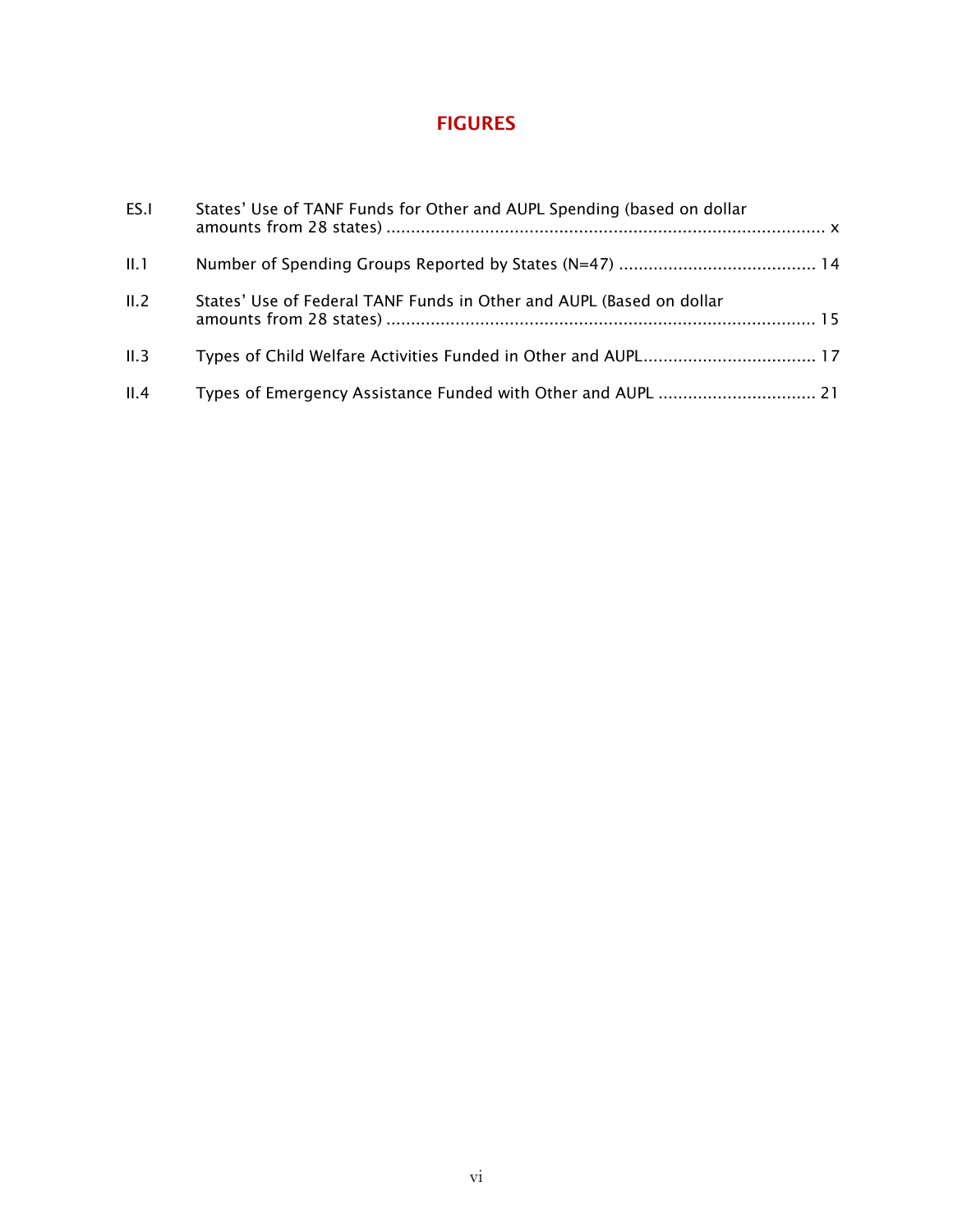## EXECUTIVE SUMMARY

<span id="page-7-0"></span>The Personal Responsibility and Work Opportunity Reconciliation Act (PRWORA) of 1996 brought about sweeping changes in the funding structure for the nation's cash assistance program. Among these changes was the transformation of Aid to Families with Dependent Children (AFDC) to the Temporary Assistance for Needy Families (TANF) program, rooted in an effort to shift power from the federal government to states. To encourage autonomy and innovation, a mandate was included in the federal welfare reform legislation to provide TANF block grant funds to the states, allowing greater program flexibility in spending and other decisions.

Now, more than a decade after the passage of the landmark legislation, little is known about how a noteworthy portion—roughly 15 percent—of these TANF funds is used. The purpose of this study, conducted by Mathematica Policy Research on behalf of the Office of Planning, Research, and Evaluation, Administration for Children and Families (ACF), is to understand how states are spending federal TANF funds reported as "Other" and "Authorized Under Prior Law" (AUPL) on the ACF-196 federal reporting form and, based on findings and feedback from states, to provide recommendations for improving federal reporting.

Based on the definitions in the instructions for completing the ACF-196 form, we chose to focus on three categories:

- **Assistance AUPL.** These expenditures were previously authorized under AFDC and cover expenses for services such as juvenile justice or state foster care.
- **Nonassistance AUPL.** These expenditures were previously authorized under AFDC but do not fulfill the purposes of TANF and do not meet the federal definition of assistance.
- **Nonassistance "other" (line 6).** These expenditures do not meet the definition of assistance and do not fit into any of the 13 prescribed categories under line 6. "Other" expenditures must fulfill at least one of the four purposes of TANF (provide assistance for needy families; promote job preparation, work, and marriage; prevent and reduce out-of-wedlock pregnancies; and encourage the formation and maintenance of twoparent families).

# Data Sources

For this analysis, we relied on the following data sources:

- State and federal spending reports from FY 2006 and 2007
- ACF regional administrators and staff
- State agency websites and online reports
- In-depth site visits and telephone calls with select states

Altogether, this study included TANF spending data for 47 states. Based on spending reports from these states, our analysis captured 98 percent of the overall spending in the target categories.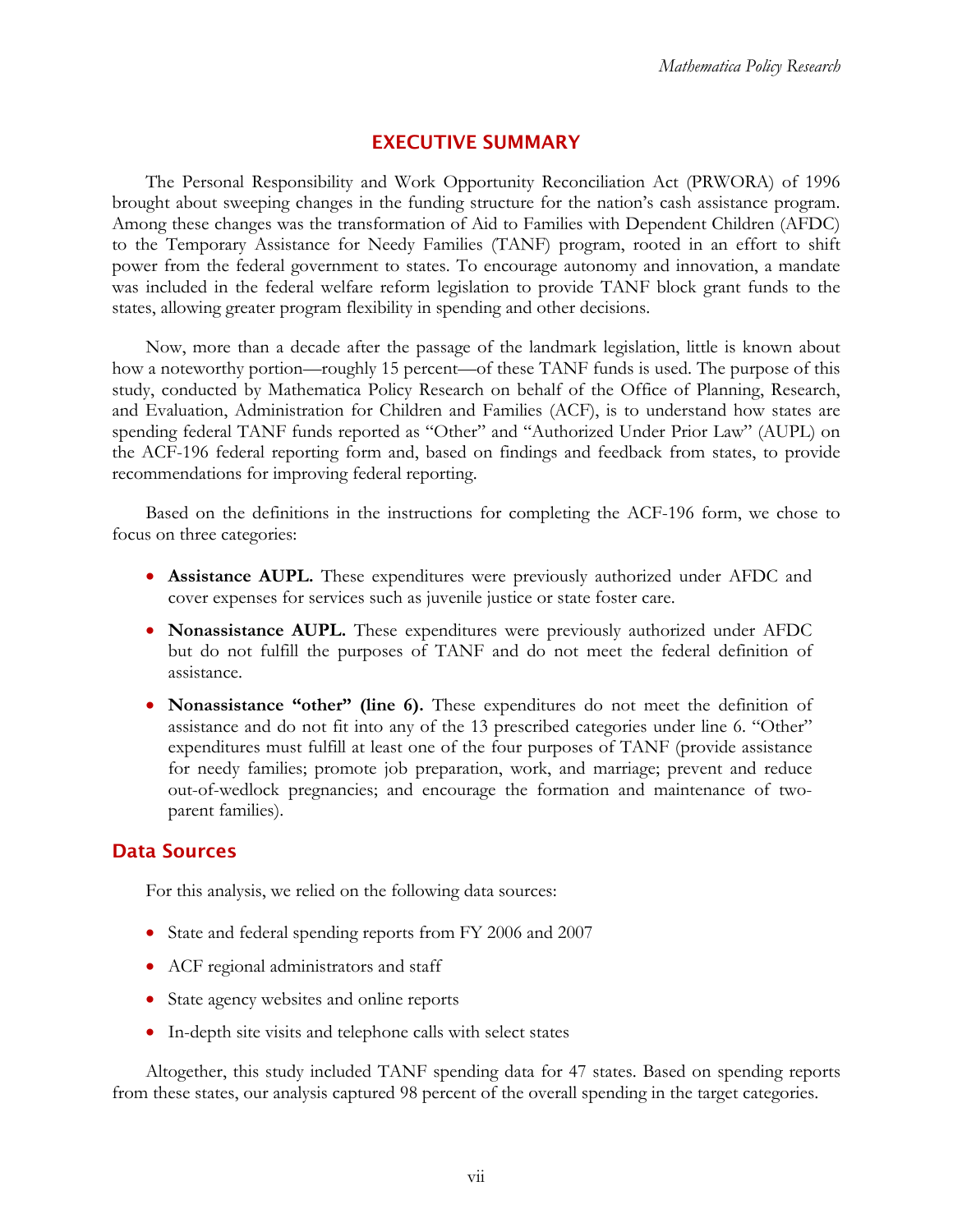| Data Collection Status                                    | Number of States |  |
|-----------------------------------------------------------|------------------|--|
| Spending areas and dollar amounts (FY 2006 or FY<br>2007) | 28 <sup>a</sup>  |  |
| Spending areas only                                       | 13               |  |
| No spending reported as Other or AUPL                     | 6 <sup>b</sup>   |  |
| Spending information not available                        | 4 <sup>c</sup>   |  |

#### <span id="page-8-0"></span>Table ES.1. Type of State Expenditure Data Available for the Analysis of Other and AUPL Spending

<sup>a</sup> Includes Washington, DC.

Nebraska, Utah, and Vermont. Nebraska, Utah, and Vermont.<br>ʿWe do not have TANF spending data from Kansas, Kentucky, Missouri, and Wyoming. **b States that did not report any funds in Other or AUPL in FY 2006 include Delaware, Hawaii, Maine,** 

### Use of Federal TANF Funds for Other and AUPL Expenses

In our analysis of state spending data for FY 2006, we found that TANF funds reported under Other and AUPL were used to support diverse activities across 17 spending areas. In coding the data, we identified 15 discrete areas that reveal how these TANF funds were used; spending reported in 2 additional areas—miscellaneous and unspecified funds (monies allocated to counties or localities)—was more ambiguous. Below, we summarize our primary findings on state spending in the target categories.

### • **States typically used federal TANF funds reported as Other and AUPL for multiple purposes.**

To analyze the distribution of spending, we assigned spending areas to five groups—child welfare, personal supports, emergency assistance, education and prevention programs, and miscellaneous.

To identify states' spending priorities, we looked at the proportion of spending in each of the five groups. Of the 47 states for which we gathered information, 28 provided data on spending areas and dollar amounts. The remaining states only provided information on spending areas. Based on the dollar amounts across the 28 states, we found that child welfare accounts for roughly half of the total amount reported. Other spending areas include education and prevention programs (14 percent), emergency assistance (11 percent), personal supports (11 percent), and miscellaneous (10 percent).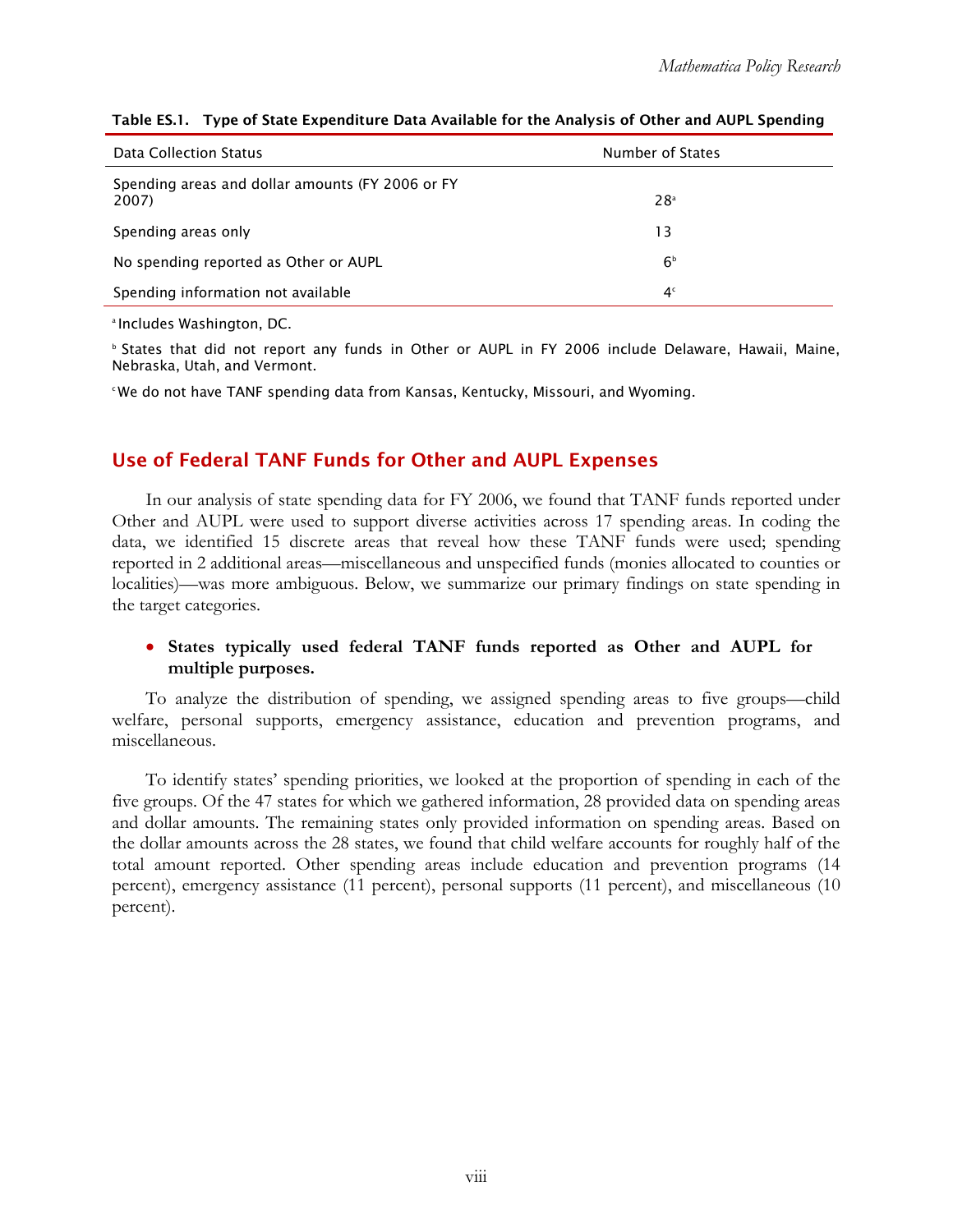| Child Welfare<br>$N = 31$                          | Personal Supports<br>$N = 24$                                              | Emergency<br>Assistance<br>$N = 20$ | Education and<br>Prevention<br>Programs<br>$N = 19$ | Miscellaneous<br>$N = 33$                                             |
|----------------------------------------------------|----------------------------------------------------------------------------|-------------------------------------|-----------------------------------------------------|-----------------------------------------------------------------------|
| Child welfare (e.g.,<br>in-home                    | Mental health and<br>addiction services<br>Health/disabilities<br>services | Emergency<br>assistance (e.g.,      | Education and<br>youth programs                     | TANF program<br>expenses                                              |
| services/family<br>preservation, child             |                                                                            | housing, energy,<br>food, clothing, | Teen pregnancy<br>prevention                        | Special populations                                                   |
| protective services.                               |                                                                            | transportation)                     |                                                     | Employment services                                                   |
| foster care/kinship<br>care, adoption<br>services) | Domestic violence<br>services                                              |                                     | Early childhood<br>care and<br>education            | and work supports for<br>low-income<br>populations                    |
|                                                    |                                                                            |                                     |                                                     | <b>Funds to Faith-Based</b><br>and community<br>organizations (FBCOs) |
|                                                    |                                                                            |                                     |                                                     | Marriage/parenting<br>initiatives                                     |
|                                                    |                                                                            |                                     |                                                     | Child support                                                         |
|                                                    |                                                                            |                                     |                                                     | Adult/postsecondary<br>education                                      |

#### Table ES.2 Spending Groups Included in Other and AUPL

 Note: States may report spending in more than one area within a spending group. However, in these cases, the group is counted only once.

### • **TANF** funds for Other and AUPL spending were mostly allocated to child **welfare activities.**

Thirty-one of the states indicated that they used funds for child welfare services. Excluding the unspecified funds spending area, child welfare accounts for 54 percent of Other and AUPL spending among the states that provided spending data. Across the states, child welfare funds were used to support four areas: in-home services/family preservation, child protective services, foster care/kinship care, and adoption services.

#### • Personal supports were used to address TANF families' complex service needs.

TANF recipients and other low-income families often face personal and family challenges such as physical and mental health conditions, domestic abuse, drug and alcohol addictions, and hidden disabilities that interfere with steady employment. States used TANF funds reported in the target categories to address these issues. Twenty-four states reported spending TANF funds for personal supports, including services for mental health/substance abuse, physical health/disabilities, and domestic violence.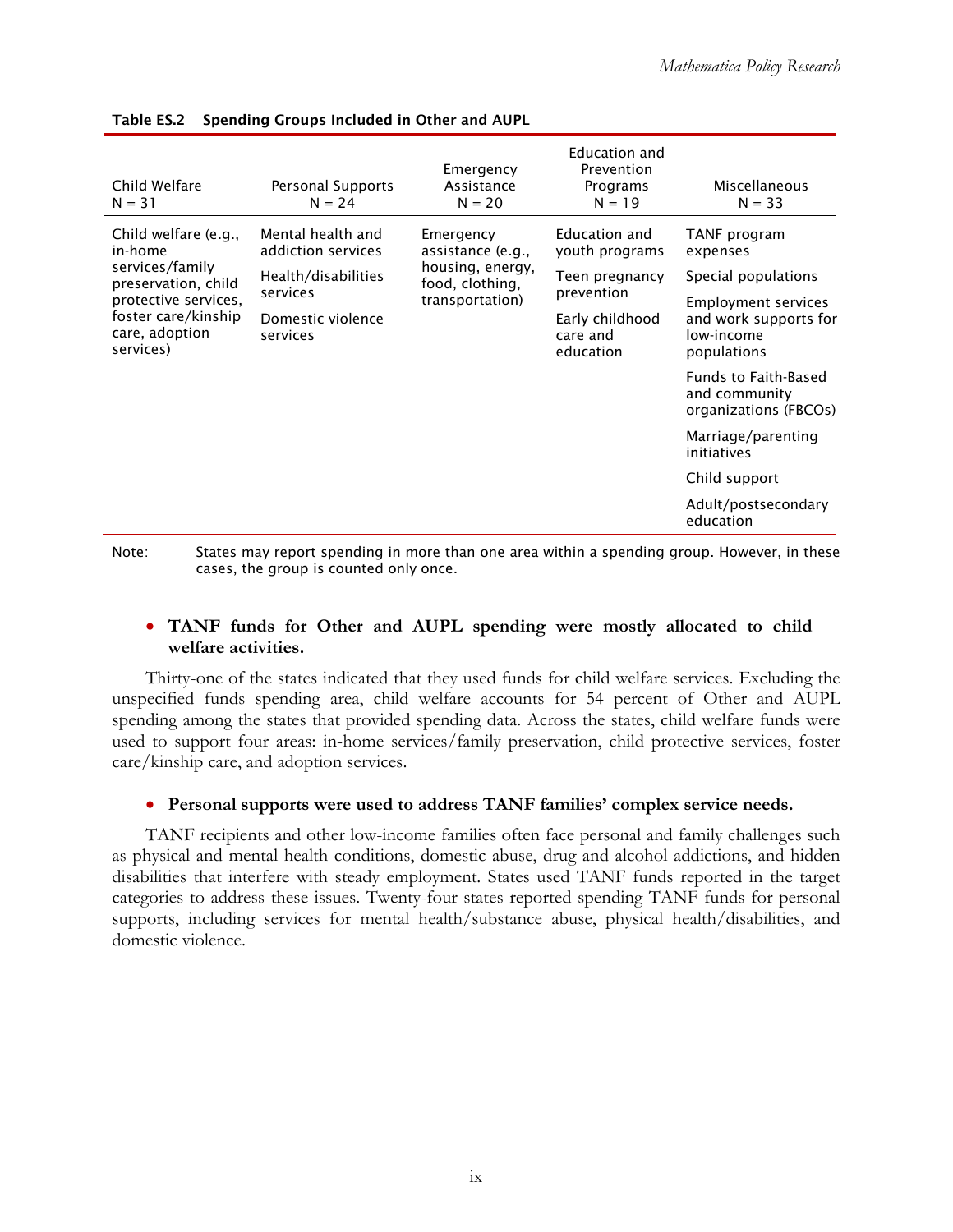#### <span id="page-10-0"></span>**Figure ES.I** Figure ES.I States' Use of TANF Funds for Other and AUPL Spending<sup>a</sup> (based on dollar amounts from 28 states)



Source: ACF-196 addenda and state expenditure reports for FY 2006 and FY 2007.

 the overall expenditures. These expenditures likely reflect state spending patterns. (Does not include state MOE funds.) a Excludes federal TANF expenditures allocated to local counties, which accounts for roughly one-third of

### • **Emergency assistance was used to address the basic needs of vulnerable families.**

In addition to needing work-related supports such as child care and transportation, TANF recipients often require basic supports to stabilize the family. Roughly half ( $n = 20$ ) of the states included in this study used TANF funds to provide emergency assistance. Of the states that used funds for emergency assistance, most allocated funds to pay for housing-related needs as well as energy, food, clothing, and transportation. While we have limited information across states, it appears that some states provided services specifically for TANF recipients while others expanded eligibility to low-income working families at risk for becoming TANF eligible.

### • **Education and prevention programs were used to help at-risk youth and teen mothers avoid negative outcomes.**

Teen pregnancy, gang involvement, high school dropout, and criminal activity/incarceration among low-income youth create societal and economic challenges for states. States used federal TANF funds to support education and youth programs (13 states), teen pregnancy/prevention programs (8 states), and early childhood care and education services (8 states).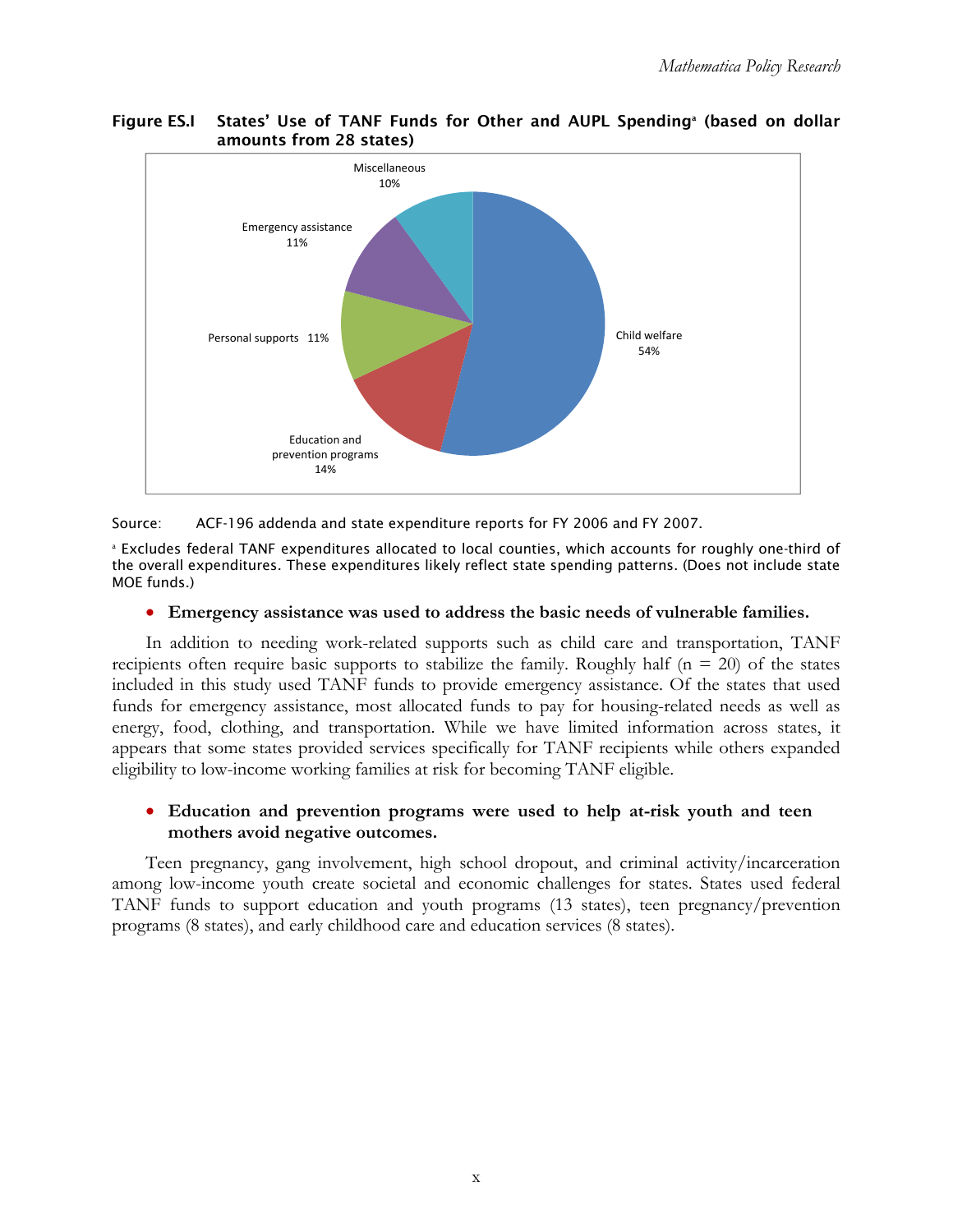### • **Miscellaneous spending was used to support various TANF purposes.**

We identified various other ways in which states used TANF funds reported in Other and AUPL. In most cases, these spending areas reach beyond the TANF population to include funding for services to other low-income individuals and families. The seven spending areas grouped under "miscellaneous" include TANF program expenses (such as research and program management compliance), services to special populations (such as American Indians, adult and youth offenders, and refugees), employment services and work supports for low-income job seekers, discretionary funds to FBCOs, marriage and parenting initiatives, child support, and adult/postsecondary education.

## Recommendations for Federal and State TANF Administrators

While the implementation of TANF represents a shift from the federal government to the states in deciding how funds are spent, both entities continue to work in partnership to monitor and track progress. In this report, we recommend strategies to strengthen the reporting tools and processes, particularly for states that use TANF funds for various purposes and across populations. The suggestions focus on improving the accuracy and consistency of reporting and decreasing the amount of federal TANF funds reported under Other and AUPL. We divide these into two categories—changes at the federal level and changes at the state level.

### **Federal-Level Changes**

- Add categories to existing federal reporting form
- Clarify the types of allowed expenditures in existing categories
- Consider redefining some spending categories
- Explore options for capturing large allocations made to counties
- Reevaluate the process for reporting TANF expenditures, adjustments, and corrections

### **State-Level Changes**

- Improve coordination between program and fiscal staff
- Revisit reporting tools and resources available to counties

### **Conclusion**

Taking advantage of the flexibility a block grant provides, states have used their TANF funds to address many unmet needs that are consistent with the purposes of TANF. At the time the TANF block grant was created, it was impossible for ACF to anticipate all the ways in which states might spend their TANF block grant funds. When states did not find a category in which to record their expenditures or when a program crossed multiple categories, they often recorded their expenditures in "Other" and, to a lesser extent, "Authorized Under Prior Law." This study provides new information that ACF can use to refine existing spending categories, provide better guidance to states and possibly create a few new spending categories to reduce the amount of spending that is reported in these two categories. This, in turn, should lead to a more detailed and accurate accounting of how TANF block grants are spent.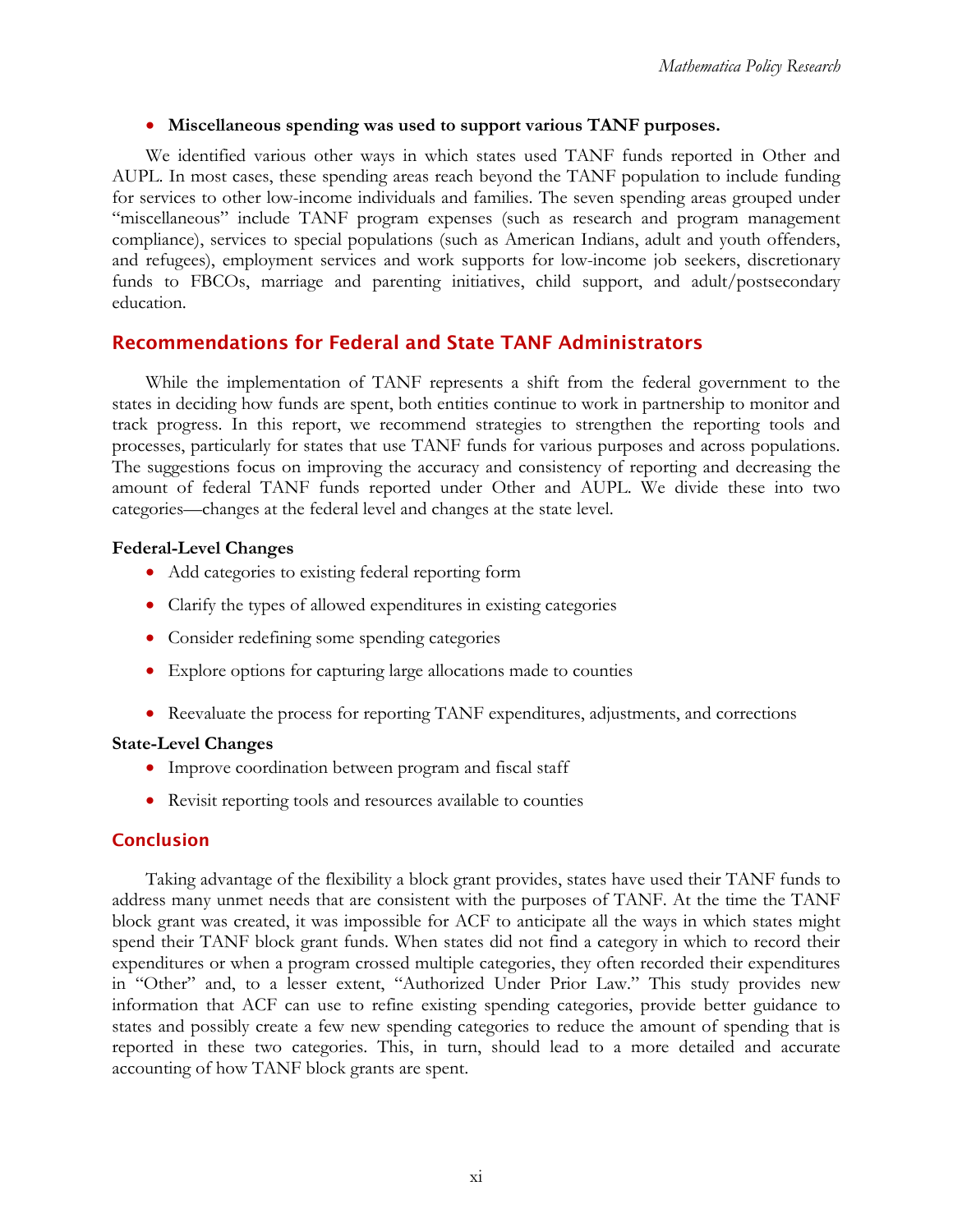While this study sheds light on the amount and types of spending in the Other and AUPL categories, it is important to note that there are additional equally important reporting issues that makes it difficult to analyze and assess spending over time. First, it states' ability to make adjustments and corrections across years makes it very complicated to track spending over time and to make comparisons across states. In addition, states can transfer funds from TANF to two other block grants, the Social Services Block Grant and the Child Care and Development Block Grant, but are not required to provide any additional information on how these funds are spent. This limits further what is known about how TANF funds are used and which families are benefitting from them. These and other issues related to how TANF block grants are used may surface during TANF reauthorization next year. These issues were beyond the scope of this project, however, they are likely to be important components of any discussion focused on increasing our understanding of how TANF block grant funds are used and assessing their effectiveness.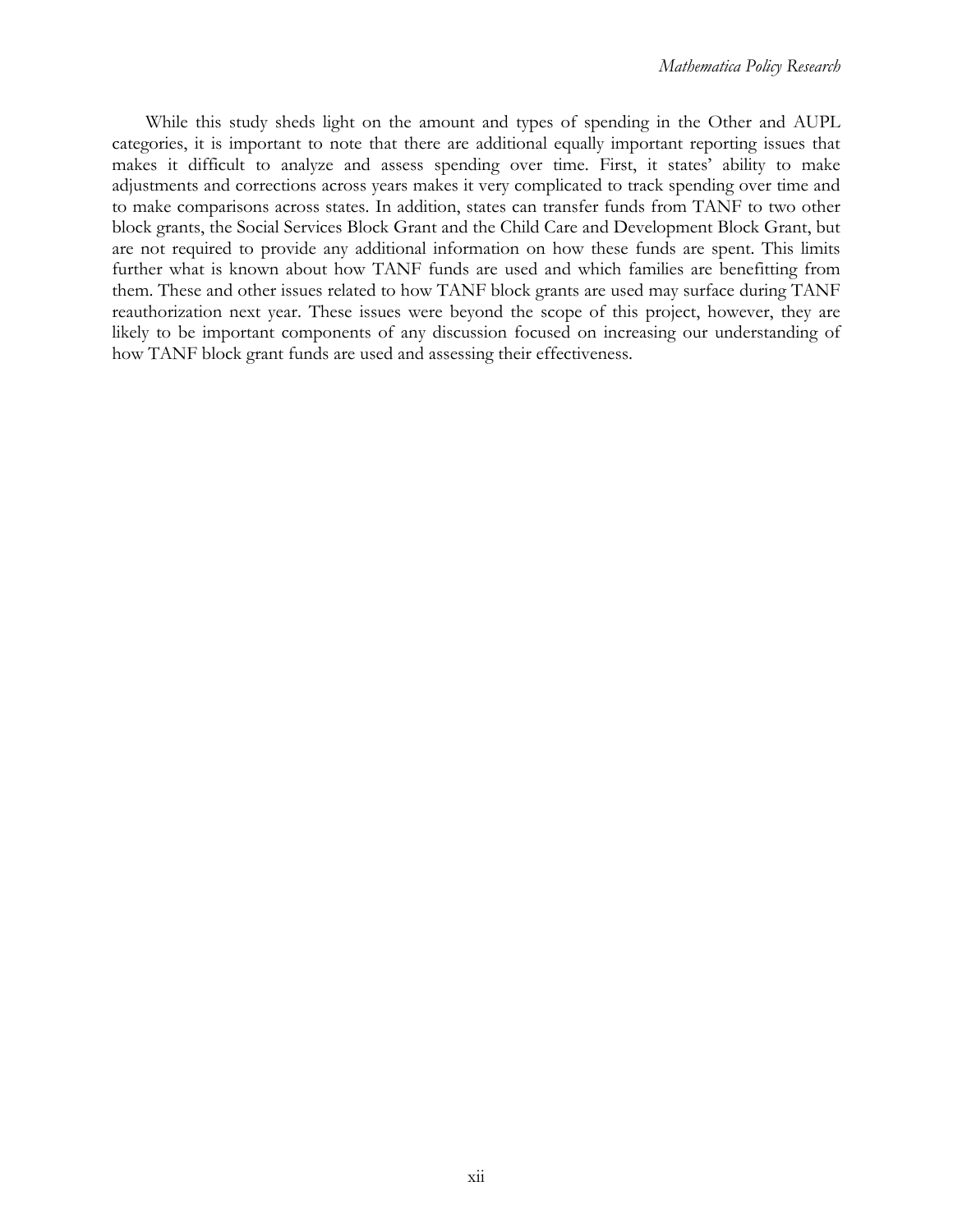### I. PROJECT BACKGROUND AND DESIGN

<span id="page-13-0"></span>The Personal Responsibility Work Opportunity Reconciliation Act (PRWORA) of 1996 brought about sweeping changes in the funding structure for the nation's cash assistance program. The transformation from Aid to Families with Dependent Children (AFDC) to the Temporary Assistance for Needy Families (TANF) program was rooted in an effort to devolve power from the federal government to states. To encourage autonomy and innovation, included in the federal welfare reform legislation was a mandate to block grant federal TANF funds to the states allowing greater program flexibility including spending strategies. Now, more than a decade after the passage of the landmark legislation, little is known about how a noteworthy portion, roughly 15 percent, of these TANF funds is used. The purpose of this study, conducted by Mathematica Policy Research, Inc., on behalf of the Administration for Children and Families (ACF), Office of Planning and Evaluation (OPRE), is to understand how states are spending federal TANF funds reported as "Other" and "Authorized Under Prior Law" (AUPL) on the ACF-196 federal reporting form and, based on study findings and feedback from states, to provide recommendations for improving federal reporting.

In this report, we describe the different ways in which federal TANF funds in these two categories are being used. This chapter provides an introduction to federal block grants and the federal reporting process and describes our study design and approach to data collection and analysis. In Chapter II, we describe in detail the primary spending areas and groups including a look at how the majority of funds are used. Finally, Chapter III includes strategies that may be adopted by federal and state TANF agencies to improve the accuracy and consistency of state spending data.

### A. TANF Block Grant Changed Public Welfare Funding Structure

The block grant to states created under the PRWORA replaced the AFDC program with a markedly different funding structure. Under the old program, the federal government matched state expenditures and funds were primarily spent to provide cash assistance payments and administer the AFDC program. With the TANF program, states receive a federal allotment and are required to contribute a maintenance of effort (MOE) allocation, which was set at 80 percent (or 75 percent if the state fails to meet the federal work requirement) of the total amount of the block grant.

The block grant brought about two primary changes.

- Block grants provided states with a fixed level of funding that was not dependent **on the number of cash assistance recipients.** Block grants stabilized the federal allocation made to states, which meant that they receive roughly the same amount of federal TANF funds each year regardless of their TANF caseload size. Prior to PRWORA, state and federal expenditures fluctuated in response to the economic upswings and recessions, which in turn, influenced the AFDC caseloads. Block grants give states the same level of funding and provide some certainty of their yearly allotment (Weaver 2002).
- • **Block grants provided greater flexibility in how federal TANF funds may be spent.** Block grants offered states considerable flexibility to invest TANF funds in other areas as long as they could demonstrate that the funds were used to meet at least one of the program's four purposes: (1) provide assistance for needy families; (2) promote job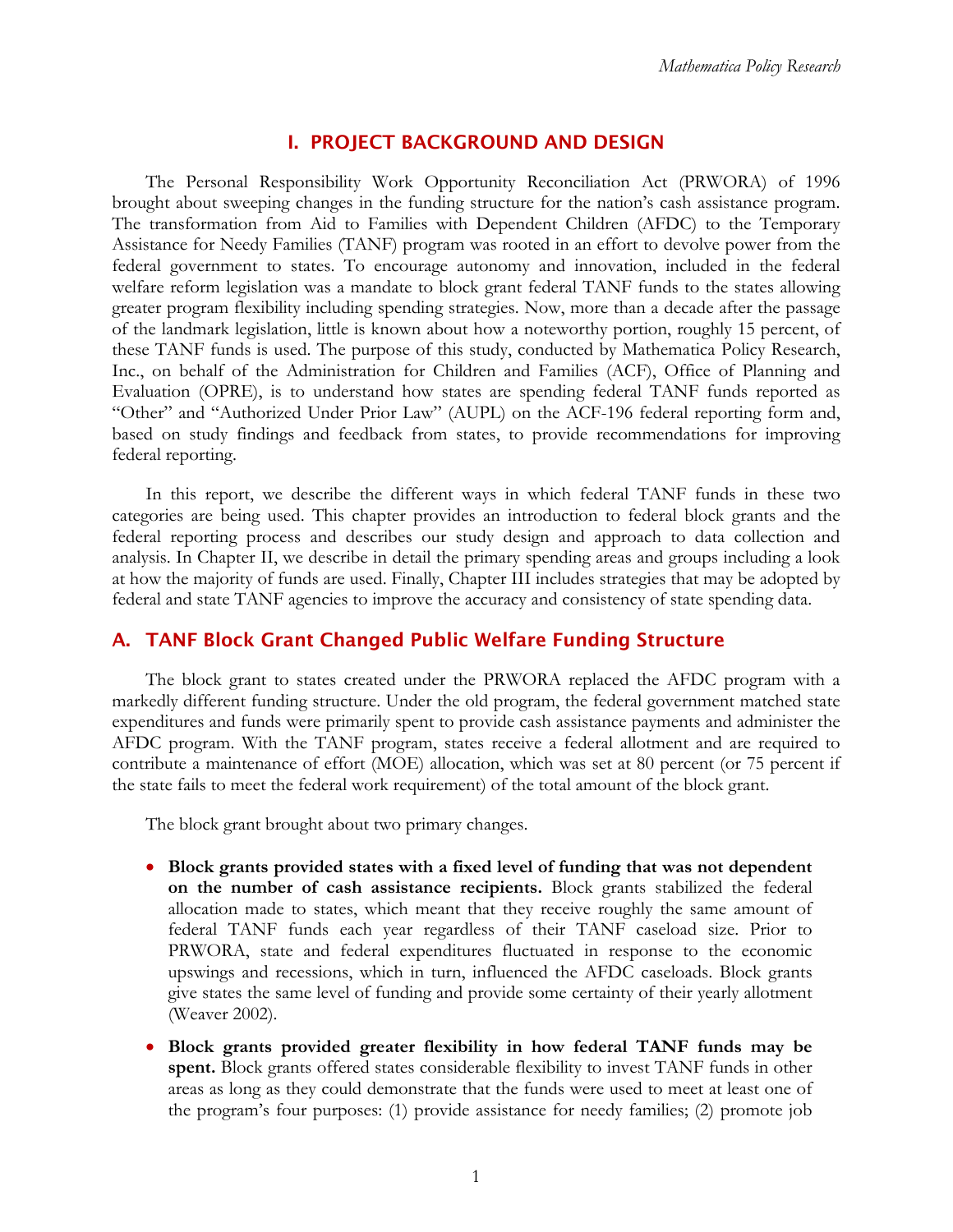<span id="page-14-0"></span>preparation, work, and marriage to help stem dependence of needy parents; (3) prevent and reduce out-of-wedlock pregnancies; and (4) encourage the formation and maintenance of two-parent families. States are encouraged to "…use these funds in innovative ways to achieve the critical goals laid out in the TANF statute" (Administration for Children and Families 2009).

Initially, block grants provided more TANF funding than needed to cover program-related expenses. Since the total block grant amount was determined based on the expenditures in 1994, when AFDC caseloads were high, the initial amount of the block grant exceeded the amount required to operate the TANF program in the early years following its creation (Lower-Basch and Greenberg 2009, US General Accounting Office 1998). In addition, the implementation of PRWORA coincided with an economic boom that provided an opportunity for TANF recipients to leave welfare for work. As a result, most states experienced substantial TANF caseload declines, which left a greater proportion of excess federal TANF funds available than under AFDC. Most states allocated the excess funds to support other social service programs such as child welfare, education, and emergency assistance for low-income families.

### B. Federal Reporting Process Tracks States' Quarterly Spending of TANF Funds

As a condition of the block grant, states are required to submit quarterly reports to ACF's Office of Family Assistance summarizing the amount and purposes for which TANF and state MOE funds were spent during each three month reporting period. This reporting form and process, created with the initial implementation of PRWORA, was intended to provide accountability within the flexible block grant structure and ensure that states use their funds to support one of the four purposes of TANF as stated above.

The ACF-196 federal reporting form, due 45 days after the end of the reporting quarter, is a one-page summary of expenditures. The form requires reporting of four primary types of expenditures: (1) federal TANF expenditures, (2) MOE state expenditures in TANF, (3) MOE expenditures in separate state programs, and (4) federal contingency fund expenditures.

Federal TANF expenditures are reported in two primary categories—assistance and nonassistance, which are lines 5 and 6 respectively on the ACF-196 federal reporting form (see Table I.1). Assistance includes cash, payments, or vouchers designed to meet on-going, basic needs. In fiscal year (FY) 2006, federal TANF assistance expenditures were roughly \$6 billion, or 44 percent of the total amount of TANF expenditures (see Table I.2). The ACF-196 federal reporting form includes four subcategories of assistance: basic assistance, child care, transportation and other supportive services, and assistance authorized under prior law. Federal TANF nonassistance includes those expenditures that do not meet the definition of assistance. Third category includes expenditures such as work-related activities; administrative expenditures; and nonrecurring, shortterm benefits to deal with immediate, work-related needs (e.g., lump sum diversion payments). Federal TANF nonassistance expenditures accounted for the other 56 percent of the total expenditures on TANF or \$7.6 billion. States may report their expenditures in 13 designated categories.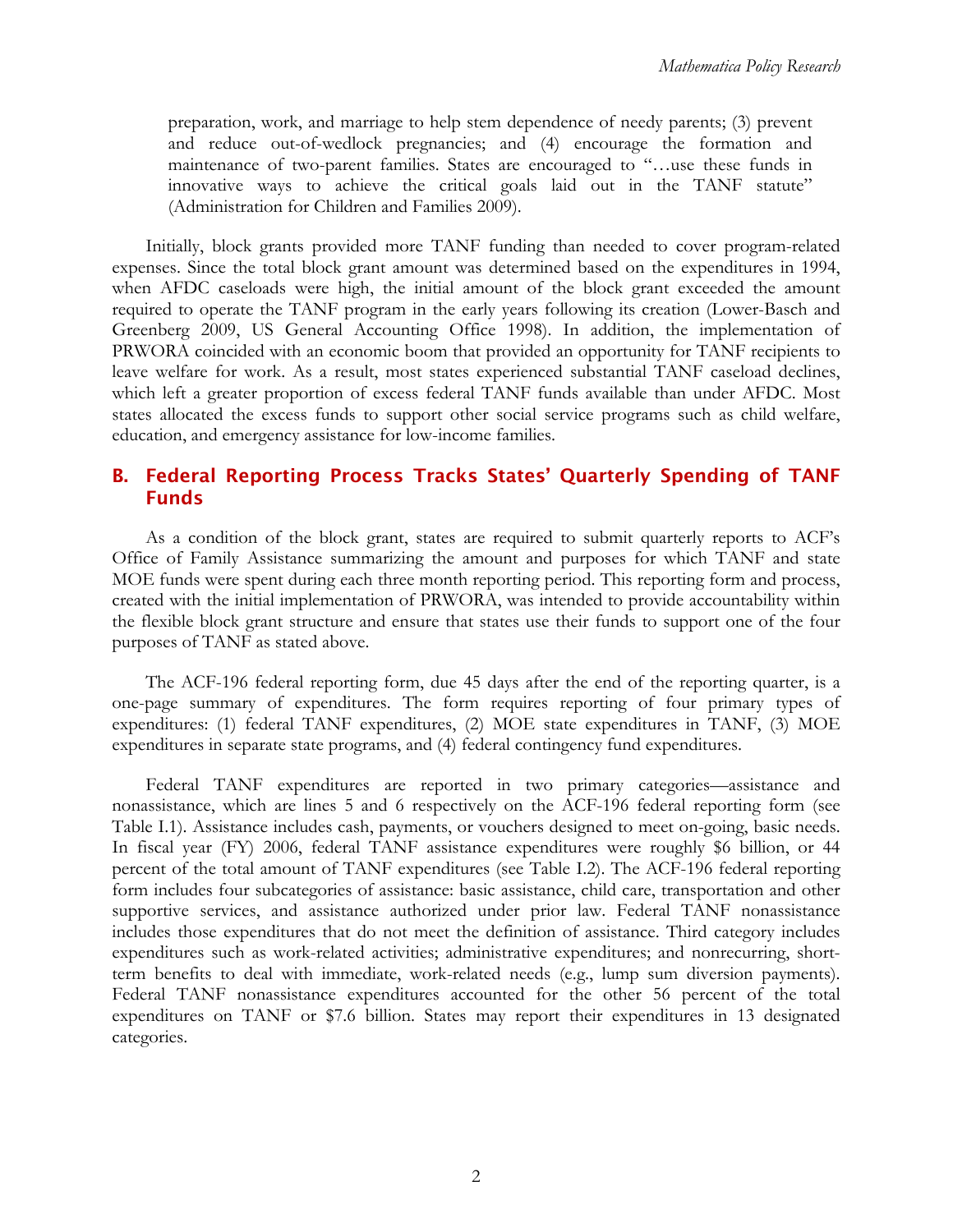| Assistance Expenditures (Line 5)                                                                                | Nonassistance Expenditures (Line 6)                                                          |  |  |
|-----------------------------------------------------------------------------------------------------------------|----------------------------------------------------------------------------------------------|--|--|
| Basic assistance (line 5a)                                                                                      | Work related activities/expenses (e.g., work<br>subsidies, education and training) (line 6a) |  |  |
| Child care (for those not employed) <sup>a</sup> (line 5b)<br>Transportation and other supportive services (for | Child care <sup>c</sup> (line 6b)                                                            |  |  |
| those not employed) $\frac{1}{2}$ (line 5c)                                                                     | Transportation <sup>d</sup> (line $6c$ )                                                     |  |  |
| Authorized under prior law (line 5d)                                                                            | Individual Development Accounts (line 6d)                                                    |  |  |
|                                                                                                                 | Refundable Earned Income Tax Credits (line 6e)                                               |  |  |
|                                                                                                                 | Other refundable EITC (line 6f)                                                              |  |  |
|                                                                                                                 | Non-recurrent short term benefits (line 6g)                                                  |  |  |
|                                                                                                                 | Prevention of out-of-wedlock pregnancies (line 6h)                                           |  |  |
|                                                                                                                 | Two-parent family formation and maintenance (line<br>6i)                                     |  |  |
|                                                                                                                 | Administration (line $6j$ ) <sup>e</sup>                                                     |  |  |
|                                                                                                                 | Systems (line 6k)                                                                            |  |  |
|                                                                                                                 | Authorized under prior law (line 6l)                                                         |  |  |
|                                                                                                                 | Other (line 6m)                                                                              |  |  |

#### <span id="page-15-0"></span>Table I.1 TANF ACF-196 Reporting Categories for Assistance and Nonassistance Expenditures

Source: ACF-196 federal reporting form.

 a Child care assistance expenditures for families that are not employed but need child care to participate in other work activities including job search, community service, education or training, or for respite purposes.

 for families that are not employed but need supportive services to participate in other work activities. b Transportation or other supportive services that meet the definition of assistance including expenditures

c Child care provided to employed families related to work or job retention and advancement activities that do not meet the definition of assistance.

Transportation activities that do not meet the definition of assistance.<br>"States may report up to 15 norcont of their total TANE funds in the "Ad

States may report up to 15 percent of their total TANF funds in the "Administration" category (line 6j).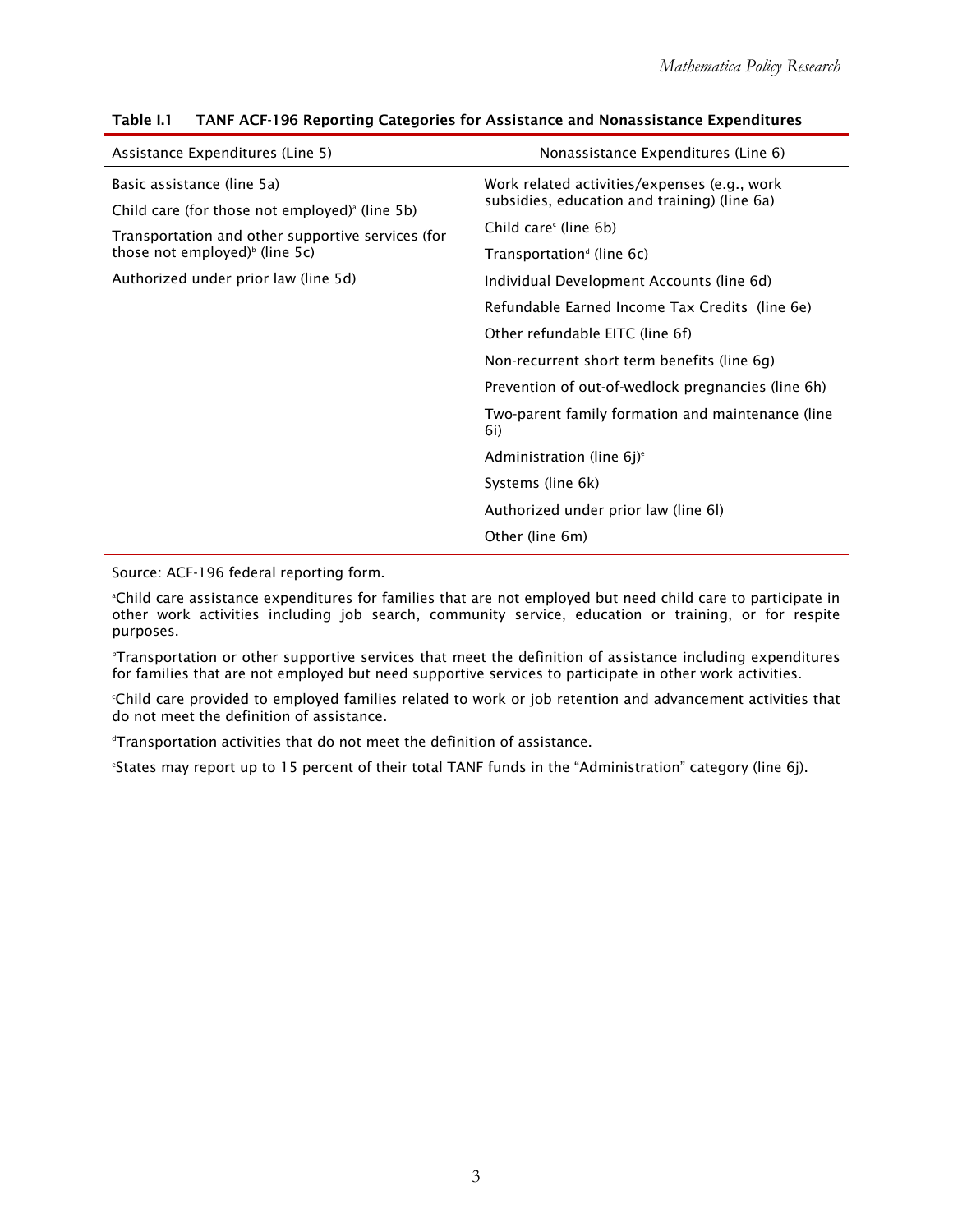|                                                                                                                                                                | Total Dollar Amount (in<br>billions of dollars unless         |                                                           |
|----------------------------------------------------------------------------------------------------------------------------------------------------------------|---------------------------------------------------------------|-----------------------------------------------------------|
| Total Federal Funds and Expenditures                                                                                                                           | specified otherwise)                                          | Percent                                                   |
| Total federal block grant                                                                                                                                      | 20.5                                                          | 100                                                       |
| Total transferred to child care development fund                                                                                                               | 1.9                                                           | 9                                                         |
| Total transferred to social services block grant                                                                                                               | 974 million                                                   | 5                                                         |
| Available for TANF                                                                                                                                             | 17.6                                                          | 86                                                        |
| Total Expenditures on TANF<br>Expenditures on assistance<br>Authorized under prior law<br>Expenditures on nonassistance<br>Authorized under prior law<br>Other | $13.5^{b}$<br>5.9<br>563 million<br>7.6<br>750 million<br>1.8 | 66<br>44 <sup>c</sup><br>9<br>56 <sup>c</sup><br>10<br>23 |
| Unliquidated obligations                                                                                                                                       | 1.9 <sup>b</sup>                                              | 9                                                         |
| Unobligated balance                                                                                                                                            | 2.2 <sup>b</sup>                                              | 11                                                        |

#### <span id="page-16-0"></span>Table I.2 Total Federal TANF Funds Available and Expenditures for FY 2006 (Includes FY 2006 and Prior Year Federal TANF Funds)<sup>a</sup>

Source: U.S. Department of Health and Human Services, ACF, FY 2006 TANF Financial Data. Downloaded on April 17, 2009 at www.acf.hhs.gov/programs/ofs/data/2006/ tableA\_spending\_2006.html.

a Includes federal TANF funds only. Does not include state MOE expenditures.

 b These categories total the amount of the "Available for TANF" line, which includes: (1) the total "Available for TANF" combined with total funds transferred to the Child Care Development Fund and Social Services Block Grant are equal to the total amount of federal funds. expenditures on TANF, (2) unliquidated obligations, and (3) unobligated balance. The percentage of funds

c Reflects percentage of total TANF expenditures on assistance and nonassistance.

## C. Type of Expenditures in AUPL and Other Categories Largely Unknown

Nearly all of the categories included on the ACF-196 include descriptions about which expenditures should be reported within each category. However, three categories, one in assistance and two in nonassistance, serve as catchalls on the form— AUPL, nonassistance AUPL, and nonassistance other. Prior to this study, little was known about how the federal TANF funds reported in these categories were spent.

- **Assistance AUPL (line 5d).** Even though block grants provide greater flexibility to states in defining how they spend TANF funds, some expenditures that were allowed pre-PRWORA are not included in one of the four purposes of TANF. These expenditures were previously authorized under AFDC and cover expenses for activities such as juvenile justice or state foster care payments. In FY 2006, these AUPL expenditures accounted for \$563 million, roughly nine percent of the assistance expenditures (Table I.2) and four percent of the total TANF expenditures. Assistance AUPL accounts for roughly three percent of the total federal TANF block grant.
- **Nonassistance AUPL (line 6l).** Expenditures that were previously authorized under AFDC that meet at least one of the four TANF purposes and do not meet the federal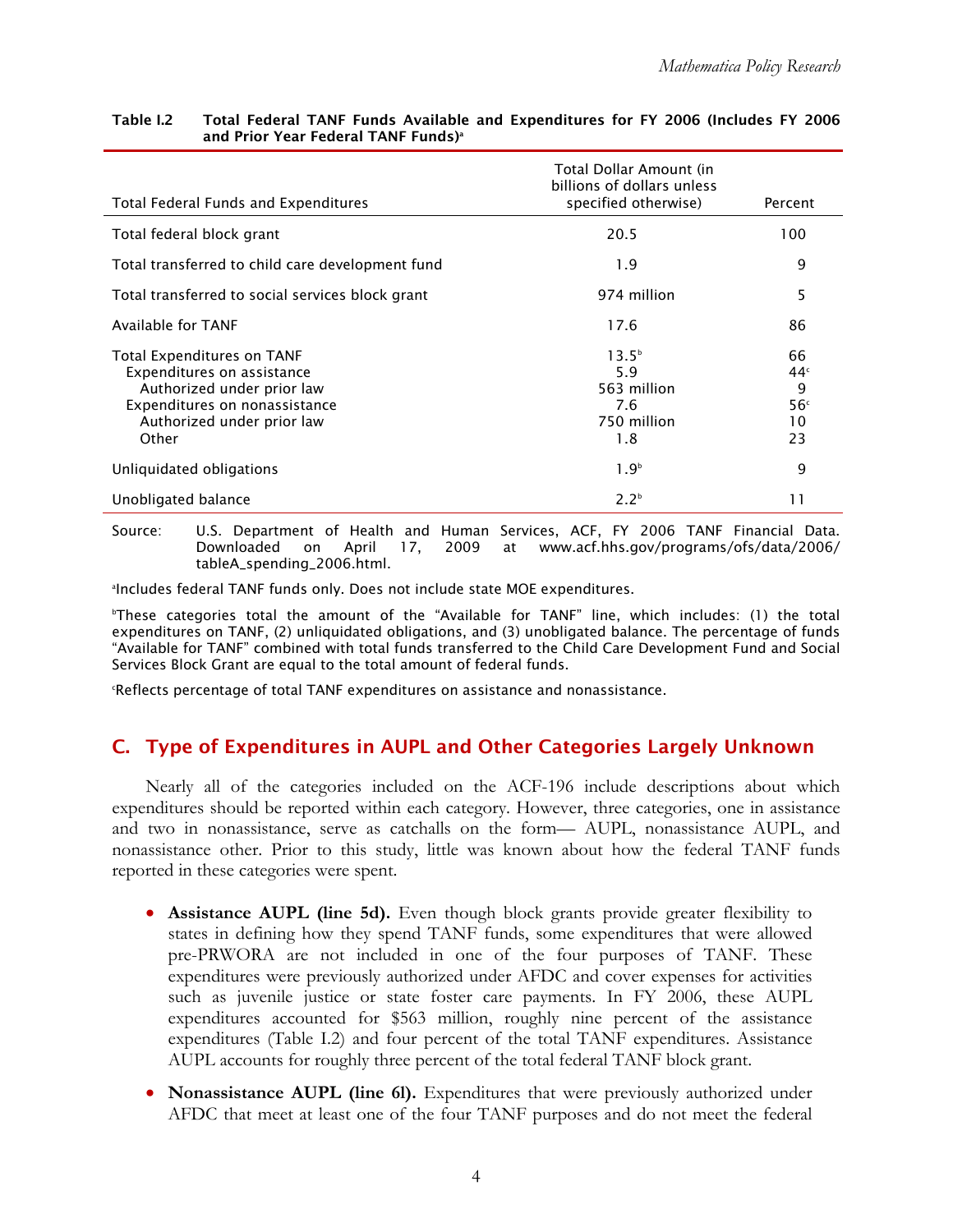definition of assistance are to be reported as nonassistance AUPL. In FY 2006, nonassistance AUPL accounted for roughly \$750 million or 10 percent of the total amount of nonassistance expenditures. This category accounted for about six percent of the total TANF expenditures and four percent of the total federal TANF block grant.

• **Nonassistance "Other" (line 6m).** Expenditures that do not meet the definition of assistance, meet at least one of the four TANF purposes, and do not fit into one of the 13 prescribed categories under line 6 are included in the category of Other. In FY 2006, total expenditures reported as nonassistance Other was roughly \$1.8 billion or 23 percent of the total federal TANF nonassistance expenditures. This category represented 13 percent of the total TANF expenditures and nine percent of all federal TANF block grant funds.

The amount of expenditures for these three categories is significant, totaling roughly \$3.1 billion. This figure represents nearly a quarter (23 percent) of total TANF expenditures and 15 percent of all federal TANF dollars. Excluding the TANF funds allocated to the Child Care Development Fund<sup>1</sup> and Social Services Block Grant<sup>2</sup>, these categories represent 18 percent of the available TANF funds (includes unliquidated and unobligated funds). Nonassistance Other, the category with the least amount of information about how these funds may be spent, is more than the AUPL (assistance and nonassistance) categories combined.

|                                                                      | Assistance<br><b>AUPL</b> | Nonassistance<br><b>AUPL</b> | <b>Other</b> | <b>Total of Three</b><br>Categories |
|----------------------------------------------------------------------|---------------------------|------------------------------|--------------|-------------------------------------|
| Percent of Total Federal Block<br>Grant                              | 3                         | 4                            | 9            | 15                                  |
| Percent of Total TANF Expenditures<br>(excludes CCDF and SSBG funds) | 4                         | 6                            | 13           | 23                                  |
| <b>Total Amount</b>                                                  | 563 million               | 750 million                  | 1.8 billion  | 3.1 billion                         |

 Table I.3 Percent and Amount of Expenditures in Other and AUPL As Compared to Total TANF Block Grant (Includes FY 2006 and Prior Year Federal TANF Funds)<sup>a</sup>

Source: U.S. Department of Health and Human Services, ACF, FY 2006 TANF Financial Data. Downloaded on April 17, 2009 at www.acf.hhs.gov/programs/ofs/data/2006/ tableA\_spending\_2006.html.

<sup>a</sup> Includes federal TANF funds only. Does not include state MOE expenditures.

 $\overline{a}$  the educational or training programs they need in order to work. Funds may also be used to serve children in protective 1 The Child Care and Development Fund (CCDF) is specifically devoted to child care services and quality. It allows low-income parents and parents receiving Temporary Assistance for Needy Families (TANF) to work or to participate in services. In addition, a portion of CCDF funds must be used to enhance child care quality and availability.

<sup>2</sup> Social Services Block Grant (SSBG) funds are designed to allow states to provide a range of social services to individuals based on the needs within local communities. Funds may be used to promote economic self-sufficiency, prevent child maltreatment, and provide supports to reduce the need for institutional care, among other goals.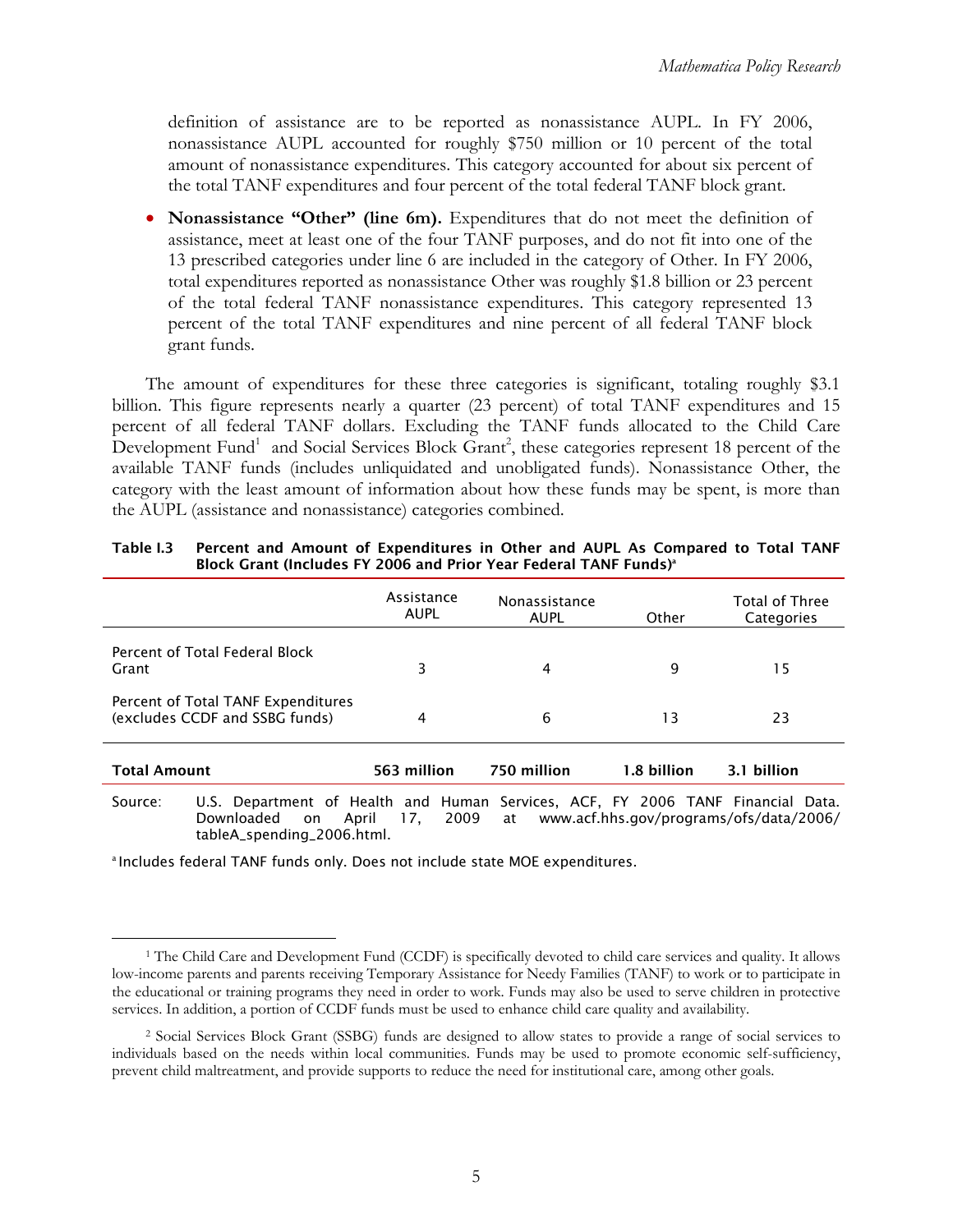# <span id="page-18-0"></span>D. Objectives and Design of the Evaluation

Even though block grants have been in place for more than a decade, little is known about how funds in the categories of Other and AUPL have been spent. Relying primarily on existing state spending data, this study aims to document how states have used federal TANF funds reported in these target categories.

### **1. Study Objectives**

The primary objectives for this study are to provide the following:

- • **Clarification of how federal TANF funds in Other and AUPL are spent.** How do states use these funds? What spending areas are reported most often? Which spending areas account for the greatest proportion of the overall TANF funds reported in the target categories?
- • **Guidance for the future.** What changes can be recommended concerning redefining of expenditure categories (especially Other and AUPL) so that data can be accounted for in a way that would be more informative from a program and policy perspective?

Of interest to policymakers, program administrators, and researchers is not only how these funds have been spent but also whether they are being used to support the purposes of TANF. The information provided in this report could also be used to document the service areas that may be affected as the value of the block grant diminishes with inflation and as states are required to shift funds to cover the cost of basic assistance and TANF program operations as caseloads rise during this economic downturn. Finally, this study offers federal program staff considerations for improving the accuracy and efficiency of reporting federal TANF funds.

### **2. Data Sources**

We collected existing TANF spending data and state reports from a variety of sources including ACF-196 Federal Report Addenda, ACF-204 MOE Reports, ACF regional office staff, and individual states. Although we reviewed information from FY 2005–FY 2007 in developing the spending areas captured by the target categories, we selected FY 2006 for our analysis because that information provided the most complete picture of how funds reported in Other and AUPL were spent. In looking at a number of states where information for both FY 2006 and FY 2007 was available, we determined that there was minimal variation in the type and magnitude of expenditures reported in the target categories from one year to the next; therefore, in cases where FY 2006 information was not available (seven states), we substituted information from FY 2007.

### **a. State and Federal Spending Reports**

We used two primary spending reports for this analysis:

• **ACF-204 Federal Report on State MOE Programs for FY 2005 and FY 2006**. Each quarter states submit a report (ACF-204) that contains descriptions of the major services associated with each program for which a state claims MOE expenditures. This report gave us some indication of how states use their MOE funds and that, in turn, gave us an idea of the types of expenditures we might see in the target categories. We gathered FY 2005 MOE reports from the ACF website and the ACF central office provided reports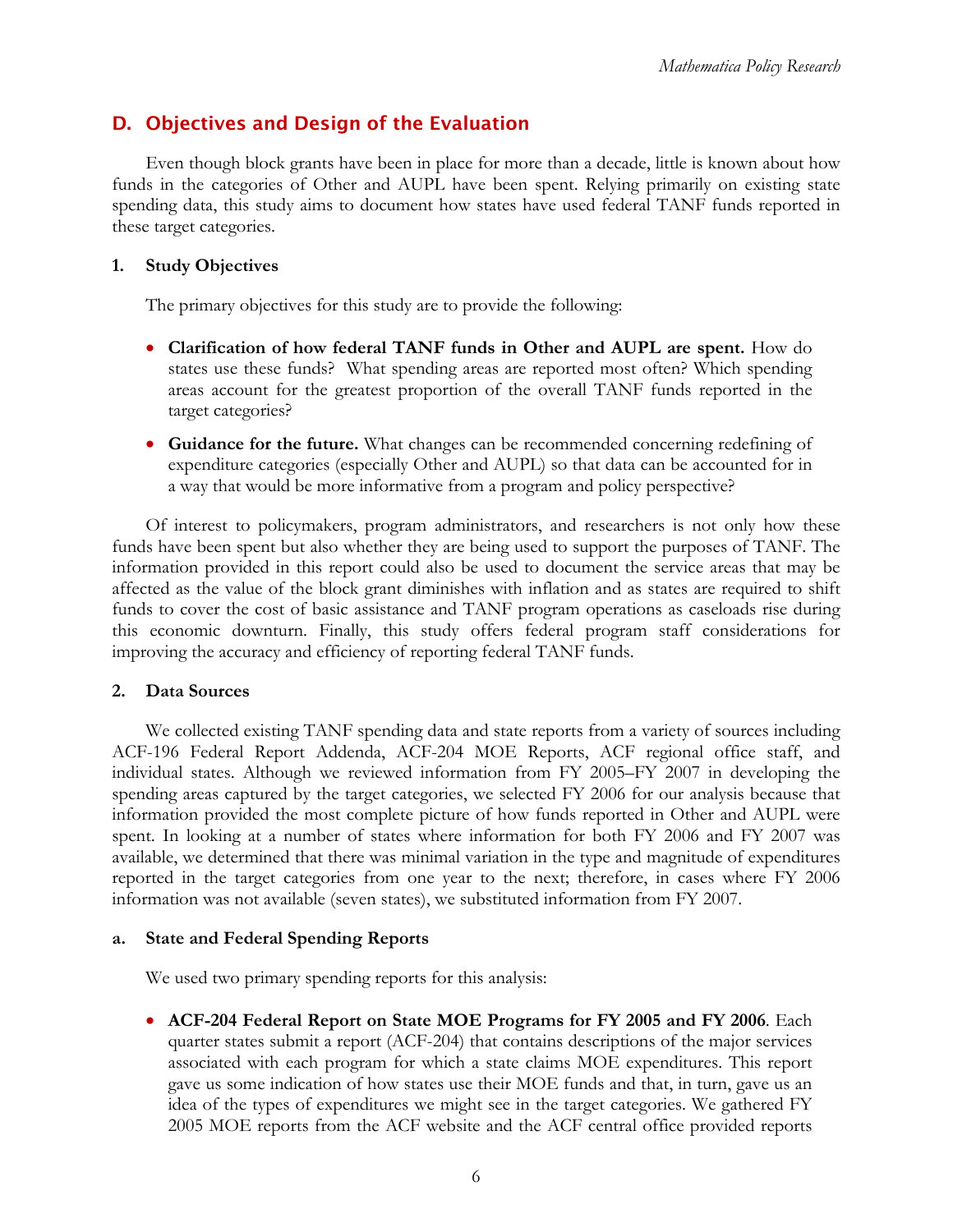<span id="page-19-0"></span>for FY 2006. Looking across the two years allowed us to track the consistency of reporting and document any significant changes in TANF spending amounts or types of programs/services supported by funds reported in the target categories interest. We used these reports to develop a template of potential spending areas to analyze the ACF-196 addenda and other state spending data.

• **ACF-196 Federal Report Addenda for FY 2006 and FY 2007.** We used information from ACF-196 addenda from fiscal years 2006 and 2007 to develop a list of spending areas captured by Other and AUPL and classify state expenditures in those target categories. According to the ACF-196 instructions, states are required to file an addendum that describes the activities associated with expenditures reported on lines 6c (transportation), and 6m (Other); though, many states included information to identify costs associated with lines 5d (assistance AUPL) and 6l (nonassistance AUPL). The addenda included varying degrees of detail; 28 states provided program names or descriptions and the associated cost, while 13 reported only the types of services included in the category without breaking down the expenditures.

### **b. ACF Regional Administrators and Staff**

We contacted ACF regional administrators and staff who helped us gather more information about states' spending in Other and AUPL and they provided us with additional spending documentation such as addenda to the ACF-196 that were not readily available as well as state budget reports.

At least four regions had fiscal specialists designed to monitor the spending data from their states; smaller regions relied on existing program staff. In the larger regions, we gathered information from both the fiscal and program staff. For example, we visited ACF Region II (responsible for ACF programs in New York, New Jersey, Puerto Rico, and the Virgin Islands) and met with both fiscal and program staff to get a better picture of spending in New York, which reports the second highest amount of funds in the target categories. Regional specialists also provided us with direct contacts in their states. For example, the ACF fiscal specialist from Region IX (responsible for Arizona, California, Hawaii, Guam, and Nevada) directly connected us with the state fiscal specialist in California.

#### **c. State Agency Websites and Online Reports**

We obtained program descriptions from state agency websites. In cases where a state listed only the name of a program on the ACF-196 addenda rather than a complete description, we searched the state agency website to gather more information about the program to help in categorizing the use of funds (e.g., target population, types of services provided, funding sources).

#### **d. In-depth Site Visits and Telephone Calls with Select States**

After reviewing information available from ACF-196 addenda, regional offices, and state agency websites, we selected states to visit or telephone to gather additional information. We selected states whose expenditures account for a high proportion of the overall spending in the target categories or states for which we had incomplete information from other sources.

We conducted an in-depth site visit to one state and contacted four others by telephone. We spoke with state fiscal specialists who then sent us detailed spreadsheets indicating how the funds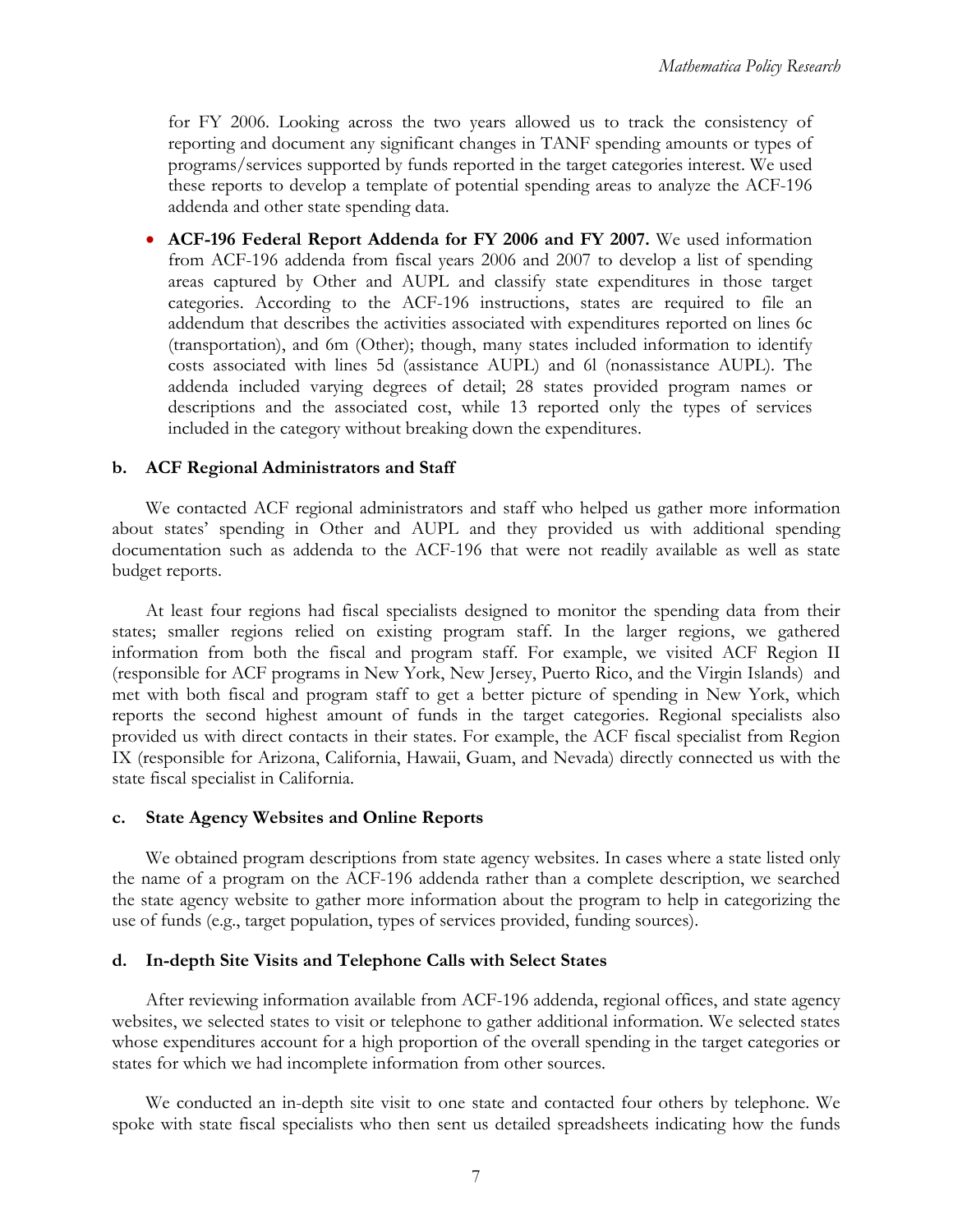<span id="page-20-0"></span>reported in the target categories were spent. We also spoke with TANF program administrators and program specialists to learn more about their approach to reporting and to solicit their recommendations for improving the process.

### **3. Data Coding and Analysis**

In order to classify the expenditures that states reported in Other and AUPL, we developed a list of potential spending areas based on a review of state financial information. We first examined the ACF-196 financial forms and the accompanying state MOE narrative reports in order to identify the types of services supported with TANF funds. Based on this information, we drafted a preliminary template of spending areas encompassed under Other and AUPL. This review also gave us a sense of the magnitude of expenditures in various areas, helping us to further refine the spending areas. For example, we observed a large proportion of funds supporting services related to child welfare, so we created several distinct subcategories such as family preservation and child protective services in order to capture a greater level of detail.

In developing the spending areas, we consulted with policy experts and researchers from other organizations who provided suggestions for revising the list based on their knowledge of TANF services and spending.

We compiled the information from the ACF-196 addenda into a template for each state and the District of Columbia or 51 templates (worksheets) total. Each line item from the addenda was assigned to one spending area that best reflected how the money was spent. For example, if a large youth after-school program included a teen pregnancy prevention workshop, help with homework, and gang prevention activities, we assigned the line item spending to "youth programs" rather than "teen pregnancy/ prevention programs" or "education (elementary/secondary)." Based on these data, we determined the number of states reporting expenditures in each area and then identified states that expended the greatest amount of funds. We compiled program descriptions reported in the addenda and state TANF plans in order to better explain the range of services provided in each spending area.

Our analysis captured 98 percent of the overall spending in the target categories. In all, this study included state TANF spending data for 47 states. We do not have data for four states— Kansas, Kentucky, Mississippi, and Wyoming. Combined, these states account for less than two percent of the total spending in the target categories. Six states did not report any expenditures in Other or AUPL. Table I.4 summarizes the availability of state data.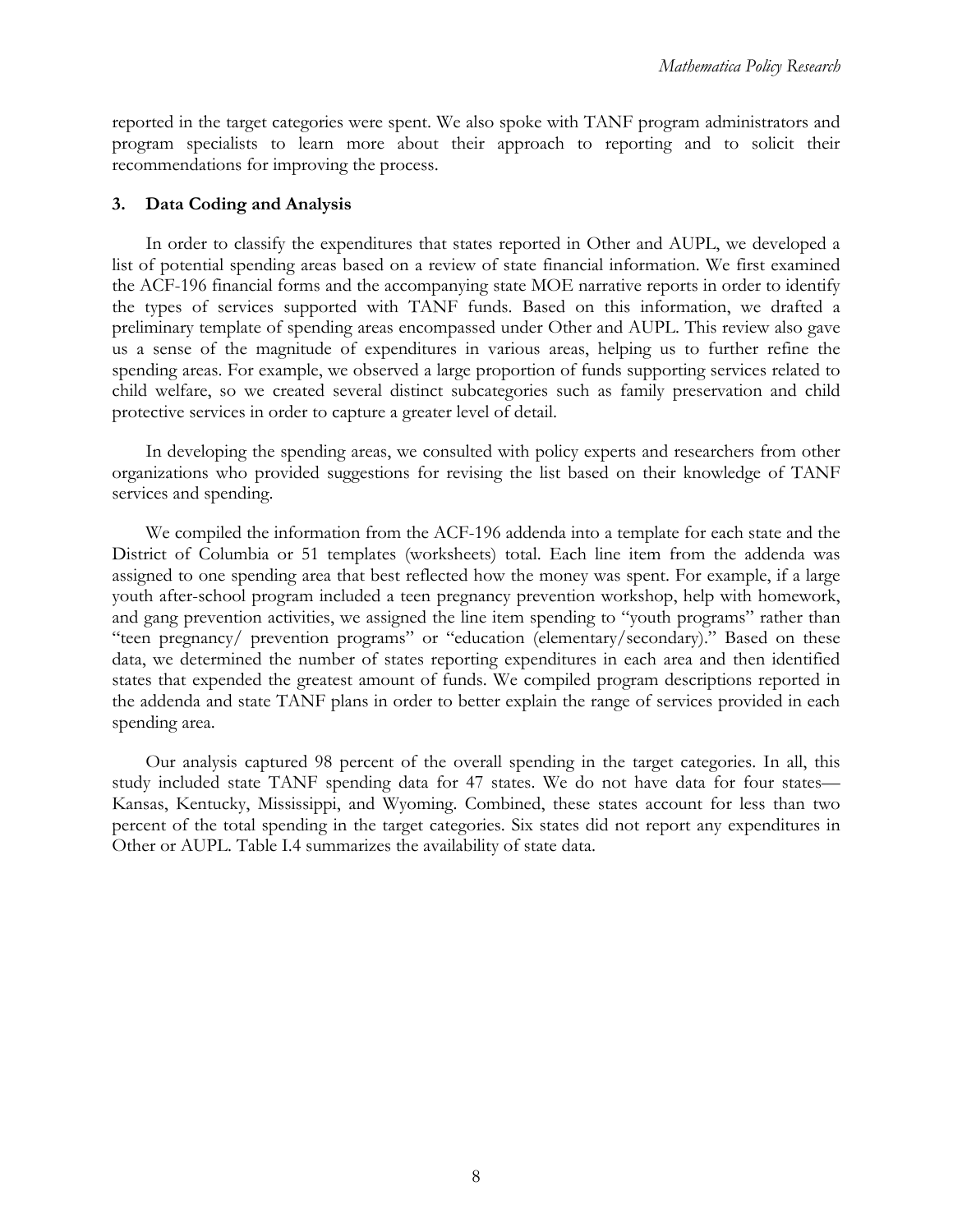| Data Collection Status                                    | Number of States |
|-----------------------------------------------------------|------------------|
| Spending areas and dollar amounts (FY 2006 or FY<br>2007) | 28 <sup>a</sup>  |
| Spending areas only                                       | 13               |
| No spending reported in Other or AUPL                     | 6 <sup>b</sup>   |
| Spending information not available                        | 4 <sup>c</sup>   |

#### <span id="page-21-0"></span>Table I.4 Type of State Expenditure Data Available for the Analysis of Other and AUPL

a Includes Washington, DC.

b States that in FY 2006, did not report any funds in Other or AUPL include: DE, HI, ME, NE, UT, VT.

We do not have TANF spending data from the following states: KS, KY, MS, WY.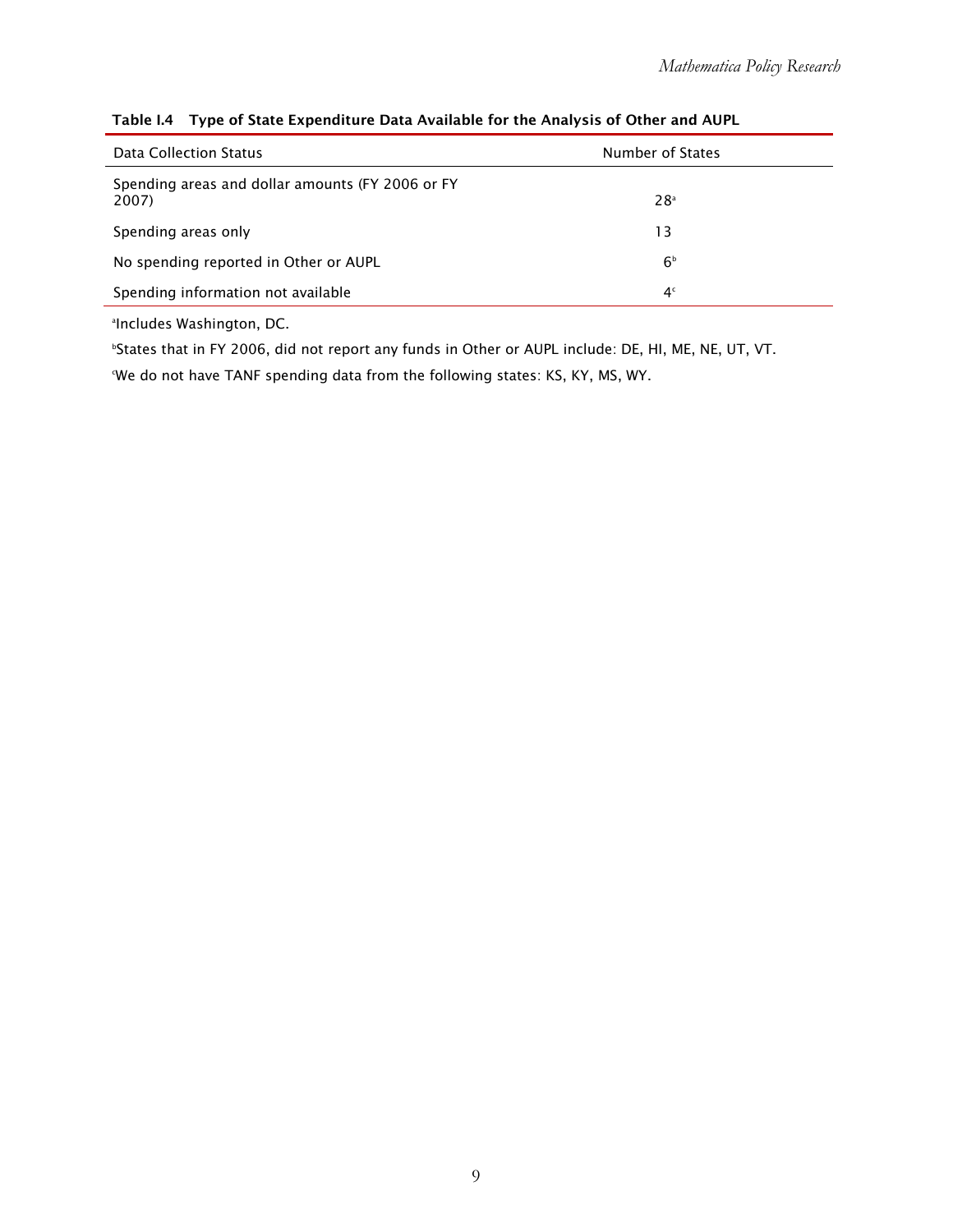### II. SPENDING IN OTHER AND AUTHORIZED UNDER PRIOR LAW CATEGORIES

Block grants gave states the authority to expand the range of services available to TANF recipients and other low-income populations. To a large extent, expenditures reported in Other and AUPL reveal the types and amount of flexibility states have used under block grants. In this chapter, we describe how states use TANF funds reported in Other and AUPL. By analyzing spending data from states that reported dollar amounts, we also determine which groups account for the greatest proportion of the overall spending in Other and AUPL.

### A. Ten States Account for Most of the TANF Funds in Other and AUPL

Based on our analysis of FY 2006 data submitted to the ACF, we found that a relatively small number of states account for a large proportion of the overall spending in the categories of Other and AUPL (see Table II.1). Using spending information to determine which states contributed most to the spending in these categories, we determined that ten states account for more than threefourths of the overall spending in Other and AUPL. Four states, New York, California, Michigan, and Texas, represent slightly more than half (51 percent) of the total funds in Other and AUPL.

|                                           | Nonassistance<br>Reported as<br>Other (in<br>millions) | Nonassistance<br>Reported as<br>AUPL (in<br>millions) | Assistance<br>Reported as<br>AUPL (in<br>millions) | Total for All<br>Categories (in<br>millions) | Percent of<br>Total<br>Spending in<br>Other and<br><b>AUPL</b> |
|-------------------------------------------|--------------------------------------------------------|-------------------------------------------------------|----------------------------------------------------|----------------------------------------------|----------------------------------------------------------------|
| New York                                  | 248.7                                                  | 17.3                                                  | 303.4                                              | 569.4                                        | 18.3                                                           |
| California                                | 266.8                                                  | $\mathbf 0$                                           | 223.3                                              | 490.1                                        | 15.8                                                           |
| Michigan <sup>b</sup>                     | 123.2                                                  | 149.3                                                 | $\mathbf 0$                                        | 272.5                                        | 8.8                                                            |
| Texas                                     | 148.9                                                  | 43.3                                                  | 51.5                                               | 243.6                                        | 7.9                                                            |
| <b>Illinois</b>                           | 59.6                                                   | 167.8                                                 | $\Omega$                                           | 227.4                                        | 7.3                                                            |
| Georgia                                   | 97.1                                                   | 109.8                                                 | $\Omega$                                           | 207.0                                        | 6.7                                                            |
| Florida                                   | 160.3                                                  | 0                                                     | 12.5                                               | 172.8                                        | 5.6                                                            |
| Connecticut                               | 86.4                                                   | 14.2                                                  | 2.8                                                | 103.4                                        | 3.3                                                            |
| Ohio                                      | 135.8                                                  | $\mathbf{0}$                                          | $\Omega$                                           | 135.8                                        | 4.4                                                            |
| Pennsylvania                              | 0                                                      | 95.7                                                  | 0                                                  | 95.7                                         | 3.1                                                            |
| <b>Total TANF funds</b><br>for 10 States  | 1.3 billion                                            | 597.5                                                 | 593.4                                              | 2.5 billion                                  | 81.2                                                           |
| <b>Total TANF funds</b><br>for all states | 1.8 billion                                            | 750                                                   | 563.1                                              | 3.1 billion                                  |                                                                |

| Table II.1 | States Reporting the Greatest Amount of Federal TANF Funds (in dollars) in Other and |
|------------|--------------------------------------------------------------------------------------|
|            | <b>AUPL</b> <sup>a</sup>                                                             |

Source: U.S. Department of Health and Human Services, ACF, FY 2006 TANF Financial Data, downloaded on April 17, 2009, at www.acf.hhs.gov/programs/ofs/data/2006/ tableA\_spending\_2006.html.

a Includes federal TANF funds only. Does not include state MOE expenditures.

 b Michigan reported negative expenditures (-\$78,287,770) in the category of Assistance AUPL in FY 2006. For the purpose of reporting, we assumed no expenditures in this category.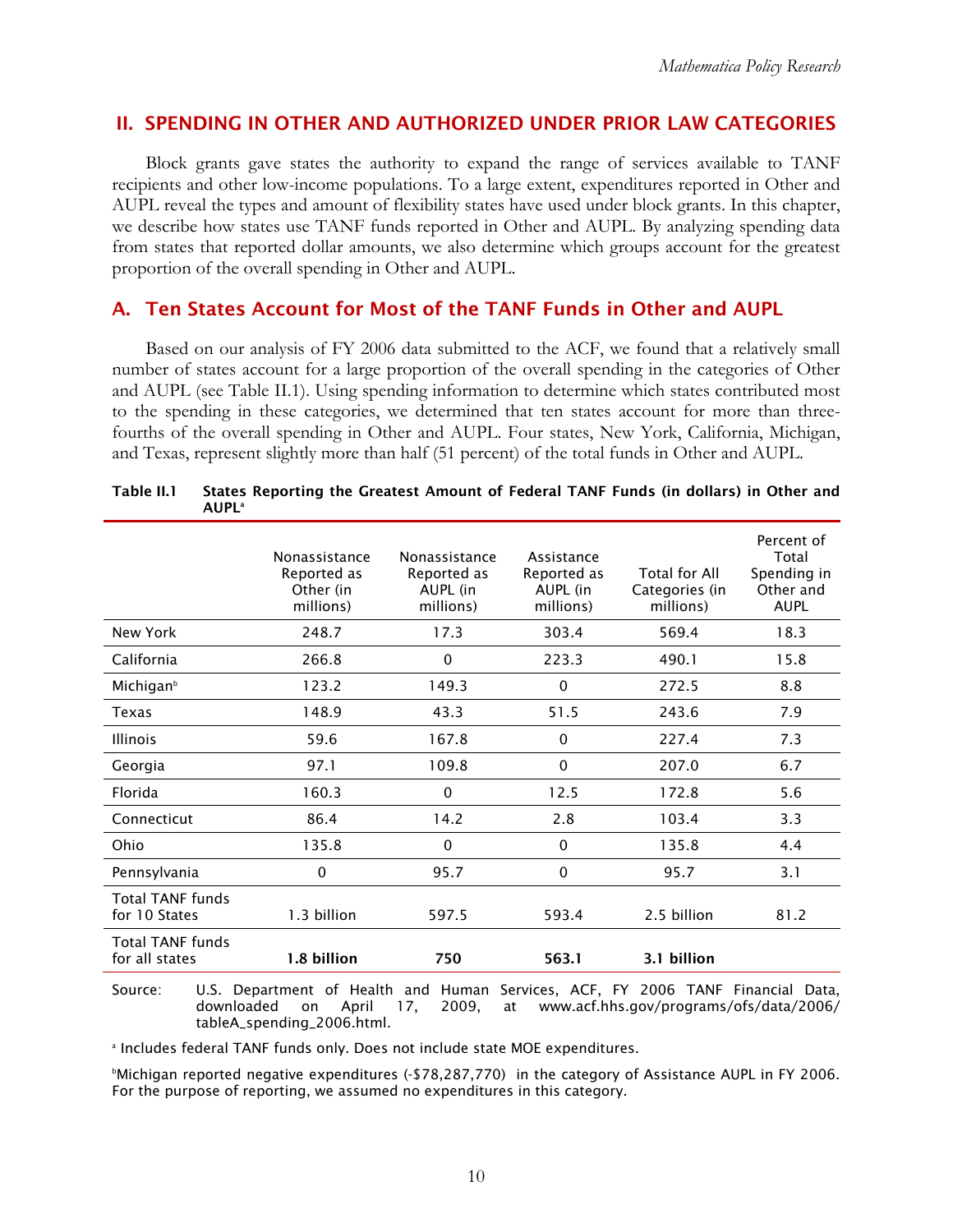Of the states that receive a smaller amount of federal TANF funds, some report a large proportion of their nonassistance spending in Other and AUPL (see Table II.2). For example, based on FY 2006 figures, South Carolina reported 89 percent of their nonassistance spending in these two categories, and Missouri, Colorado, and Indiana each reported roughly 70 percent of their nonassistance funds in these two categories. Oregon reported about two-thirds of their nonassistance funds in Other and AUPL. While these states contribute to a small proportion of the overall federal TANF funds in Other and AUPL, findings from this study still provide valuable information describing how funds are spent within these smaller states.

|                | Total<br>Nonassistance<br>Expenditures<br>(in millions) | Nonassistance<br>Reported as<br>Other (in<br>millions) | Nonassistance<br>Reported as<br>AUPL (in<br>millions) | Total<br>Nonassistance<br>Expenditures in<br>Other and AUPL<br>(in millions) | Percent of<br>Total<br>Nonassistance<br>Spending in<br>Other and<br><b>AUPL</b> |
|----------------|---------------------------------------------------------|--------------------------------------------------------|-------------------------------------------------------|------------------------------------------------------------------------------|---------------------------------------------------------------------------------|
| South Carolina | 53.2                                                    | 47.4                                                   | $\Omega$                                              | 47.4                                                                         | 89.0                                                                            |
| Indiana        | 93.0                                                    | 69.8                                                   | 0                                                     | 69.8                                                                         | 75.0                                                                            |
| Missouri       | 120.2                                                   | 87.9                                                   | 0                                                     | 87.9                                                                         | 73.2                                                                            |
| Colorado       | 63.4                                                    | 44.0                                                   | 1.3                                                   | 45.2                                                                         | 71.4                                                                            |
| Oregon         | 78.0                                                    | 52.0                                                   | 0                                                     | 52.0                                                                         | 66.7                                                                            |
| Georgia        | 323.2                                                   | 97.2                                                   | 109.9                                                 | 207.0                                                                        | 64.0                                                                            |
| Idaho          | 16.8                                                    | 4.9                                                    | 5.2                                                   | 10.1                                                                         | 60.2                                                                            |
| Oklahoma       | 40.3                                                    | 23.8                                                   | 0                                                     | 23.8                                                                         | 58.9                                                                            |
| Michigan       | 518.1                                                   | 123.2                                                  | 149.3                                                 | 272.5                                                                        | 52.6                                                                            |
| Alabama        | 32.1                                                    | 16.9                                                   | 0                                                     | 16.9                                                                         | 52.5                                                                            |
| Texas          | 366.8                                                   | 148.9                                                  | 43.3                                                  | 192.2                                                                        | 52.4                                                                            |
| Iowa           | 67.8                                                    | 14.9                                                   | 19.5                                                  | 34.3                                                                         | 50.7                                                                            |

| Table II.2 | States Reporting 50 Percent or More of Federal TANF Nonassistance Expenditures in |
|------------|-----------------------------------------------------------------------------------|
|            | Other and AUPL <sup>a</sup>                                                       |

Source: U.S. Department of Health and Human Services, ACF, FY 2006 TANF Financial Data, downloaded on April 17, 2009, at www.acf.hhs.gov/programs/ofs/data/2006/ tableA\_spending\_2006.html.

a Includes federal TANF funds only. Does not include state MOE expenditures.

### B. Spending Areas Capture How Funds Are Used in Other and AUPL

Our analysis of state spending data for FY 2006 found that TANF funds reported in Other and AUPL are used to support a range of activities. We identified 17 spending areas that capture how states are using these funds (see Box II.1). In coding the data, we identified 15 discrete areas that reveal how these TANF funds are used; spending reported in two additional areas are more ambiguous. One spending area we called "miscellaneous." This area includes spending that did not fit into any of the areas we identified such as support for a statutory rape awareness program, earned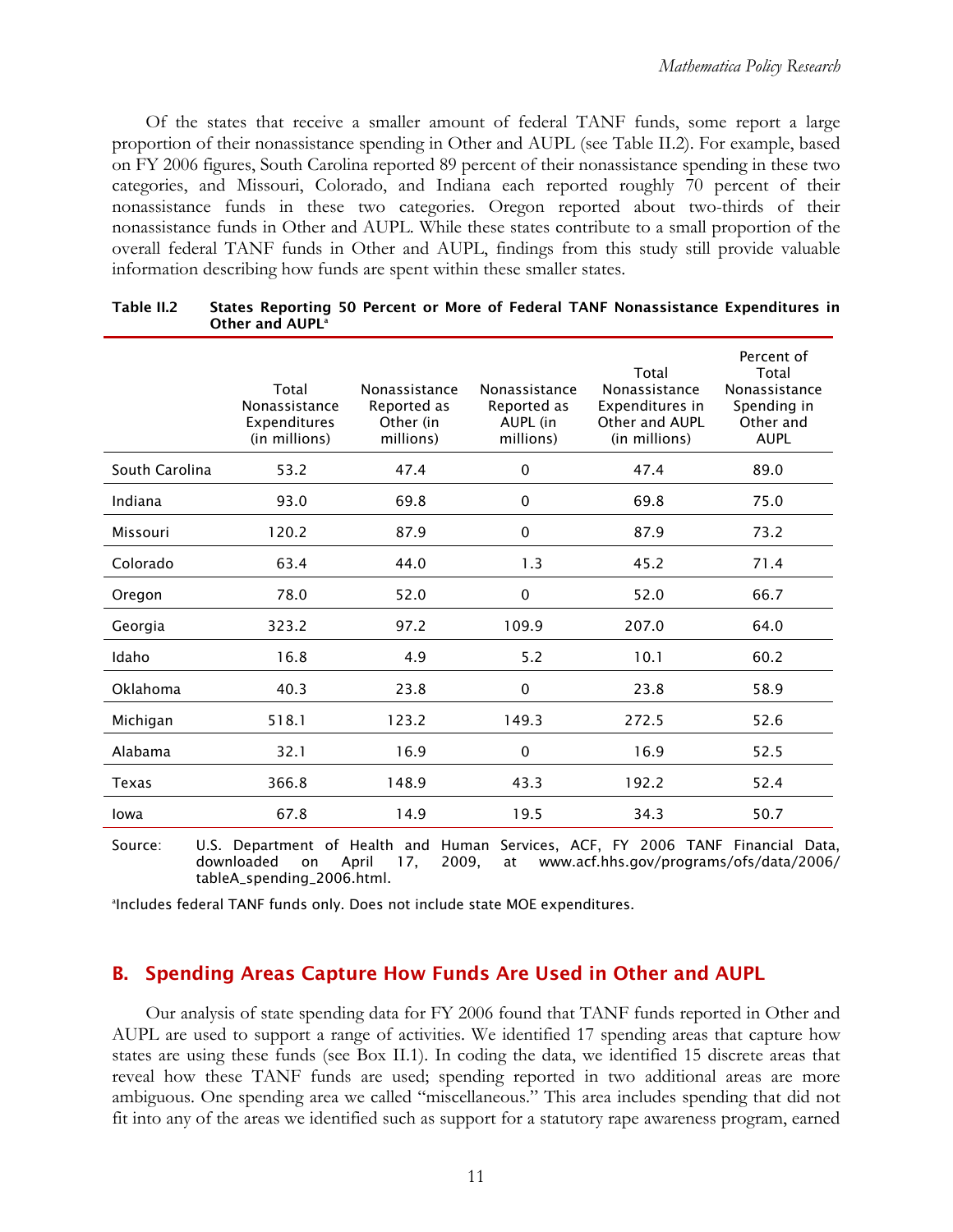income tax credit outreach, and supports to grandparents raising their grandchildren. In addition, some of the spending included states that provided descriptions that were too vague to classify into an existing spending area, for example, community and economic development.

#### Box II.1. Description of Spending Areas

Child Welfare (n=31). In-home services/family preservation, child protective services, foster care/kinship care, and adoption services.

TANF Program Expenses (n=21). Transitional employment services and supports, electronic benefits issuance, home-visiting programs for long-term welfare recipients, program management compliance, and research on TANF clients approaching welfare time limit.

 transportation. Emergency Assistance (n=20). Housing-related needs, energy, food and nutrition, clothing, and

 those leaving an abusive relationship, case management, 24-hour hotline, and transitional supportive Domestic Violence Services (n=14). Information and referral services, short-term emergency shelter for housing.

 treatment program. Mental Health and Addiction Services (n=13). Evaluation and assessment services, individual and group counseling, maintenance of the provider network, management of the service delivery system, demonstration projects, and residential services for women with dependent children who completed a

 Education and Youth Programs (n=13). After-school or other school-based programs designed to improve the life skills and educational attainment and reduce rates of criminal involvement of low-income children kindergarten for TANF families/children, adult basic education, social work services in elementary schools, including TANF recipients. Also includes elementary or secondary programs and services such as full-day mentoring and tutoring programs designed to improve school attendance and outcomes for children.

 Health/Disability Services (n=12). Outreach to children for immunization and those who are HIV-positive, family service planning for physical and developmental disabilities, respite centers for those with intellectual operation of a poison control center, disability assessment and evaluation, vocational rehabilitation services, disabilities, and funding to support nonmedical needs of disabled children to allow them to remain in the home.

 Special Populations (n=10). Programs and services targeted to populations such as American Indians, adult and youth offenders, military personnel, and refugees.

Teen Pregnancy/Prevention Programs (n=8). Family-planning and home-visiting services and parenting education for new teen parents.

Early Childhood Care and Education (n=8). Head Start, pre-K, and other school readiness programs.

 low-income families such as work experience, employment and skills training, and employment-based work supports (e.g., transportation services and purchase of tools, uniforms, or work clothes). Employment Services and Work Supports for Low-Income Populations (n=7). Programs and services for

 Discretionary Funds to Faith-Based and Community Organizations (FBCO) (n=7). Expenditures to organizations that serve low-income families and vulnerable populations such as Arab Community Center for Economic and Social Services grants (immigration services), Community Services Block Grant programs, and United Community Ministry.

Marriage and Parenting Initiatives (n=6). Life-skills education, peer-group instruction, and parenting workshops.

Child Support (n=4). Mostly child support supplemental payment and non-IV D services. Limited information about how these funds were used.

Adult/Postsecondary Education (n=3). Scholarship programs, tuition payments, college tutoring services, and adult basic education programs.

Unspecified Funds (n=3). Expenditures primarily allocated to local counties.

Additional Expenditures (n=9). Support for a statutory rape awareness program, earned income tax credit outreach, and grandparents raising their grandchildren.

Note: The "n" represents the number of states that report this type of expenditure in Other or AUPL.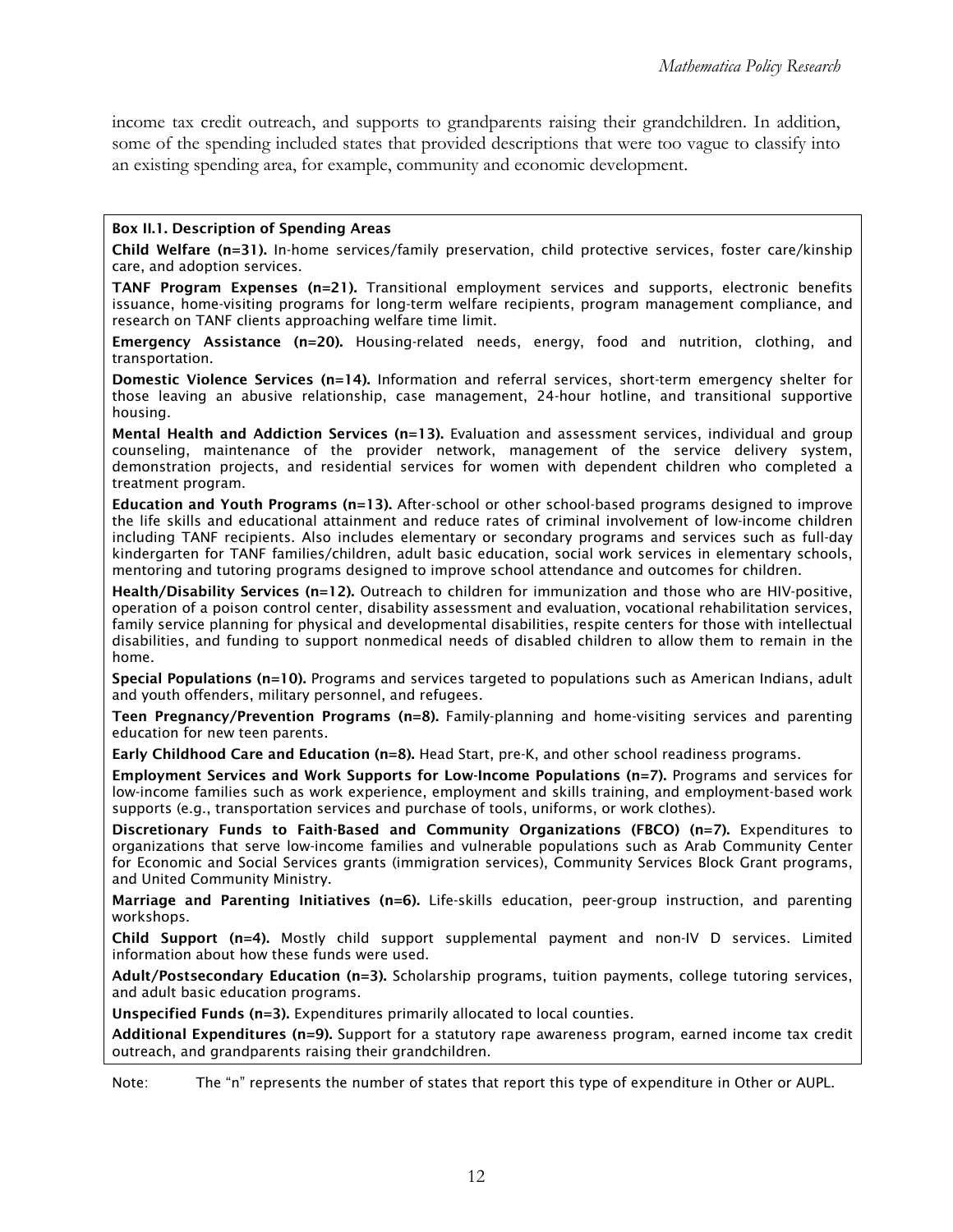<span id="page-25-0"></span>The second spending area we called "unspecified funds." This area includes monies allocated to counties or localities. A few states allocated TANF funds reported in the target categories to counties or regions where local administrators determined how these funds were spent. Two of these states, New York and California, are county-administered states that gave a majority of the funds to the local counties and did not describe how these funds were used. Michigan is state administered, but gave a substantial amount of TANF funds to local counties where they might be used to tailor programs and services to reflect the needs of TANF recipients in their respective communities.

While only a few states did not have readily available spending information for counties and localities, they comprise a large proportion (roughly a third) of the overall funds in the target categories. For example, in New York 72 percent of the total funds reported in Other and AUPL represent allocations to counties and California allocated 79 percent in this way. Michigan allocated nearly half of the funds reported in the target categories to the counties to provide supported employment and employment-based supportive services. Understanding how these funds were used would require additional data collection at the county level. For the purpose of this study, we assumed that county spending patterns, especially New York and California, would likely reflect the same patterns for the rest of the states. As a result, we excluded the spending area "unspecified funds" from the denominator when calculating which spending groups account for the greatest proportion of total spending in the target categories. Excluding this group provides some sense of how federal TANF funds in Other and AUPL are spent by states across known spending groups as well as how large counties in county-administered states might spend these funds.

The categories that we examined reflected very different spending patterns. Compared to the category Other, AUPL (assistance and nonassistance) included a more narrow range of expenditures. Of the states that provided AUPL funding details, most indicated that these were allocated for child welfare purposes (see Appendix A, Table A.1). A few states used funds for emergency assistance for needy families, others used funds for special populations such as youth corrections, or allocated funds to local counties. In contrast, the category of Other included spending in all 17 spending areas and, in most states, included detailed information about how the funds were used.

### C. States Typically Use Funds Reported as Other and AUPL for Multiple Purposes

To analyze the distribution of spending we assigned spending areas to five different groups (see Table II.3). Examining spending in the context of these groups provides greater clarity in analyzing and understanding the state spending data. The groups are child welfare, personal supports, emergency assistance, education and prevention programs, and miscellaneous, which is a group that captures the remaining spending areas. For example, 31 states reported using funds in Other and AUPL for child welfare purposes such as in-home services or family preservation programs, child protective services, foster care or kinship care, and/or adoption services. Personal supports such as mental health and addiction services, health and disabilities services, and services to address domestic abuse were reported by 24 states. Twenty states used TANF funds in Other and AUPL for emergency assistance. Education and youth programs, teen pregnancy prevention, and early childhood care and education comprise a broad group called, "Education and prevention programs." Nineteen states reported spending funds for these purposes.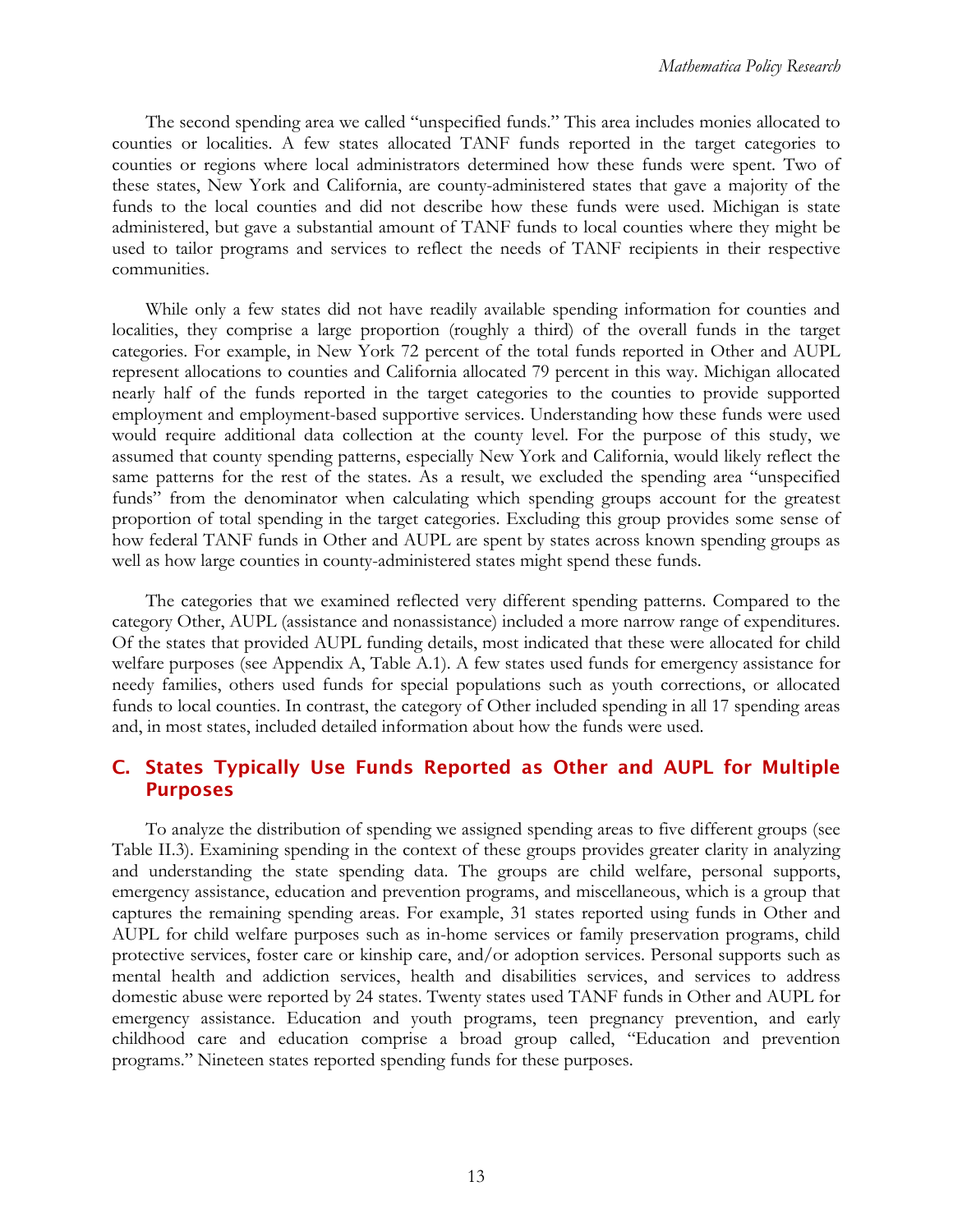| Child Welfare<br>$N = 31$                                                                                                                               | Personal Supports<br>$N = 24$                                                                               | Emergency<br>Assistance<br>$N = 20$                                                                          | Education and<br>Prevention<br>Programs<br>$N = 19$                                                         | Miscellaneous<br>$N = 33$                                                                                                                                                                                                      |
|---------------------------------------------------------------------------------------------------------------------------------------------------------|-------------------------------------------------------------------------------------------------------------|--------------------------------------------------------------------------------------------------------------|-------------------------------------------------------------------------------------------------------------|--------------------------------------------------------------------------------------------------------------------------------------------------------------------------------------------------------------------------------|
| Child welfare (e.g.,<br>In-home<br>services/family<br>preservation, Child<br>protective services,<br>Foster care/kinship<br>care, Adoption<br>services) | Mental health and<br>addiction services<br>Health/disabilities<br>services<br>Domestic violence<br>services | Emergency<br>assistance (e.g.,<br>Housing, Energy,<br>Food and<br>nutrition,<br>Clothing,<br>Transportation) | Education and<br>youth programs<br>Teen pregnancy<br>prevention<br>Early childhood<br>care and<br>education | TANF program<br>expenses<br>Special populations<br><b>Employment services</b><br>for low-income<br>populations<br><b>Funds to FBCOs</b><br>Marriage/parenting<br>programs<br>Child support<br>Adult/postsecondary<br>education |

#### Table II.3 Spending Groups Included in Other and AUPL<sup>a</sup>

 Note: States may report spending in more than one area within a spending group. However, in these cases, the group is counted only once.<br><sup>ap</sup>rased on foderal TANE expenditures. Does no

Based on federal TANF expenditures. Does not include state MOE funds.

The multiple and diverse spending areas identified in the target categories suggests that states use the flexibility created under block grants to tailor spending to meet local needs. We found that 27 states used funds in areas represented by three or more of the spending groups (see Figure II.1). Forty-three states used funds in more than one spending group or did not report spending in Other or AUPL at all. Two states, New York and Illinois, and the District of Columbia supported activities across all five spending groups.



Figure II.1 Number of Spending Groups Reported by States (N=47)

Source: ACF-196 addenda and state expenditure reports for FY 2006 and FY2007.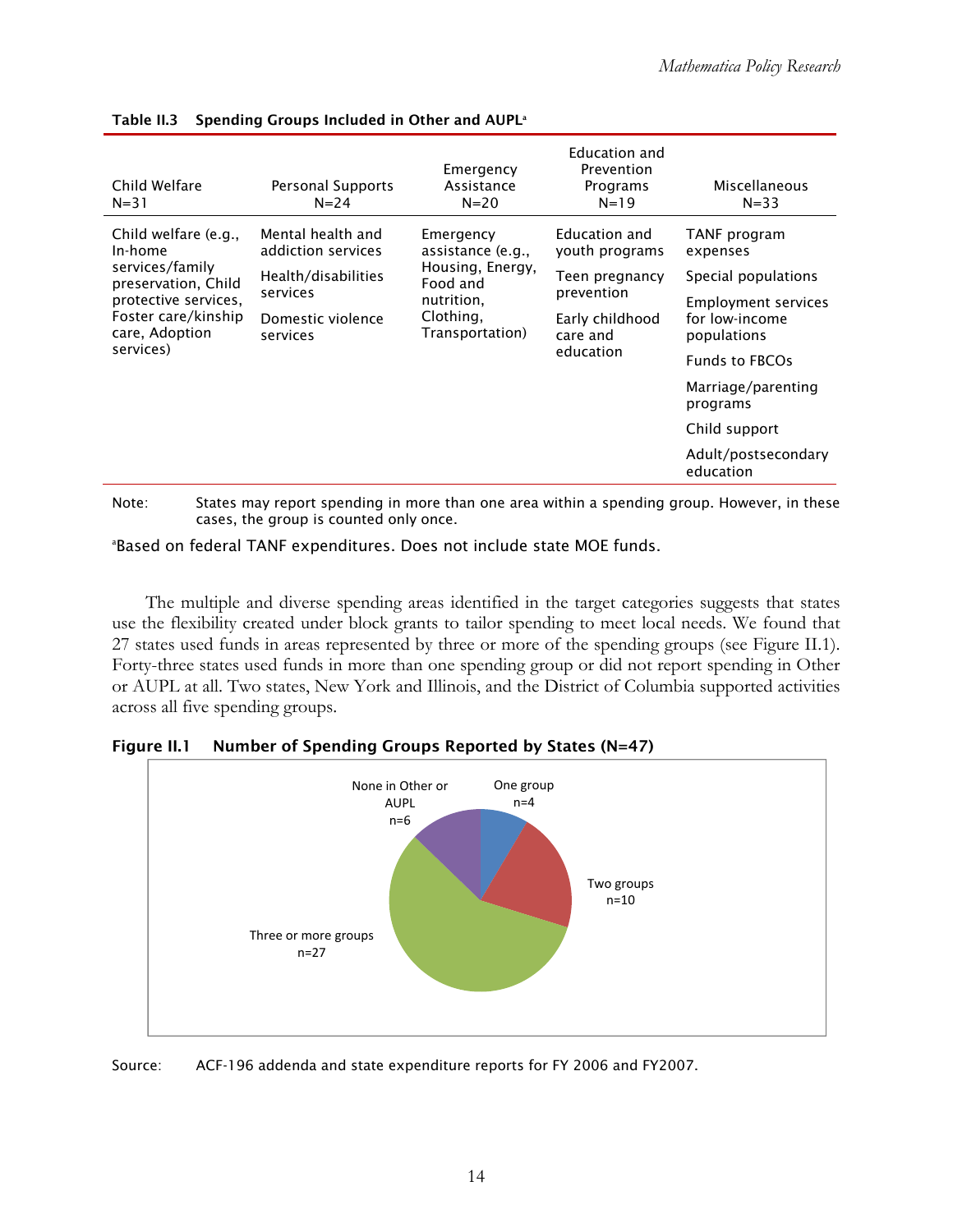<span id="page-27-0"></span>made to local counties, assuming that states' spending might reflect county spending patterns.<sup>3</sup> To identify states' primary spending priorities, we looked at the proportion of spending in each of the five groups. Of the 47 states for which we gathered information, 28 of them have spending areas and dollar amounts. In the remaining states, we have spending areas only. Figure II.2 and Appendix A, Table A.2 is based on the 28 states for which we have dollar amounts. The proportion of spending is based on a denominator of 28 states. For this analysis, we also excluded allocations Based on the dollar amounts across the 28 states, we found that child welfare accounts for roughly half of the total amount reported. Emergency assistance and personal supports both account for an equal proportion of the total spending, about 11 percent. Education and prevention programs appear to be another important area supported by TANF funds, accounting for about 14 percent of the total spending in the target categories. The remaining ten percent of TANF funds in the target categories are used for the following miscellaneous spending areas: TANF program expenses, special populations (e.g., tribal programs, adult and youth corrections), employment services for lowincome job seekers, discretionary funds to FBCOs, marriage and parenting programs, adult/postsecondary education, and child support collection/pass through.

**Figure II.2** Figure II.2 States' Use of Federal TANF Funds in Other and AUPL<sup>a</sup> (Based on dollar amounts from 28 states)



Source: ACF-196 addenda and state expenditure reports for FY 2006 and FY2007.

 $\overline{a}$ 

 the overall expenditures. These expenditures likely reflect state spending patterns. (Does not include state a Excludes federal TANF expenditures allocated to local counties, which accounts for roughly one-third of MOE funds.)

spent. Unspecified county allocations account for more than a third (36 percent) of the overall spending amounts.<br>  $15$ <sup>3</sup> The proportion of spending excludes the unspecified county expenditures since we do not know how these funds were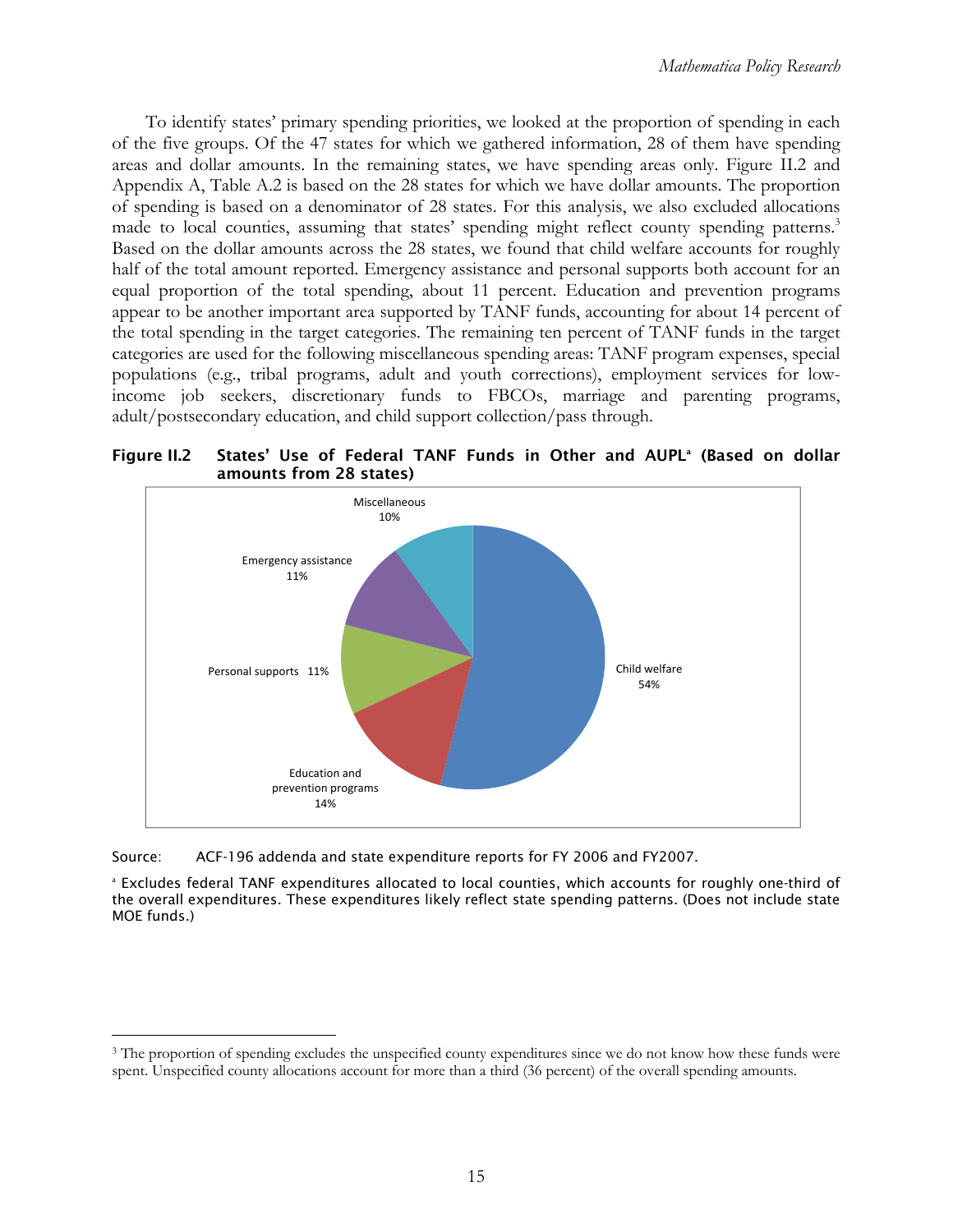### <span id="page-28-0"></span>D. Spending Groups Give Insight Into States' Funding Priorities

The five spending groups identified in this study provide some indication as to how states prioritize spending for TANF recipients and low-income populations. In the rest of this chapter we describe in greater detail how these funds are used within each spending group, revealing the diverse investments that states have made to support a variety of programs and services for low-income parents and their children. Most appear to supplement or expand existing programs and services where TANF funds are comingled with other funding sources.

### **1. TANF Funds in Other and AUPL Mostly Allocated to Support Child Welfare Activities**

The overlap in families who are receiving TANF or are TANF eligible and those served by the child welfare system is well documented. Child welfare systems are designed to protect children against maltreatment defined as, "death, serious physical or emotional harm, sexual abuse or exploitation; or an act or failure to act which presents an imminent risk of serious harm," inflicted by a parent or caregiver (U.S. Children's Bureau 2009). One study found that more than half of all children in foster care came from welfare-eligible homes and that between 70 and 90 percent of families receiving in-home services through a child welfare agency also receive TANF (Geen 2002). Other researchers have documented the strong relationship between child welfare and poverty (Geen et al. 2001, Berrick et al. 2006, Wells and Guo 2001). The emotional stress of unemployment and poverty and/or the physical lack of resources available to a parent to care for their children put low-income families at-risk for child welfare involvement.

Along with the overlap in families served by both systems, since the implementation of PRWORA, studies have documented that child welfare agencies have relied on TANF funding to administer and provide child welfare services. A recent study indicated that in FY 2006, TANF funds accounted for roughly 19 percent of all federal funding used to support child welfare services (DeVooght et al. 2008). This figure reflects a 135 percent increase in the use of TANF funds for child welfare services between FY 1998 and 2000 and another jump of 25 percent between 2000 and 2002 (Scarcella et al. 2006). By 2004, all 50 states reportedly spent \$2.4 billion in TANF funds on child welfare activities, a figure that does not include funds transferred to the SSBG. During the same year, researchers estimate that roughly \$539 million in TANF funds allocated to SSBG were used for child welfare services.

This study documented that the majority of the funds reported in Other and AUPL in FY 2006 were used for child welfare activities. Thirty-one of the states in this study indicated that they used funds for these purposes. Excluding the unspecified funds spending area, in the states where we have spending data, child welfare accounts for more than half (54 percent) of the funds reported in Other and AUPL. As an example, Florida allocated approximately \$134 million in TANF funds for child welfare purposes, or 75 percent of the \$173 million they reported in the target categories. Georgia spent about \$164 million on child welfare, a figure that represents about 85 percent of the \$207 million they reported. Across the states, funds in child welfare services were used to support four primary areas: (1) in-home services/family preservation, (2) child protective services, (3) foster care/kinship care, and (4) adoption services (see Figure II.3).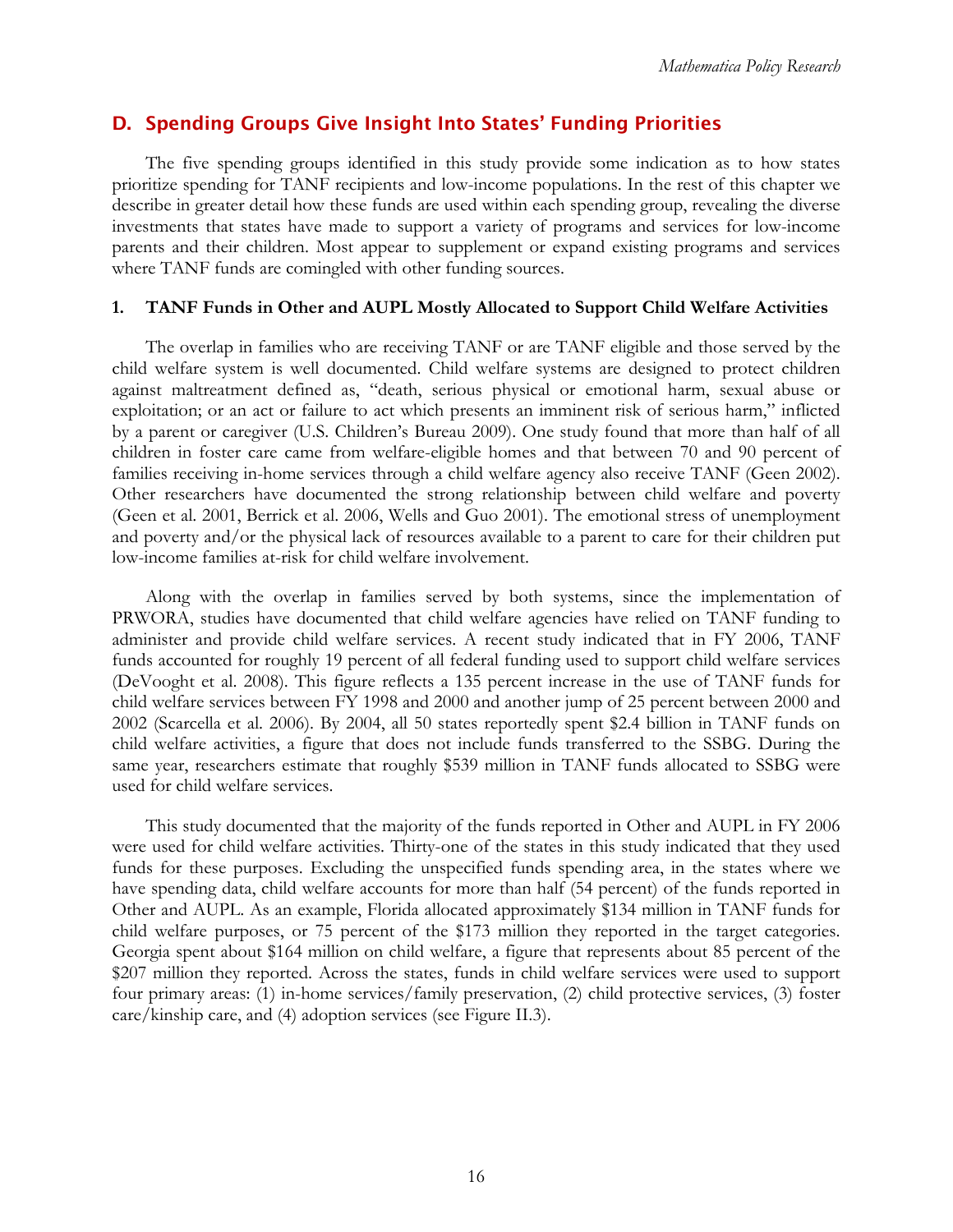

<span id="page-29-0"></span>Figure II.3 Types of Child Welfare Activities Funded in Other and AUPL<sup>a</sup>

### a Based on federal TANF expenditures.

### **a. In-home Services/Family Preservation**

In-home or family preservation services are designed to ensure the ongoing safety of children who have been abused or neglected, but who may remain in the home with regular supervision while their parents or caregivers receive services to improve their capacity to effectively parent. These services may also include family-strengthening initiatives for those who are at risk for child welfare involvement. Of the 31 states that used funds for child welfare purposes, 19 states invested TANF funds in these services (see Figure II.3). In most states, funds were directly allocated to the child welfare system to provide assessments, case management, and supportive services. Other states have created home visiting programs intended to prevent child maltreatment. For example, the Healthy Families Florida initiative is an evidence-based home visiting program created to prevent child abuse and neglect among high-risk populations by providing parenting skills, education on child growth and development, child screenings for disabilities, and stress management, among other services. In 2006, this initiative was supported with about \$6.5 million in TANF funds. Indiana operates a similar program called Healthy Families Indiana (see Box II.2). The Arkansas Department of Human Services contracted with the State Department of Health to provide home visiting services to TANF recipients who had their case closed for reasons other than employment, such as noncompliance or expiration of their TANF time limit, to determine if parents have adequate resources to care for their children.

Source: ACF-196 addenda and state expenditure reports for FY 2006 and FY2007.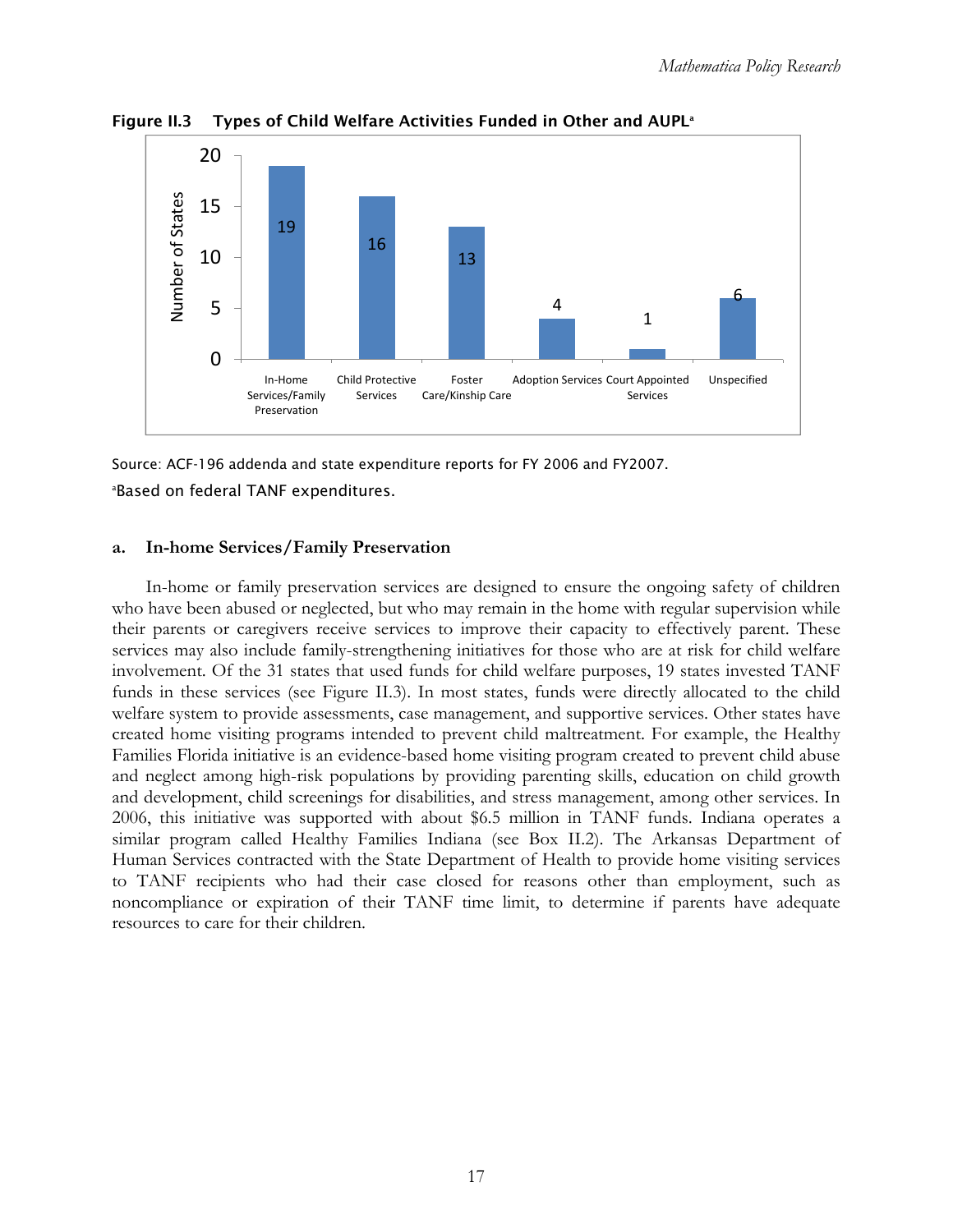#### Box II.2. Healthy Families Indiana: Voluntary Home Visiting Program Partially Supported with TANF Funds

 Healthy Families Indiana (HFI) is a statewide, voluntary home visitation initiative for new parents with outcomes. Program goals include prevention of low birth weight and child maltreatment; increased either prenatally or at the time of birth. Based on the assessment, the family support worker (FSW) may begin interacting with the family in their home, visiting at least once a week for up to one year. The FSW interaction, offers information, and education and referrals to community resources. Once a family is in the program, they can receive services for up to five years. Services are reportedly voluntary; intensive; family functioning. Healthy Families Indiana collaborates with other local organizations to leverage and children between 0 and 5 years of age who are at-risk for child welfare involvement and poor childhood parenting skills; healthy pregnancy practices; and the use of social systems. Assessments are conducted helps to establish support systems, teaches problem-solving skills, enhances positive parent-child and designed to support families with multiple and persistent economic, physical, and emotional challenges. Home visits focus on parenting skills, child development, child health, and other aspects of coordinate resources.

### **b. Child Protective Services**

Child protective services (CPS) is the entryway to the child welfare system. CPS is responsible for investigating reports of child maltreatment and, based on state laws and policies, making decisions about how to proceed with a case. Federal TANF funds are used in 16 states to provide such CPS services as maintaining hotlines, investigating services/reports, case management, providing supports to encourage timely judicial procedures, and other related services.

### **c. Foster Care/Kinship Care**

Each year, about 500,000 children come into foster or kinship care due to child abuse or neglect (U.S. Children's Bureau 2009). Children may be placed with relatives who are willing and eligible to care for them. If not, the state finds a foster care placement for the child until they are able to find a permanent and safe home either with their parent(s) or an adoptive parent. Young adults in foster care, in some states until age 23, may receive independent living services to help with their transition to adulthood. Thirteen states spend TANF funds on these services such as recruitment and training of foster care families, kinship care assessments, parent education, preparation for judicial determinations, and personal and family counseling.

### **d. Adoption Services**

The number of foster care children waiting to be placed in an adoptive home each year far exceeds the number of those adopted. In 2007, roughly 51,000 children were adopted while another 130,000 were waiting for a permanent adoptive placement (U.S. Children's Bureau 2009). Adoption services are critical for recruiting and approving potential adoptive parents, matching the child to a proper placement, and providing ongoing support once the adoption is final to ensure that it is not disrupted. Four states (13 percent) use TANF funds to provide adoptive services such as home study assessments, parent training, judicial determinations, and post adoption case management. One state uses TANF funds to create a statewide adoption exchange accessible to all authorized, licensed child-placing agencies across the state to match children to parents approved to adopt.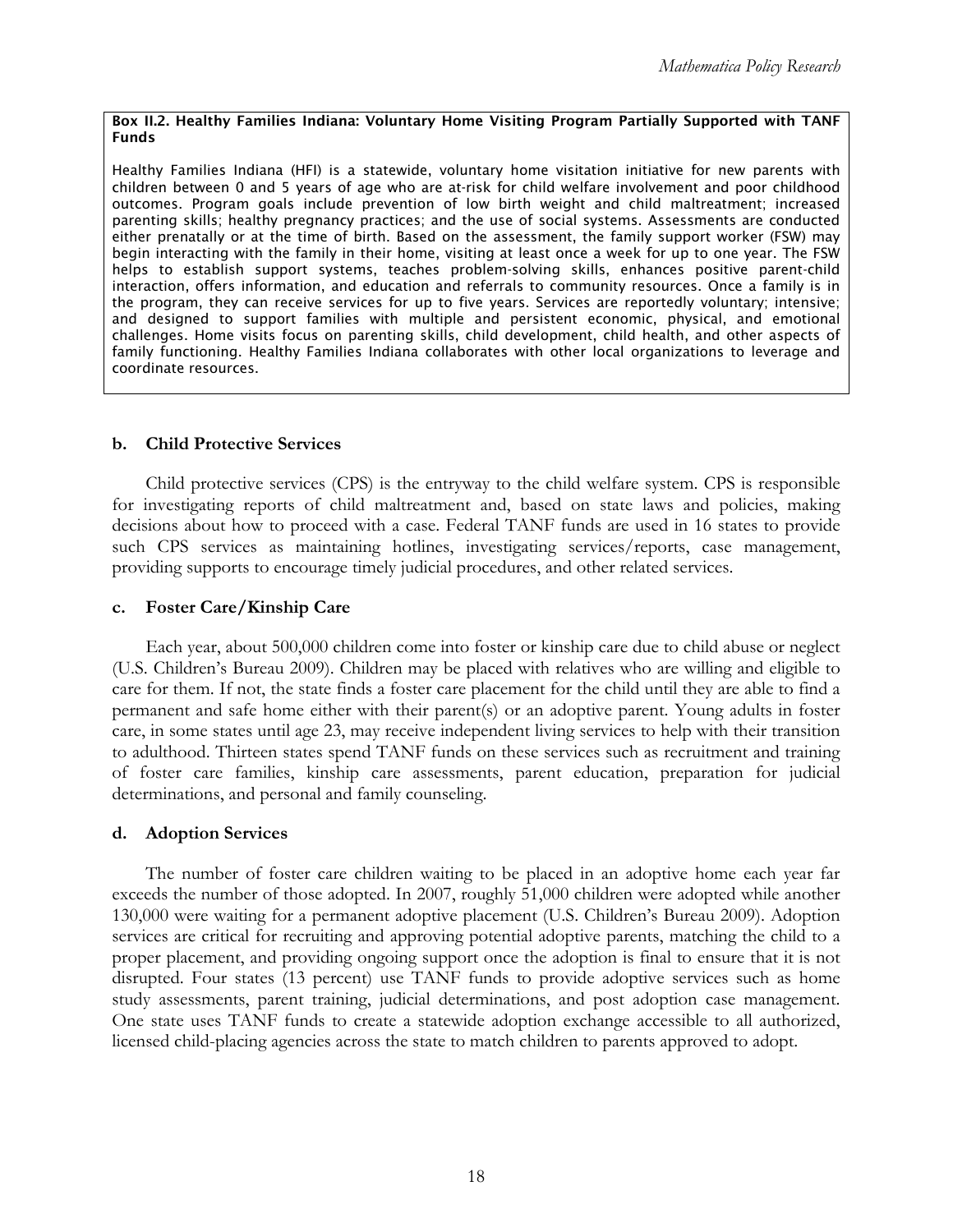### <span id="page-31-0"></span>**2. Personal Supports Address TANF Families' Complex Service Needs**

TANF recipients and other low-income families often face personal and family challenges such as physical and mental health conditions, domestic abuse, drug and alcohol addictions, and hidden disabilities that interfere with steady employment. Recognizing that many TANF recipients face personal and family challenges that interfere with work, states are using TANF funds reported in the target categories to address these issues. Collectively, these three areas were reported by 24 states:

- Mental health/substance abuse services. Thirteen states used TANF funds reported in the target categories to provide mental health and addiction services to adults and children (see Table II.4). Expenditures included evaluation and assessment services, individual and group counseling, maintenance of the provider network, management of the service delivery system, demonstration projects, and residential services for pregnant women and women with dependent children who have completed a substance abuse treatment program. One state, for example, provided basic life skills, parenting classes, vocational and education counseling, and job placement services to low-income women who completed a drug treatment program. Another state created an alcohol and drug treatment and mentoring program for families with dependent children whose incomes are less than 200 percent of the federal poverty level (FPL). Of the 13 states using funds for this purpose, 5 provided only addiction services and 5 provided both mental health and addiction services. One state funded only mental health services and 2 states did not specify. Expenditures in this area accounted for three percent of the overall TANF funds reported in the target categories.
- **Physical health/disabilities.** Health and disability services, reported by 12 states, is a broad category that primarily includes nonmedical expenditures. States reported health expenditures such as immunization outreach, operation of a communication center for poison control, and outreach for children who are HIV-positive. One state included state-funded medical services but did not elaborate on what types of services were included. Disability services focused primarily on supports for work and daily living such as disabilities assessment and evaluation, vocational rehabilitation services, family service planning for physical and developmental disabilities, respite centers for those with intellectual disabilities, and funding to support nonmedical needs of disabled children to allow them to remain in the home.
- **Domestic violence services.** While 14 states used TANF funds to support services to address domestic violence, the total amount of funds accounted for less than three percent of overall spending in the target categories (see Appendix A, Table 2). Expenditures in this area include information and referral services, intensive supports such as short-term emergency shelter for those leaving an abusive relationship, case management, a 24-hour hotline, and transitional supportive housing.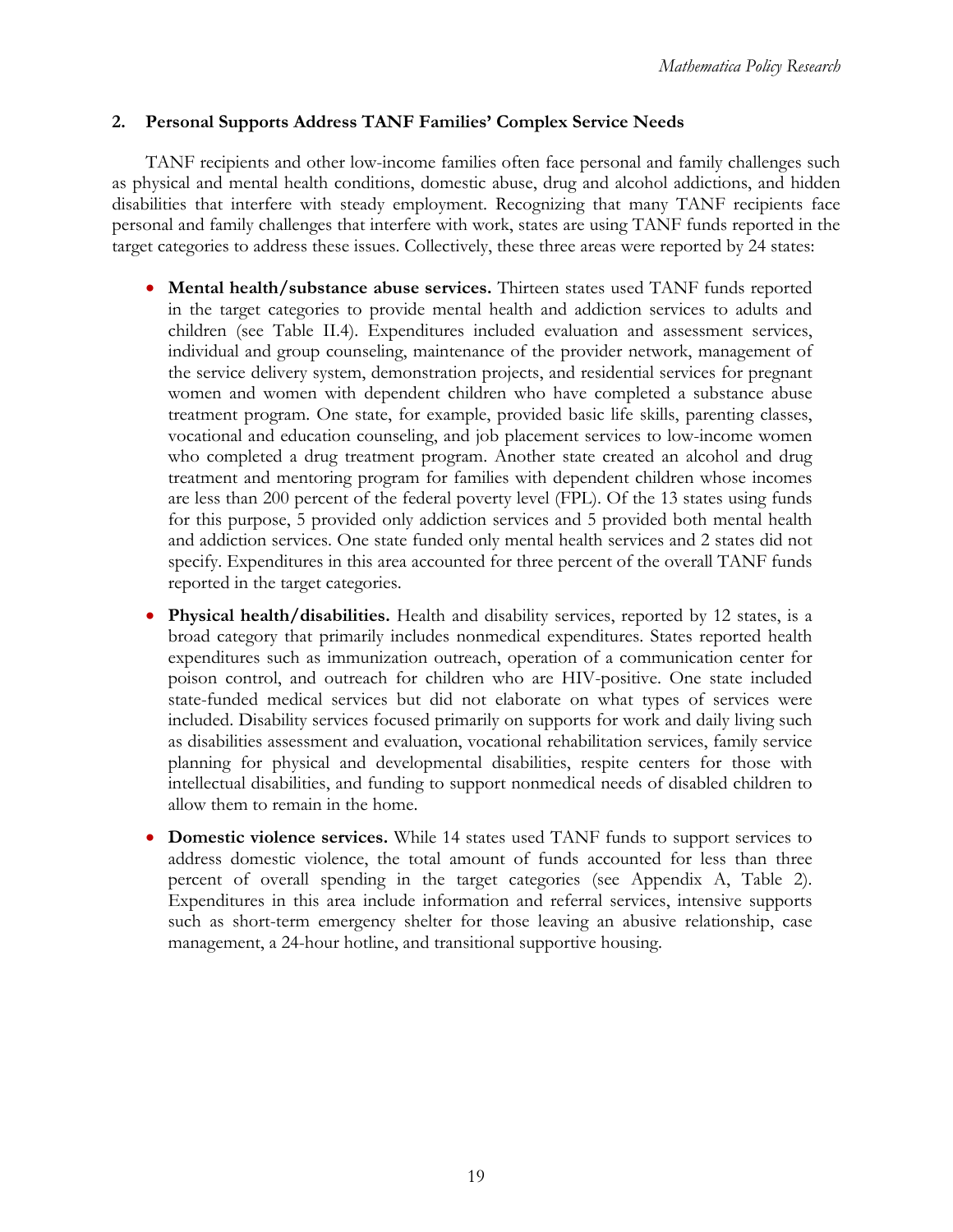| Type of Services                          | Number of States |  |
|-------------------------------------------|------------------|--|
| Mental health services only               |                  |  |
| Addiction services only                   | 5                |  |
| Both mental health and addiction services | 5                |  |
| Unspecified                               | $\mathcal{P}$    |  |
| <b>Total</b>                              | 13               |  |

#### Table II.4 Number of States That Report Mental Health or Addiction Services or Both with Federal TANF Funds Reported in Other or AUPL

Source: ACF-196 addenda and state expenditure reports for FY 2006 and FY2007.

#### **3. Emergency Assistance to Meet the Basic Needs of Vulnerable Families**

In addition to needing work-related supports such as child care and transportation, TANF recipients often require basic supports to stabilize the family. The ACF-196 federal reporting form includes a category where states are required to report funding allocated for child care (lines 5b and 6b) and transportation (lines 5c and 6c) but does not have a category for basic emergency assistance funding. As a result, expenditures on things such as housing, energy, food and nutrition, and clothing assistance are reported in Other and AUPL. Roughly half  $(n=20)$  of the states included in this study used TANF funds to provide supports other than transportation and child care. Emergency assistance accounts for about 11 percent of the total amount of TANF spending reported in the target categories, which is equal to personal supports and second to child welfare (see Figure II.2).

Of the states that used funds for emergency assistance, most allocated funds to pay for housingrelated needs (see Figure II.4) as well as energy, food and nutrition, clothing, and transportation. Five of the states did not specify the type of emergency assistance provided. While we have limited information across states, it appears that some provided services specifically for TANF recipients while others expanded eligibility to those who were TANF eligible or low-income working families at risk for becoming TANF eligible (designated percentage of the FPL). For example, Michigan provides emergency housing and shelter services to low-income families who are facing a crisis due to factors beyond their control. Such assistance includes relocation services, home ownership and home repair assistance, and utility restoration or shut-off prevention. New York uses TANF funds to provide supportive housing to encourage stability and employability for families and young adults who were homeless, currently at risk for homelessness, or TANF recipients who are at risk for exceeding the TANF time limit.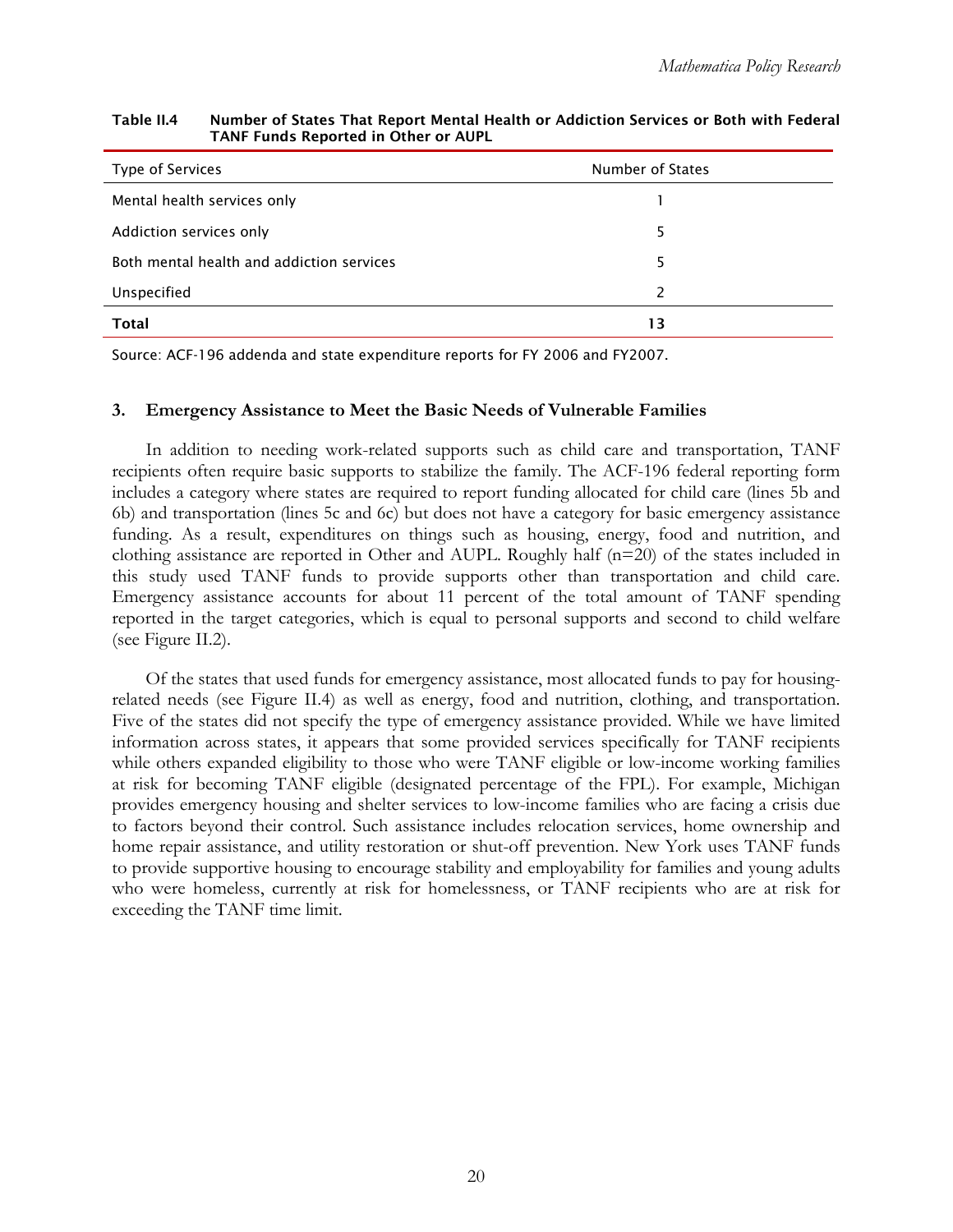

<span id="page-33-0"></span>Figure II.4 Types of Emergency Assistance Funded with Other and AUPL<sup>a</sup>

 a Based on federal TANF expenditures. Source: ACF-196 addenda and state expenditure reports for FY 2006 and FY2007.

### **4. Education and Prevention Programs Help At-Risk Youth and Teen Mothers Avoid Negative Outcomes**

Teen pregnancy, gang involvement, dropping out of high school, and criminal activity/incarceration among low-income youth have created societal and economic challenges for states. Studies have documented that teen mothers are more likely than other teens to drop out of school, remain unmarried and become single parents, and to live in poverty and rely on public assistance (Terry-Humen, et al. 2005). In addition, controlling for maternal background characteristics, children born to mothers aged 17 and younger score lower on cognitive, behavioral, communication, emotional well-being, and physical well-being measures than the children born to older mothers.

Also plaguing America's youth is the increasing high school dropout rate, particularly among students of color and those living in cities. Nationally, roughly 70 percent of youth finish high school with their diploma; completion rates are even lower for African American (55.3 percent) and Hispanic (57.8 percent) students as compared to youth who are white (77.6 percent) (Swanson 2009). The high school completion rate for students living in cities (60.9 percent) is also substantially lower than for those living in suburban areas (75.3 percent).

Finally, many low-income youth are at risk for criminal involvement. In 2006, youth delinquency and criminal activities resulted in roughly 2.2 million arrests (Snyder 2008). During the same year, on any given day nearly 93,000 juvenile offenders were incarcerated, serving time for a convicted crime. These negative outcomes have long lasting implications for children as they transition into adulthood.

To address some of these pressing challenges facing today's youth, states have used TANF funds to support programs to prevent these outcomes. States have invested TANF funds in education and prevention programs.

• **Education and Youth Programs.** Education and youth programs, reported by 13 states (Appendix A, Table 1), included mostly after-school or other school-based programs designed to improve the life skills, educational attainment, and the likelihood of achieving successful outcomes of low-income children, including TANF recipients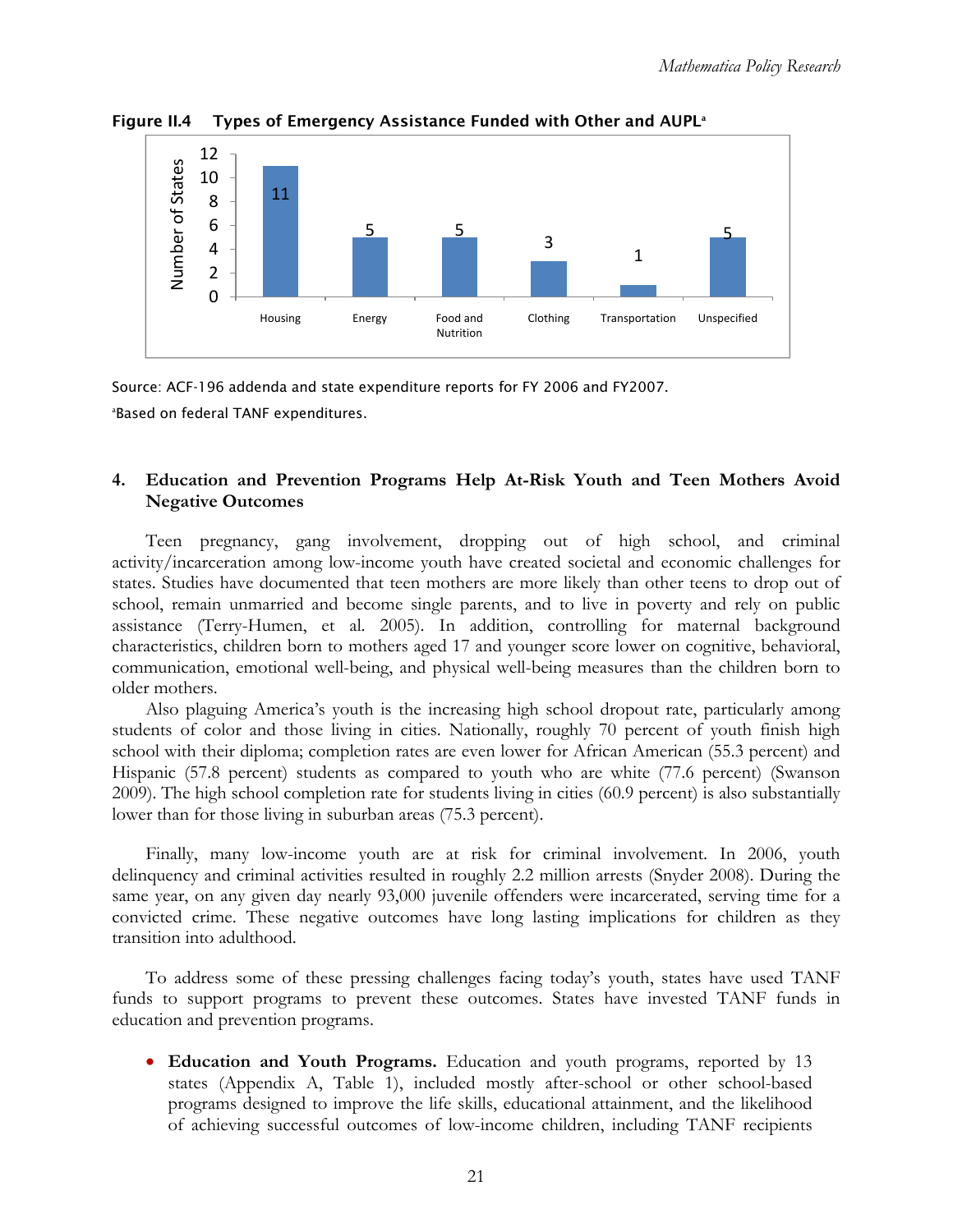(Box II.3). One state developed a full-day kindergarten program for children of TANF recipients, while another used TANF funding to expand school social work services in elementary schools to help at-risk children improve their academic performance. Other services included mentoring and tutoring activities and programs designed to improve school attendance. In some cases, these funds supported either stand-alone programs or helped expand existing services through local organizations. Many of the stand-alone programs offer preventative services to help youth avoid gang involvement, drug or alcohol use, and criminal activity by providing healthy alternatives and opportunities.

- • **Teen Pregnancy/Prevention Programs.** Teen pregnancy and prevention programs, reported by eight states, mostly consisted of family-planning and home-visiting services and parent education for new teen parents. Massachusetts offers home visiting services to first-time teen mothers with the goal of reducing the likelihood of subsequent teen pregnancies. Services include parenting education and support, health education, infant/child developmental screening, referral service coordination, and education and career counseling. Nevada's STARS (Supporting Teens Achieving Real-Life Success) program offers voluntary parenting workshops for pregnant and parenting teens. The Texas Alternatives to Abortion program provides counseling and referrals to supportive services for women with unintended pregnancies.
- • **Early Childhood Care and Education.** Eight states used TANF funds primarily to support Head Start, pre-K, and other school readiness programs, which we labeled as "early childhood care and education." These services may be provided in participants' homes or in a community center/school.

#### Box II.3. Education and Prevention Programs for At-Risk Youth

The following programs are fully funded or partly funded with TANF funds reported in Other and AUPL:

 In Indiana, *Mitch's Kids*, operated by the *Indiana Alliance of Boys and Girls Clubs*, provides education FPL) ages 5 through 13. The program is designed to help children increase their academic achievement, and youth development services to TANF-eligible and other low-income children (up to 250 percent of the provide structured supervision while the TANF parent works or participates in work activities, and offers children career guidance through field trips and career-related speakers or presentations.

 *Texas Communities in Schools* program provides tutoring, drug prevention activities, services to teen parents, gang and youth violence prevention activities, after-school activities, career assistance, and work experience opportunities for low-income children. The curriculum includes a variety of topics including peer pressure, self-esteem, anger management, health, hygiene, and decision-making. To encourage parental involvement, CIS offers parenting classes, conducts home visits, and provides interactive parent and child activities.

 Clubs of America scattered throughout the state. The objectives of the program are to improve the social, In *Wisconsin*, TANF funds are used to operate a *Gang Outreach Program* operated by local Boys & Girls academic and employment skills of low income (up to 200 percent of the FPL) and TANF-eligible youth between the ages of 5 and 18.

*Teen REACH (Responsibility, Education, Achievement, Caring, and Hope)* in *Illinois* is an after-school program for at-risk youth between the ages of 6 and 17. Services offered through the program include academic enrichment, recreation activities, positive adult mentoring, and life skills education. The program also emphasizes parent involvement.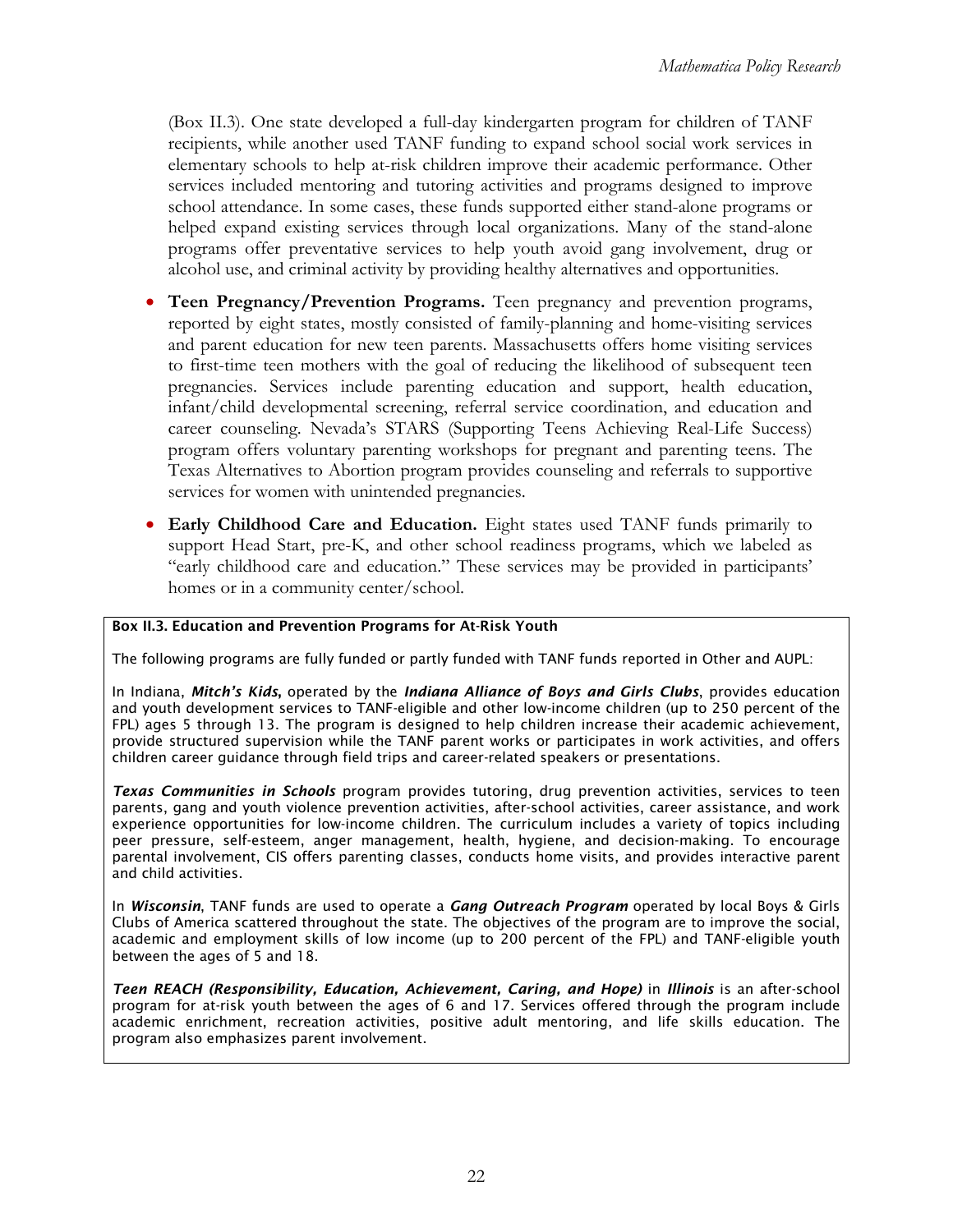### <span id="page-35-0"></span>**5. Other Spending Areas Used to Support TANF Purposes**

We identified a variety of other ways in which states have used TANF funds reported in Other and AUPL. These spending areas mostly reflect the flexibility states have used to tailor programs and services based on state and local needs. In most cases, these spending areas reach beyond the TANF population to include funding for low-income individuals and families. It appears that these funds have been used to supplement existing programs and increase program eligibility or expand existing or create new services not previously available. These seven additional spending areas grouped under miscellaneous are described below.

- • **TANF Program Expenses.** Twenty-one states reported some spending on TANFrelated program expenses, which includes expenses for administering or supporting TANF-related programs (Appendix A, Table 1). Examples of such expenditures include transitional employment services and supports, electronic benefits issuance, homevisiting programs for long-term welfare recipients, program management compliance, and research on TANF clients approaching their time limit. Some of these expenses may be expenditures that could have been recorded under existing categories on the ACF-196 federal reporting form.
- **Special Populations.** We grouped together various programs and services targeted to special populations such as American Indians, adult and youth offenders, military personnel, and refugees. Ten states use TANF funds reported in the target categories to support these populations. Of these states, half supported adult and youth offender populations by creating residential and nonresidential community-based services for youth offenders or therapeutic services and alternative-to-incarceration programs for adults. A few states have used TANF funds to support tribal TANF programs and one state provided refugee and resettlement services.
- • **Employment Services and Work Supports for Low-Income Job Seekers.** Seven states reported spending on employment services and work supports. It appears that some of this spending included services for TANF and non-TANF populations. Examples include work experience, employment and skills training, and employmentbased work supports (for example, transportation services and purchase of tools, uniforms, or work clothes).
- • **Discretionary Funds to FBCOs.** Seven states provided TANF funds to faith-based and community organizations to serve low-income families and vulnerable populations. Most of these funds were delivered as lump sums with limited descriptions of the types of services provided. For example, one state allocated nearly \$3 million to local community action agencies to provide services to low-income families to help increase their self-sufficiency. Other organizations that received TANF funding included the Arab Community Center for Economic and Social Services grants for immigration services, SSBG programs, and United Community Ministry.
- **Marriage and Parenting Initiatives.** We found that six states used TANF funds to support marriage and fatherhood initiatives. Some of these initiatives incorporated lifeskills education, peer-group instruction, and parenting workshops.
- **Child Support.** Four states indicated TANF funds were used for child support purposes but they typically did not specify exactly how these funds were used. Two states cited "child support supplemental payment" and "non-IV D services" but did not elaborate.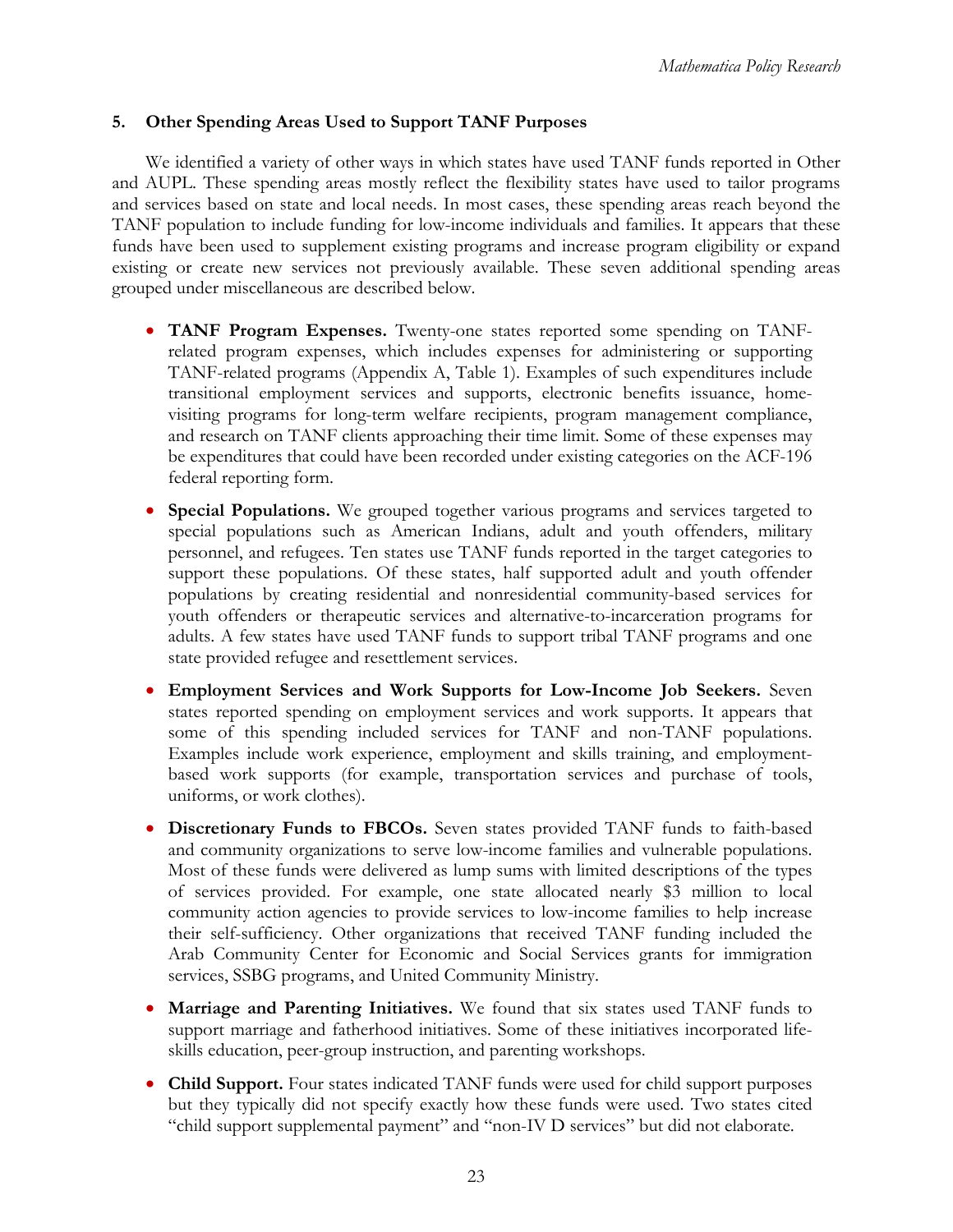• **Adult/Postsecondary Education.** Three states provided funding for postsecondary education, which mostly included scholarship programs, tuition payments, and college tutoring services. One state used funds to expand adult basic education classes.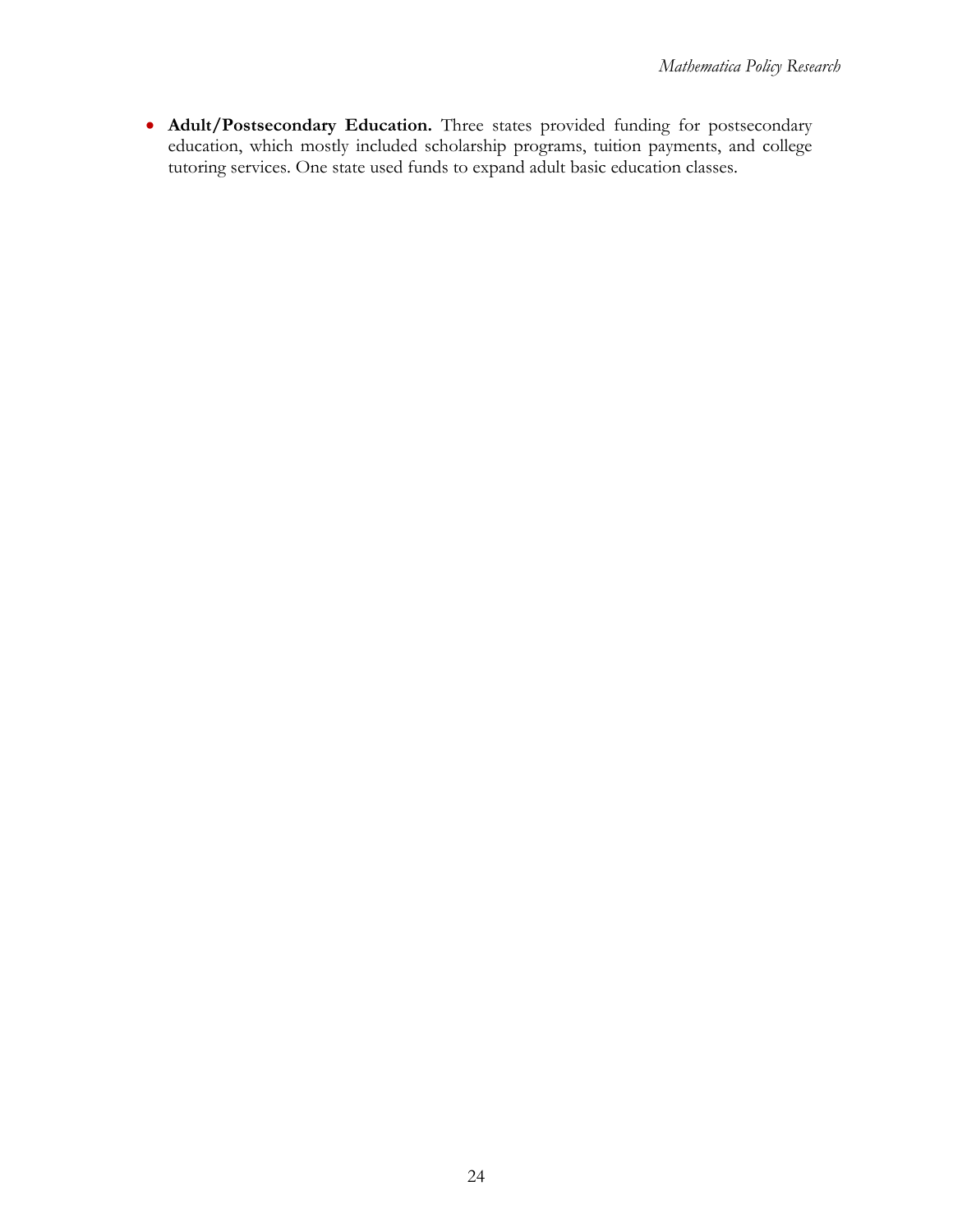### <span id="page-37-0"></span>III. RECOMMENDATIONS FOR FEDERAL AND STATE TANF ADMINISTRATORS

While the implementation of the TANF program represents a shift in primary decision-making about how funds are spent from the federal government to the states, both entities continue to work in partnership to monitor and track progress. The federal reporting process is standardized across states. However, the complexity of the process within each state is influenced by factors such as how states use these funds, when and how expenditures are reported, and the amount and types of resources available for monitoring and reporting TANF expenditures. Adding to this is the extent to which states allocate TANF funds to local counties where county administrators decide how to use funds. States with more complex expenditures are often required to make judgments about how to classify expenditures while other states may have a more simple reporting process. In this chapter, we explore possible solutions or strategies for strengthening the reporting tools and process, particularly for states that use TANF funds for a variety of purposes and across populations. The suggestions focus primarily on improving the accuracy and consistency of reporting and decreasing the amount of federal TANF funds reported in Other and AUPL. We divide these into two categories—changes at the federal level and those targeted at states.

### A. Instituting Federal Changes

Since the implementation of PRWORA, few changes have been made to the ACF-196 federal reporting form. While modifying the existing reporting process may provide greater detail about states' spending, the tradeoff is that it may create additional work for states, and at least in the shortterm, federal staff. Still, this study represents an opportunity for the OFA to examine the federal reporting form and guidance available to states. In this section, we describe four primary changes that may provide greater specificity about the federal TANF funds reported in Other and AUPL: (1) adding categories to the federal reporting form, (2) clarifying the types of expenditures that belong in existing categories, (3) redefining existing categories, (4) exploring options for capturing large allocations made to counties that are reported as Other, and (5) reexamining the process for reporting TANF spending.

### **1. Add Categories to Existing Federal Reporting Form**

This study found that states make considerable investments in programs and services not represented by existing categories on the ACF-196 form. The challenge is defining categories that are narrow enough to provide meaningful information about how funds are spent but broad enough so that the category captures a sizeable proportion of the overall expenditures. Otherwise, adding the category would have little effect on the overall expenditures reported in Other and AUPL.

We recommend adding at least two categories to the federal reporting form—child welfare and emergency assistance. Both categories would capture a sizeable proportion of federal TANF funds reported in the target categories and provide more specificity about how these funds are used. The other spending groups discussed in Chapter II, personal supports and education and prevention services, might also be considered. However, these groups would require considerable guidance for states to fully understand the types of expenditures that might be reported in these categories. Another category that federal administrators may consider is block grants/discretionary funds to counties. While the number of states reporting funds in this category would be small, it would capture a sizeable proportion of the federal TANF funds reported in Other and AUPL. However, the change in category alone would provide little additional information. To be more meaningful,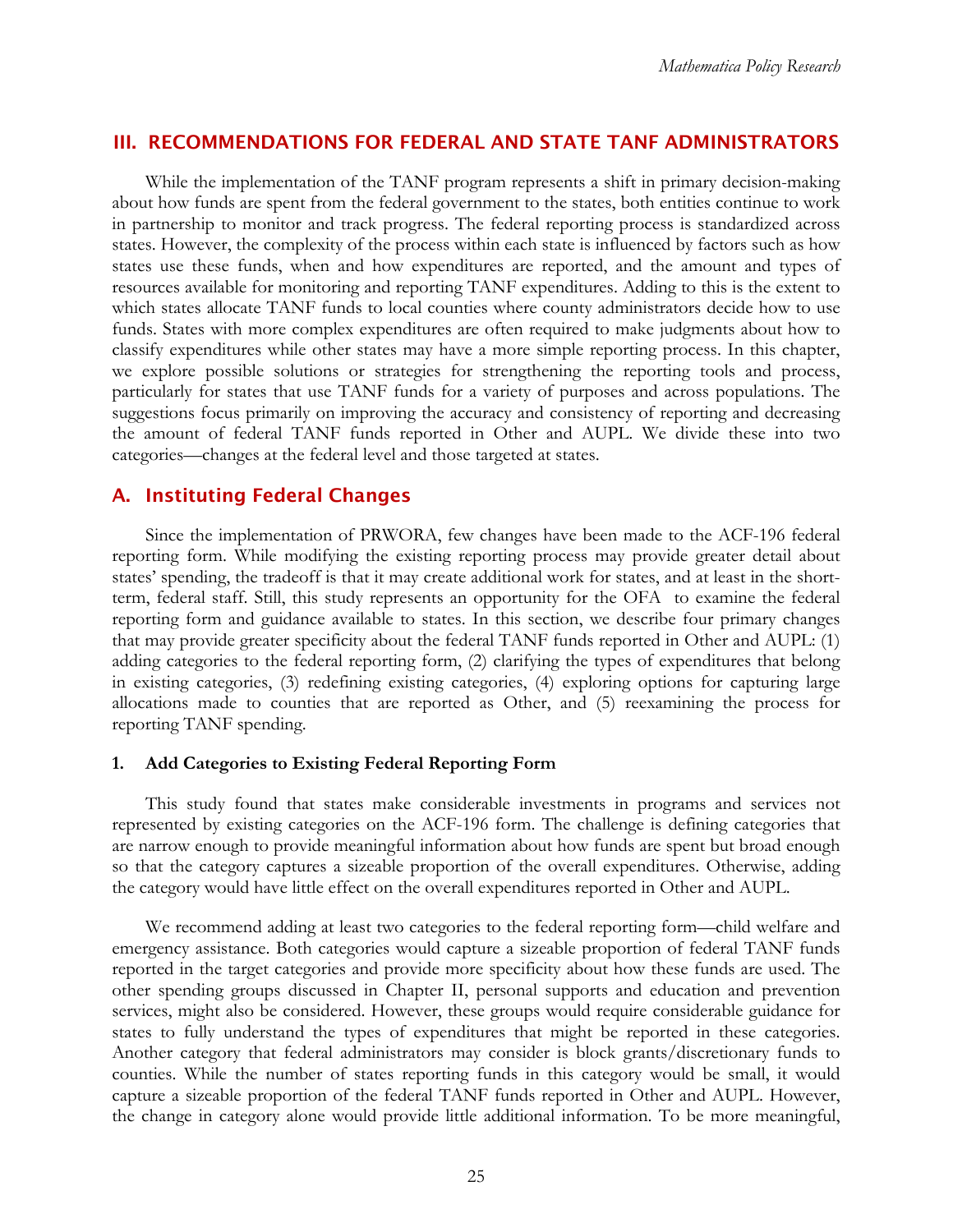<span id="page-38-0"></span>states that allocate large amounts of funding to the local counties may be required to provide more information to the state and federal government about how these funds are used.

### **2. Clarify the Types of Reported Expenditures in Existing Categories**

In some states, the accounting process may not map well on to the ACF-196 reporting form and, as a result, might create challenges for capturing expenditures. First, a given program or service may include services that do not fully meet the existing definition of the category, in which case state fiscal staff decide how to report those expenditures. For example, a state or locality might offer a work program that includes a range of personal supports such as intensive case management, life skills coaching, mental health counseling, mentoring, and other items to improve the participants' ability to organize their lives and work. Some of the program expenditures would likely fit into the category "Work Related Activities/Expenses (line 6a)," but others would not. Rather than break down each expenditure, some state fiscal specialists appear to report all expenditures in Other while some might report them on line 6a. Second, some programs and services include low-income families more broadly, including TANF recipients. We found that seven states provided employment services to those who are income eligible and used the funds for programs and services that target both TANF and non-TANF populations. Since these do not clearly delineate TANF from non-TANF program participants, some states report all of the funds in Other.

We recommend three changes that might help capture a greater proportion of the funds in existing categories. While these changes would not necessarily eliminate some of the ambiguity in the nature of reporting, they would likely provide greater consistency in how states classify funds.

- • **Additional and more accessible written guidance on existing categories.** State fiscal staff indicated that more guidance about how to classify expenditures would be useful to them when completing the ACF-196 form. They mostly requested additional examples of what might be included within each of the categories. Federal administrators may consider inserting electronic guidance links into the online version of the form that includes detailed examples of the types of expenditures that may be reported within a given category or offer other readily accessible documents online. Having more readily available guidance may increase the accuracy of reporting and encourage staff to periodically re-evaluate where they report expenditures.
- • **Centralize technical assistance resources available to states.** Federal administrators may consider expanding existing central office resources available to states to assist with classifying expenditures. Four regions have a designated fiscal specialist where states within that region may request verbal guidance for federal reporting. In other regions, states may rely on program specialists for guidance. Designating an ACF central office staff to clarify any fiscal reporting questions would create consistency in the guidance provided to states and provide a needed resource for some states. In addition, the technical assistance may be tailored to the state. For this to be effective, federal administrators must also inform states of the resources available to them.
- **Offer regular training for new and existing state fiscal staff.** Federal staff may consider creating quarterly training telephone conference meetings or on-line forums where state fiscal staff may request clarification about classifying expenditures. Reporting of TANF spending is largely a subjective experience, particularly when the expenditures do not clearly fit into an existing category on the ACF-196 form. One potential idea is to organize quarterly conference calls or webinars with the ACF central office staff to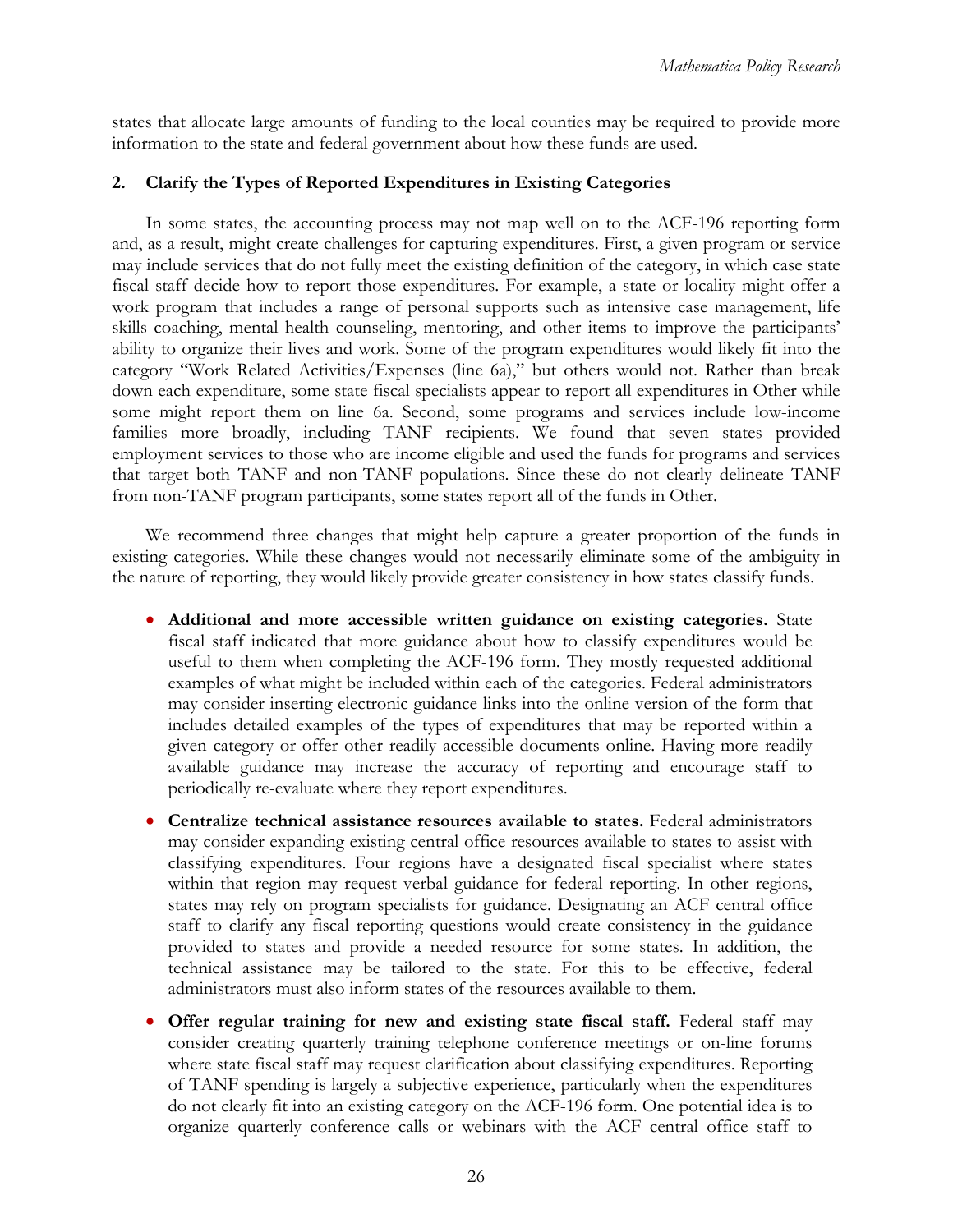<span id="page-39-0"></span>clarify any questions regarding reporting of TANF expenditures. These calls may be used as training for states with new staff, a refresher course for existing staff, or as a venue for answering specific spending-related questions. States may submit questions prior to the call so that federal staff have adequate time to prepare a through and accurate response.

### **3. Consider Redefining Some Existing Spending Categories**

Some of the existing categories on the federal reporting form may be revisited to determine if redefining the category would improve the accuracy of federal reporting. One category in particular, TANF Administrative Expenditures, would likely be a good candidate. We found that 21 states reported funds that appear to be used to administer the TANF program in the category of Other, although, the proportion of funds is relatively small (less than two percent of funds in the target categories). Reporting some of these funds in Other may be an attempt by states to avoid meeting up against the 15 percent administrative cap, which is included in the PRWORA legislation. Initially, states' administrative expenditures fell below the 15 percent of the total amount of federal TANF funds. However, as the relative value of the block grant has declined and inflation has driven up administrative costs associated with staffing (e.g., salaries, benefit packages) and operations, these administrative expenditures likely represent a greater proportion of the overall TANF expenditures.

While recalibrating the administrative cap would require a legislative mandate, federal program administrators may reconsider what is included under administrative expenses. One TANF program administrator suggested creating a separate category for the cost of completing eligibility determinations. Another option is to encourage states to report some administrative expenditures, such as case management, in existing categories other than TANF administrative expenditures. While this would remove only a small portion of the federal TANF funds from the Other category, it may improve the accuracy of reporting.

### **4. Explore Options for Capturing Large Allocations Made to Counties**

Two states with the highest expenditures in the target categories, California and New York, allocate a large proportion of funds to local counties where county administrators determine how these funds may be used. Both states report these large allocations as Other on the ACF-196 form rather than drilling down to obtain an exact dollar amount. As a result, funds that could be reported into existing categories may be reported as Other. Based on our analysis of 28 states, these expenditures, that are largely undefined, account for about a third of the overall funds in Other and AUPL.

Further discussion within ACF may include how federal program administrators and staff could capture more information about these expenditures without increasing the workload for state fiscal staff. One option is to create a checklist of existing expenditures, based on findings from this study, where states may quickly identify how the funds reported in that category were used. To simplify the reporting process, states would simply identify the spending areas on the checklist rather than account for the amount of funding in each area. The checklist would provide more information about how federal TANF funds reported in Other and AUPL are used, and yet, require minimal effort by the counties and states. States that allocate funds to local counties could collect this completed checklist from each county administrator, and include the total number of counties reporting within each of the spending areas or just indicate which spending areas were represented. This checklist could be provided in electronic and written form and may be used in addition to the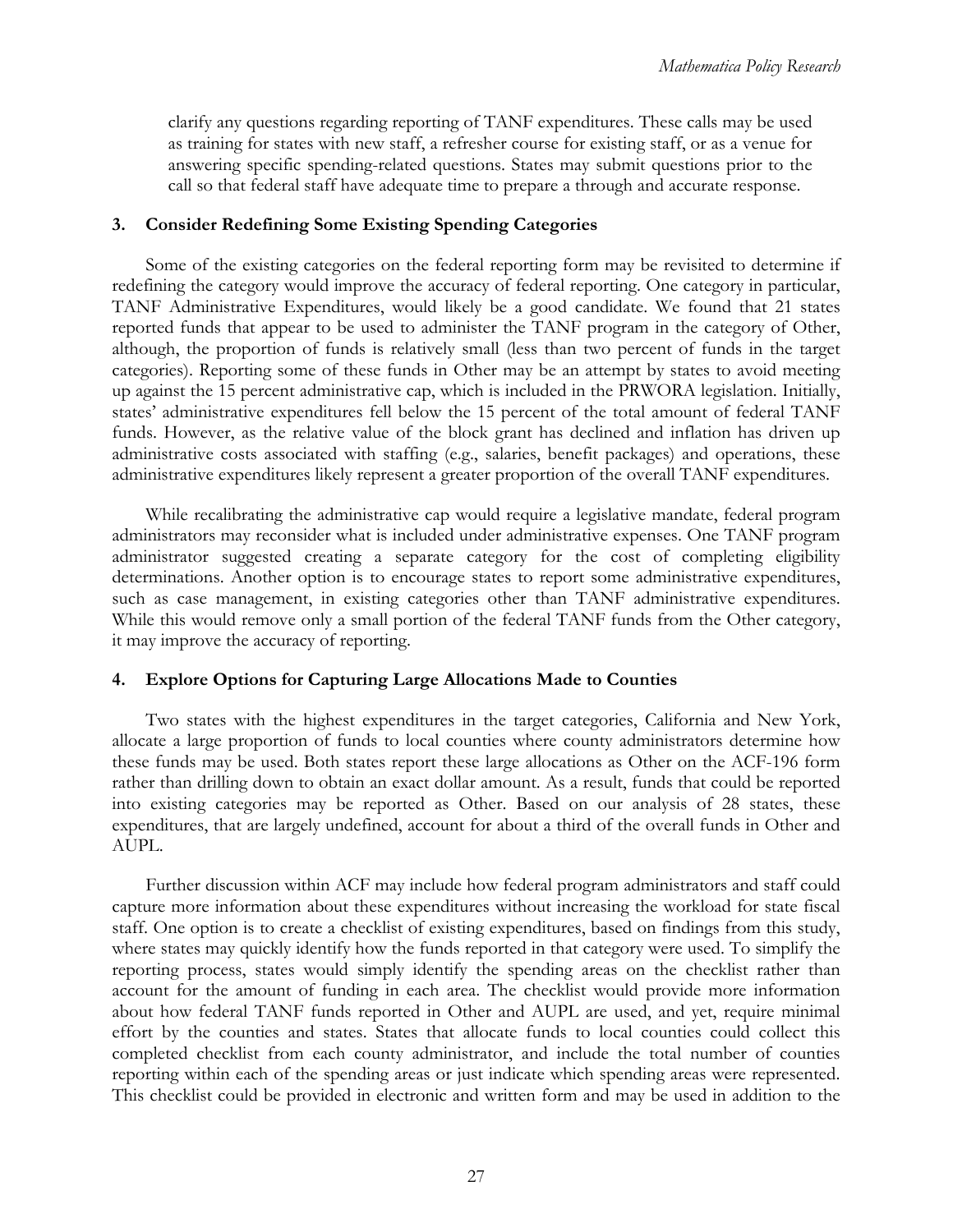<span id="page-40-0"></span>narratives included on the ACF-196. While this wouldn't reduce the amount of funds reported in Other and AUPL, it would provide more detail about how these funds are used.

### **5. Reevaluate the Process for Reporting TANF Expenditures, Adjustments, and Corrections**

While the recommended federal changes may encourage progress toward improving the accuracy and consistency of the reporting process, the information generated by this process is still limited. For example, states may amend their spending report for any previous year, in some cases, resulting in a negative expenditure during a given year. It also creates challenges in reporting exact expenditure amounts over time as the amounts may change at any time. Unless changes are made to the way expenditures, adjustments, and corrections are reported, the expenditure data are of limited value for policy analysis purposes. In its current form, the usefulness of the ACF-196 is limited to ensuring that the expenditures are properly tracked by grant year.

ACF may consider assembling a task force of federal, regional, and state fiscal specialists to provide detailed recommendations for submitting reporting, amendments, and corrections within and across years. One possibility is to report actual expenditures for that year rather than the funds allocated. Another consideration may be establishing a deadline for corrections and amendments made on the ACF-196 for spending in previous years. Recommendations should create some parameters for amendments and corrections while preserving the flexibility allowed to states under the block grant.

### B. Suggestions for State Level Changes

In addition to federal-level changes in the reporting forms and supports available to states, states may be encouraged to adopt practices to improve the quality and consistency of federal reporting. We recommend two changes: (1) improve the coordination between program and fiscal staff when completing the federal reporting form and, (2) for states that allocate funds to counties, consider changes in the reporting tools and resources provided to counties.

#### **1. Improve Coordination Between Program and Fiscal Staff**

According to anecdotal information, communication between state program and fiscal staff reportedly improves the accuracy and consistency of states' accounting of federal TANF funds. And yet, we found that in most cases, fiscal staff made judgments about how to classify expenditures independently, with little or no input from program staff. For example, in one state, the program manager completed the ACF-196 form as a result of a fiscal specialist leaving the position shortly before the report was due. The program staffer said that becoming involved with the reporting made her more aware of how TANF funds were being reported and based on that experience, she revised how some funds were being reported and developed some rough training guidelines for the new state fiscal specialist.

Some states commented that good communication between program and fiscal staff helps improve reporting accuracy. Program staff typically provide fiscal staff with detailed information about how funds within a TANF program or service are used. This information helps fiscal staff make more informed decisions about what to report in existing categories as well as in Other and AUPL. Otherwise, fiscal staff decide how to classify expenditures based on the information available to them from the line item expenditure reports. Regional staff might also encourage state program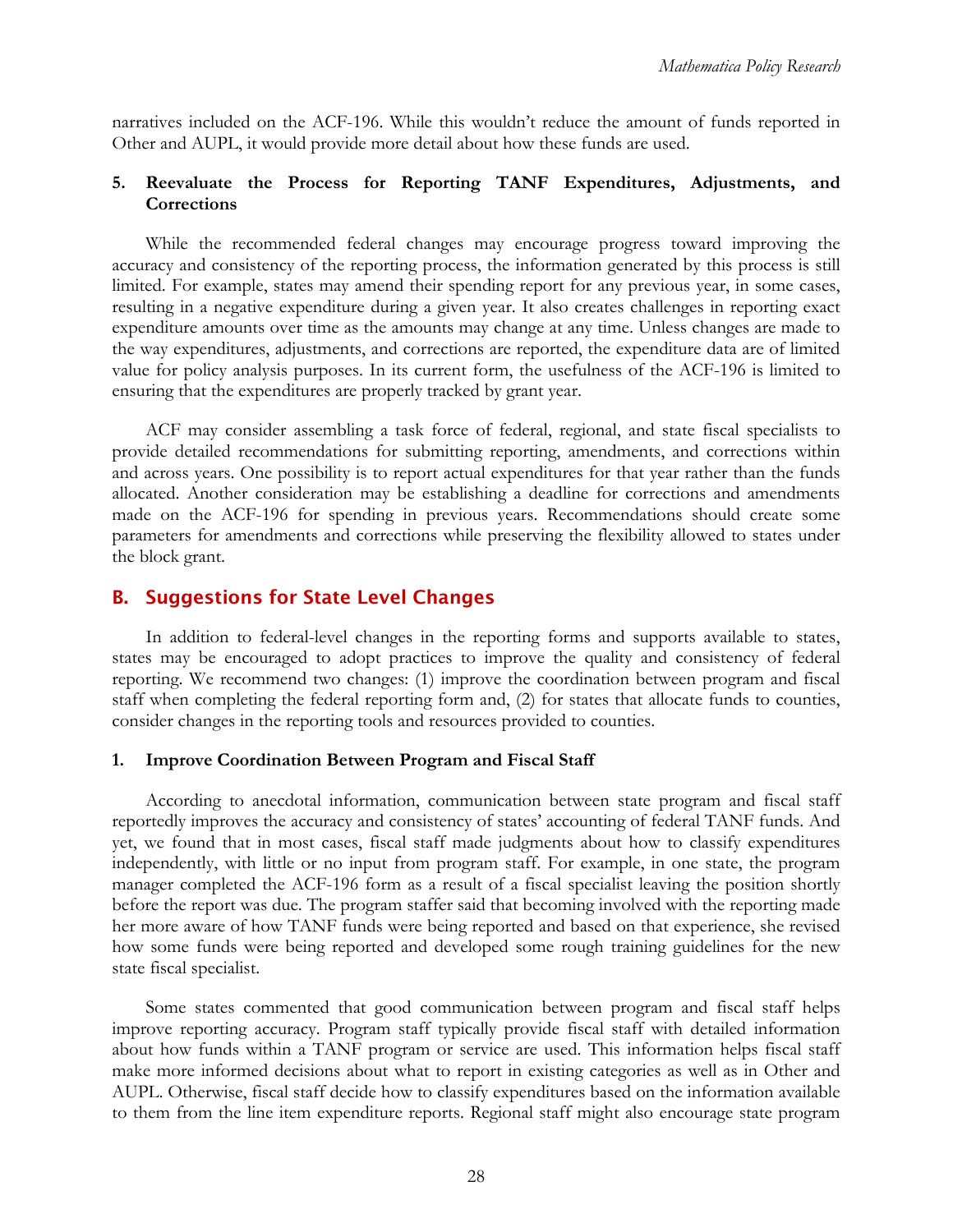<span id="page-41-0"></span>and fiscal staff to jointly complete the ACF-196 at least annually, to ensure they are in agreement about how funds should be classified. The primary goal is to encourage both fiscal and program staff to be involved with the categorization decisions.

### **2. Revisit Reporting Tools and Resources Available to Counties**

In county administered states where federal TANF funds are allocated to local counties, the quality of the state data hinges on the accuracy of county reporters. States may consider providing additional guidance to local counties for federal reporting. They may also provide counties with the electronic reporting tools that allow fiscal staff to easily and accurately synthesize county data for federal reporting. State TANF administrators may consider statewide trainings for county fiscal staff and/or ongoing technical assistance telephone calls or webinars to improve the quality and consistency of categorization.

- • Require counties to describe how funds used in Other and AUPL are used. While it appears that some states that allocate funds to counties use the same defined categories on the ACF-196 reporting form, a detailed description of what is included in Other and AUPL is not required. To require this information would improve the amount of information available about how counties spend their funds. States may consider a narrative format or a simple checklist of spending areas or both.
- Provide additional guidance to counties. States that allocate funds to local counties may consider providing additional written guidance to fiscal and program staff. They might also consider designating a fiscal person at the state office who is available to answer questions. Increasing the communication to counties about how to classify funds in existing categories will likely improve the consistency and accuracy of state reporting.

## C. Conclusion

Taking advantage of the flexibility a block grant provides, states have used their TANF funds to address many unmet needs that are consistent with the purposes of TANF. At the time the TANF block grant was created, it was impossible for ACF to anticipate all the ways in which states might spend their TANF block grant funds. When states did not find a category in which to record their expenditures or when a program crossed multiple categories, they often recorded their expenditures in "Other" and, to a lesser extent, "Authorized Under Prior Law." This study provides new information that ACF can use to refine existing spending categories, provide better guidance to states and possibly create a few new spending categories to reduce the amount of spending that is reported in these two categories. This, in turn, should lead to a more detailed and accurate accounting of how TANF block grants are spent.

While this study sheds light on the amount and types of spending in the Other and AUPL categories, it is important to note that there are additional equally important reporting issues that makes it difficult to analyze and assess spending over time. First, it states' ability to make adjustments and corrections across years makes it very complicated to track spending over time and to make comparisons across states. In addition, states can transfer funds from TANF to two other block grants, the Social Services Block Grant and the Child Care and Development Block Grant, but are not required to provide any additional information on how these funds are spent. This limits further what is known about how TANF funds are used and which families are benefitting from them. These and other issues related to how TANF block grants are used may surface during TANF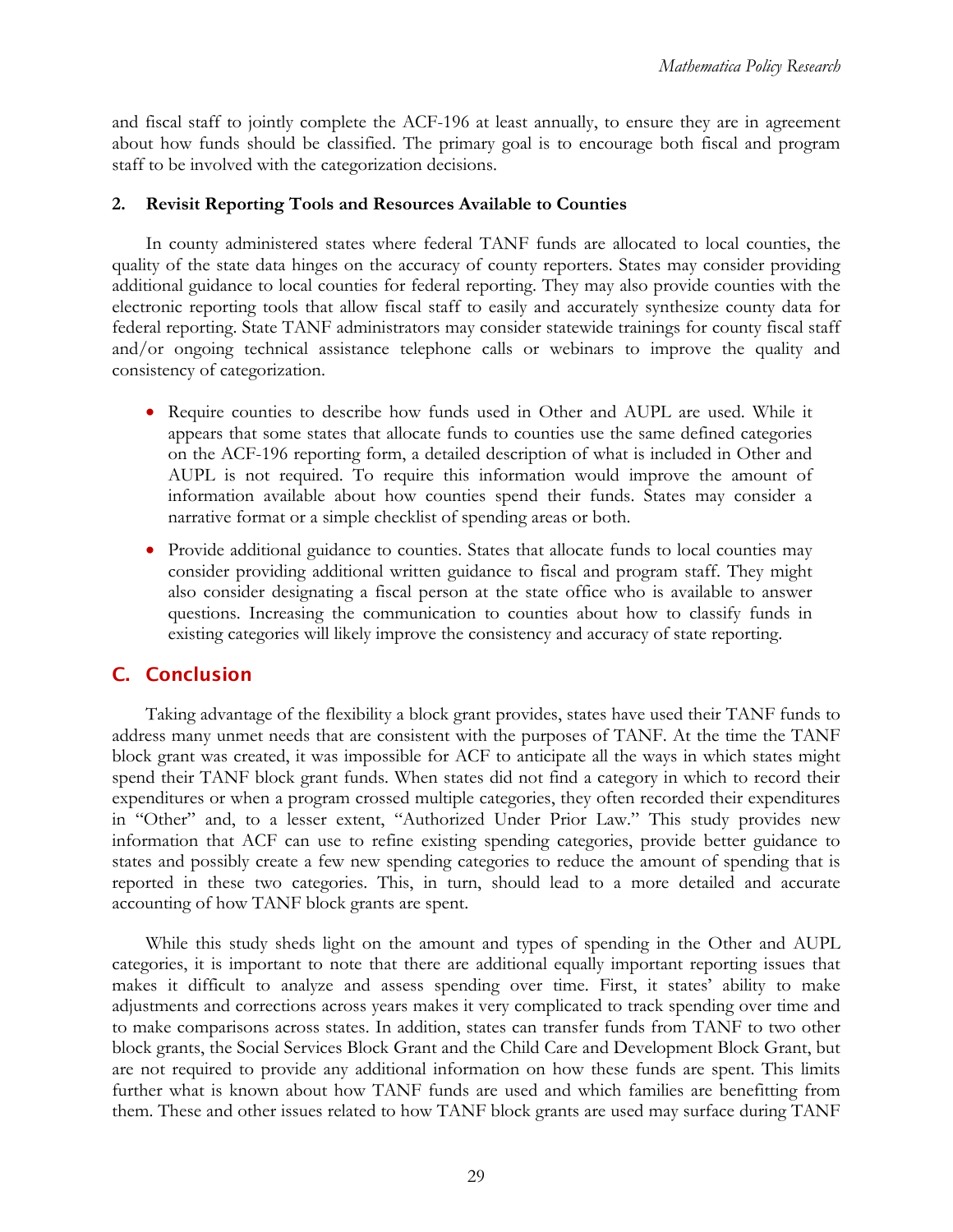reauthorization next year. These issues were beyond the scope of this project, however, they are likely to be important components of any discussion focused on increasing our understanding of how TANF block grant funds are used and assessing their effectiveness.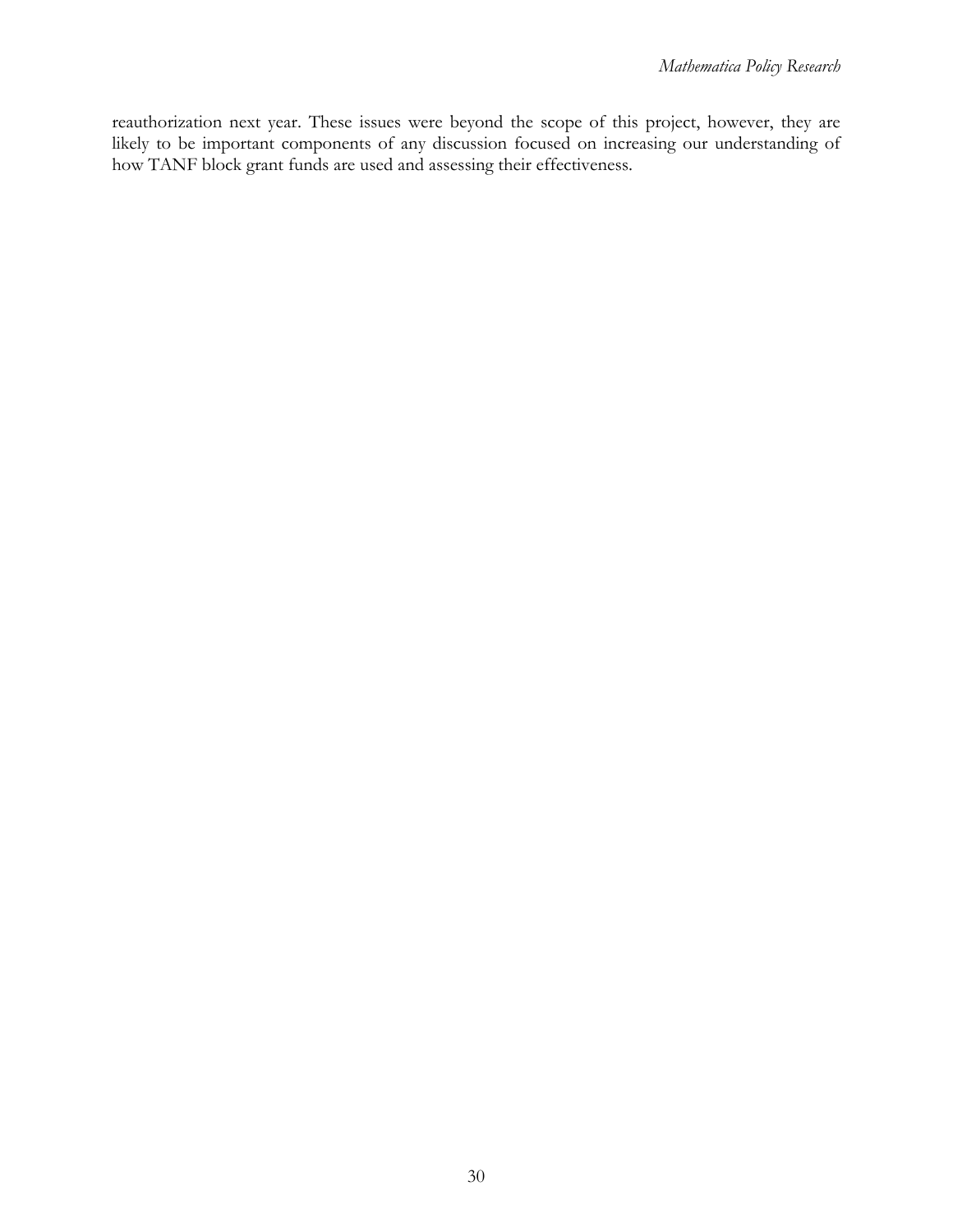### **REFERENCES**

- <span id="page-43-0"></span>Administration for Children and Families, Office of Family Assistance. "Temporary Assistance for Needy Families: Funding Guide." Available at [www.acf.hhs.gov/programs/ofa/resources/ funding\_guide.htm]. Accessed on June 8, 2009.
- Berrick, J.D., L. Frame, J. Langs, and L. Varchol. "Working Together for Children and Families: Where TANF and Child Welfare Meet." Journal of Policy Practice, vol. 5 no. 2/3, 2006, pp. 27- 42.
- DeVooght, K., T. Allen, and R. Geen. "Federal, State, and Local Spending to Address Child Abuse and Neglect in SFY 2006." Washington, DC: Child Trends, December 2008.
- Geen, Rob. "Shoring Up the Child Welfare-TANF Link." Washington, DC: The Urban Institute, June 2002.
- Geen, R., L. Fender, J. Leos-Urbel, and T. Markowitz. "Welfare Reform's Effect on Child Welfare Caseloads." Washington, DC: The Urban Institute, February 2001.
- Lower-Basch, E., and M.H. Greenberg. "Single Mothers in the Era of Welfare Reform." In The Gloves-Off Economy: Workplace Standards at the Bottom of America's Labor Market, edited by A. Bernhardt, H. Boushey, L. Dresser, and C. Tilly. Champaign, IL: Labor and Employment Relations Association, 2009.
- Scarcella, C.A., R. Bess, E.H. Zielewski, and R. Geen. "The Cost of Protecting Vulnerable Children V: Understanding State Variation in Child Welfare Financing." Washington, DC: The Urban Institute, May 2006.
- Snyder, Howard N. "Juvenile Arrests 2006." Washington, DC: U.S. Department of Justice, Office of Juvenile Justice and Delinquency Prevention, November 2008.
- Swanson, Christopher B. "Closing the Graduation Gap: Educational and Economic Conditions in America's Largest Cities." Bethesda, MD: Editorial Projects in Education, 2009.
- Terry-Humen, E., Manlove, J., and K. Moore. Playing catch-up: How the children of teen mothers fare. Washington, DC: National Campaign to Prevent Teen Pregnancy, January 2005.
- U.S. Children's Bureau, Administration for Children and Families. "Federal Child Abuse Prevention and Treatment Act." Available at [www.acf.hhs.gov/programs/cb/laws\_policies/ cblaws/capta/index.htm]. Accessed on June 8, 2009.
- U.S. Children's Bureau, Administration for Children and Families. "Adoption and Foster Care Statistics, 2006." Available at [www.acf.hhs.gov/programs/cb/stats\_research/index.htm]. Accessed on June 8, 2009.
- U.S. General Accounting Office. "Welfare Reform: Early Fiscal Effects of the TANF Block Grant." Washington, DC: United States General Accounting Office, August 1998.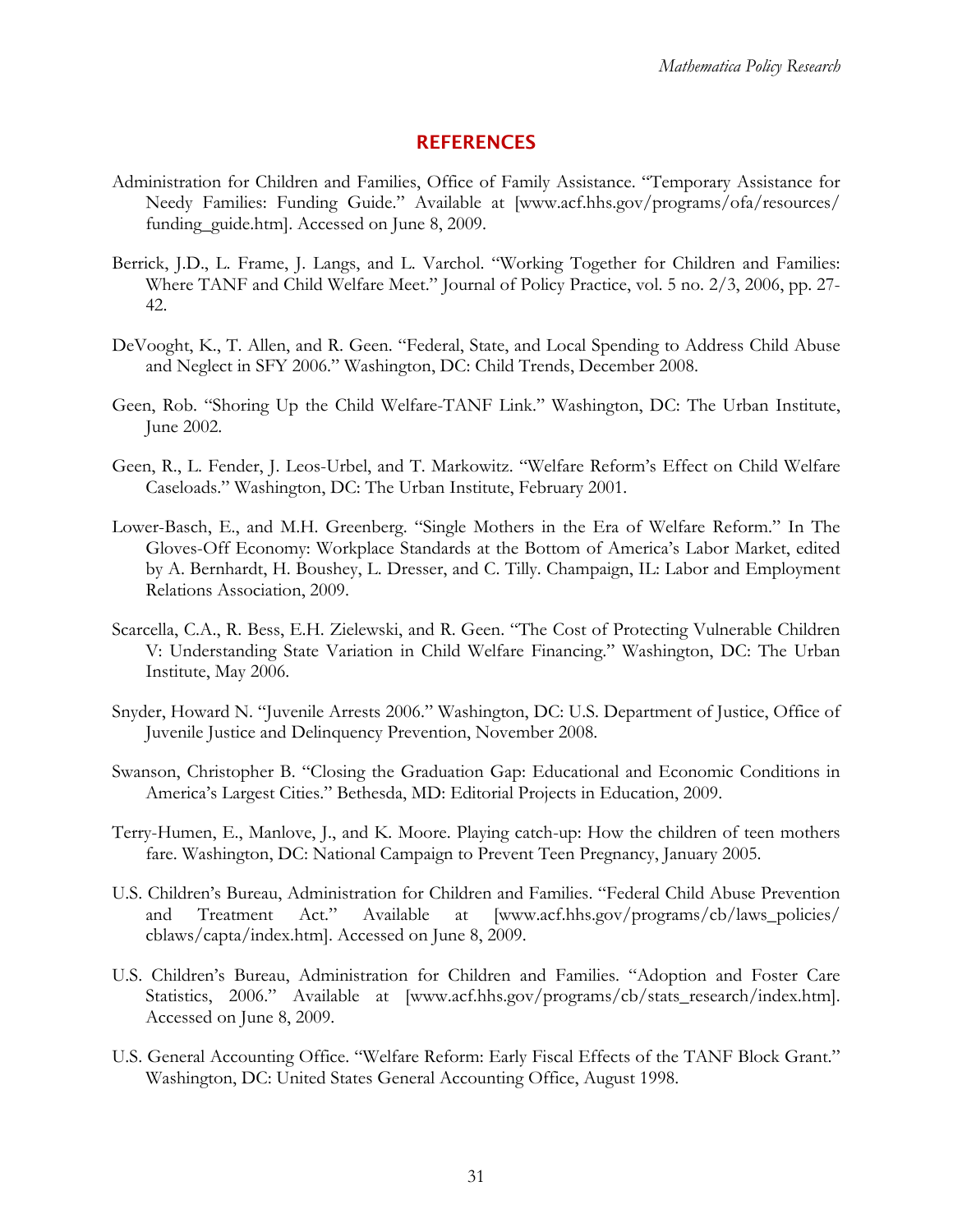- Weaver, Kent. "The Structure of the TANF Block Grant." Washington, DC: Brookings Institute, April 2002.
- Wells, Kathleen, and Shenyang Guo. "Impact of Welfare Reform on Foster Care and Child Welfare in Cuyahoga County, Ohio." Cleveland, OH: Case Western Reserve University, Mandel School of Applied Social Sciences, 2001.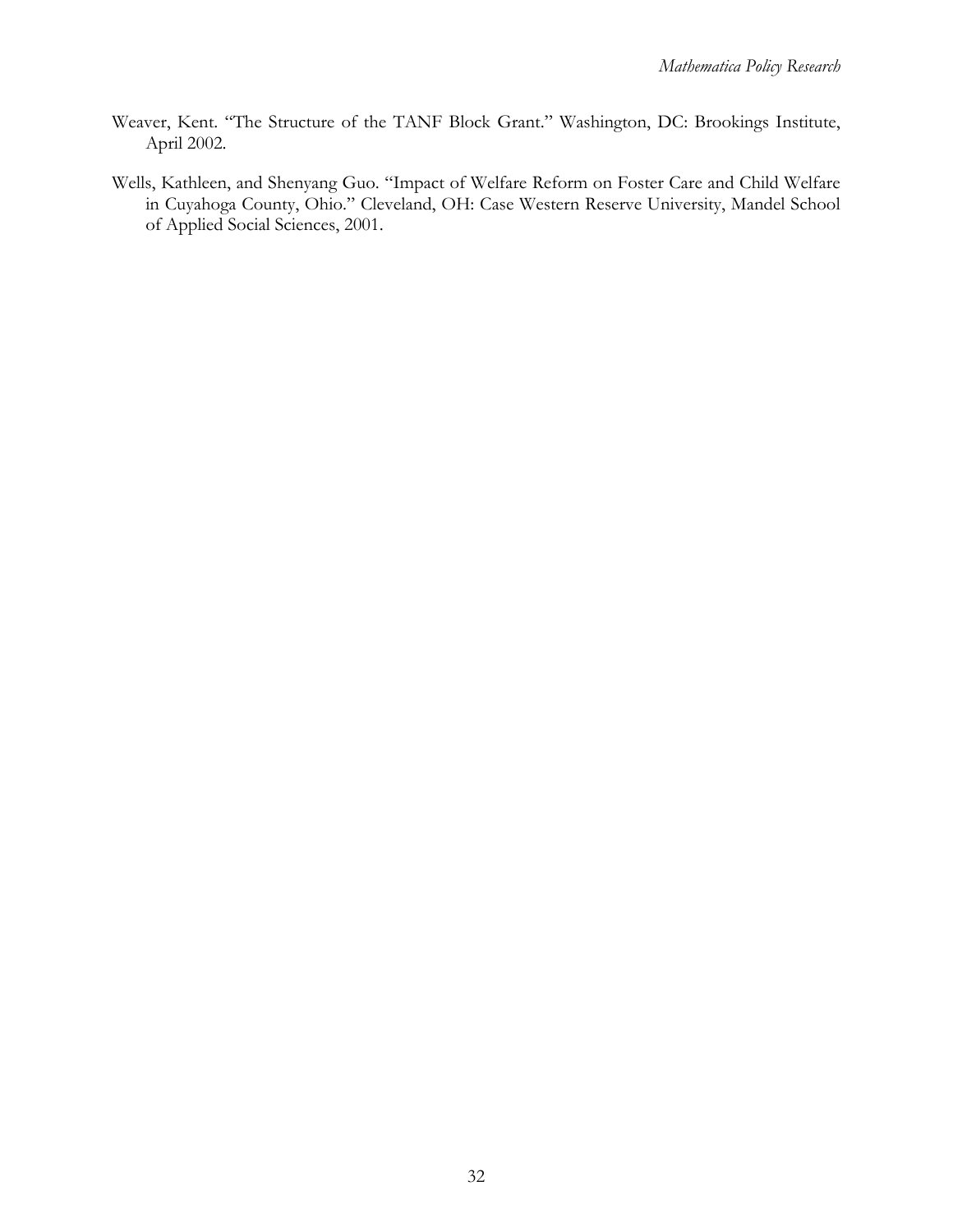# APPENDIX

# STATES' USE OF FEDERAL TANF FUNDS REPORTED IN OTHER AND AUPL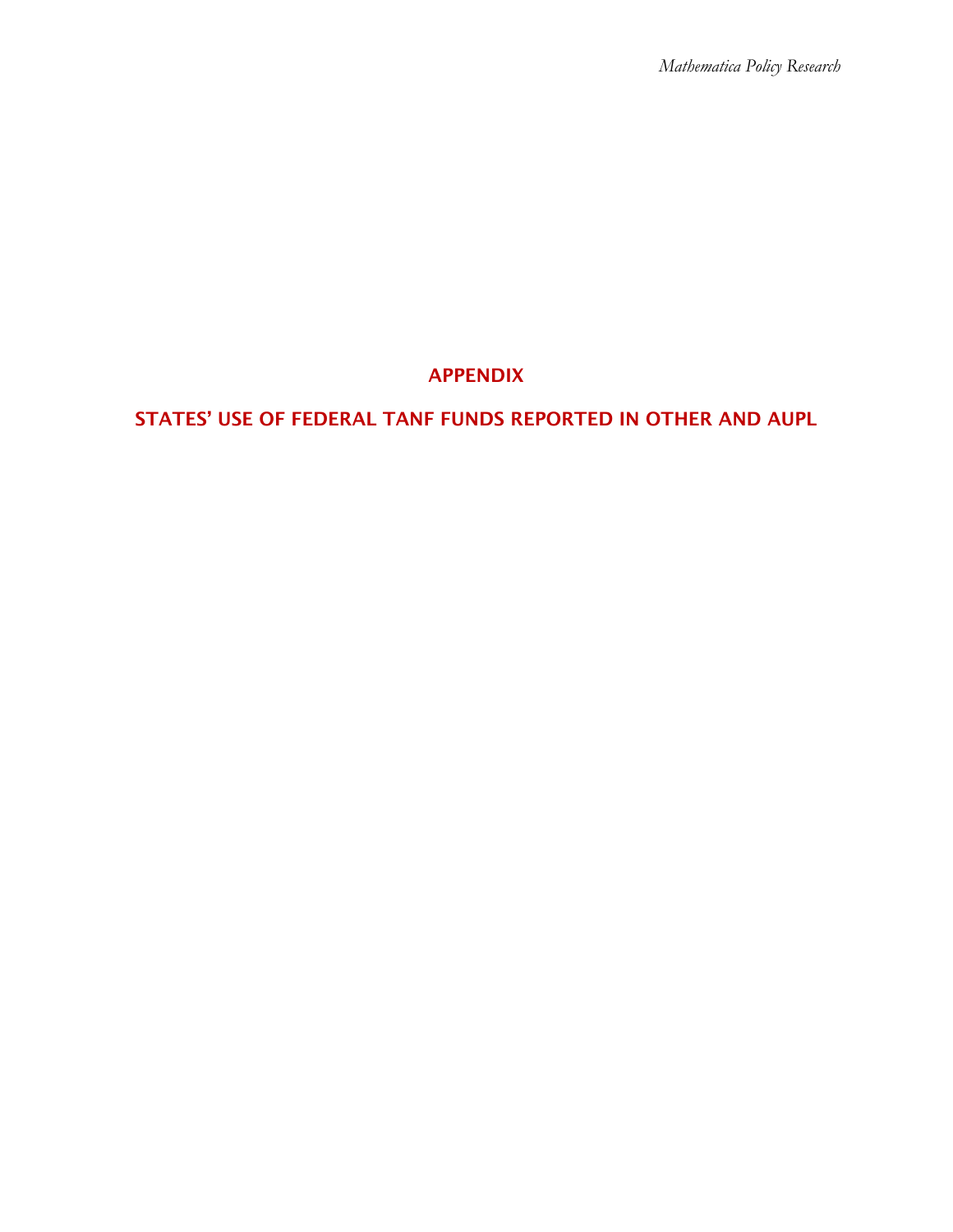|                                                                                                          | Number of<br><b>States Reporting</b><br>in Either | Number of<br><b>States Reporting</b> | Number of States<br>Reporting in AUPL<br>$(n=41)$ |                |
|----------------------------------------------------------------------------------------------------------|---------------------------------------------------|--------------------------------------|---------------------------------------------------|----------------|
| <b>Spending Areas</b>                                                                                    | Category<br>$(n=41)$                              | in Other<br>$(n=41)$                 | Assistance                                        | Nonassistance  |
| Child welfare                                                                                            | 31                                                | 26                                   | 3                                                 | 10             |
| TANF program expenses                                                                                    | 21                                                | 20                                   | $\pmb{0}$                                         | 1              |
| Emergency assistance (e.g.,<br>housing, energy, clothing<br>assistance)                                  | 20                                                | 19                                   | 1                                                 | $\overline{2}$ |
| Domestic violence services                                                                               | 14                                                | 14                                   | 0                                                 | $\pmb{0}$      |
| Mental health and addiction<br>services                                                                  | 13                                                | 13                                   | 0                                                 | 0              |
| Education and youth programs                                                                             | 13                                                | 13                                   | 0                                                 | 0              |
| Health/disabilities services                                                                             | 12                                                | 12                                   | 0                                                 | $\pmb{0}$      |
| Special populations (e.g.,<br>corrections, juvenile justice,<br>veterans assistance, tribal<br>payments) | 10                                                | 8                                    | 0                                                 | $\overline{2}$ |
| Teen pregnancy/prevention<br>programs                                                                    | 8                                                 | 8                                    | 0                                                 | 0              |
| Early childhood care and<br>education                                                                    | 8                                                 | 8                                    | 0                                                 | 0              |
| Employment services and work<br>supports for low-income<br>populations                                   | $\overline{7}$                                    | $\overline{7}$                       | $\pmb{0}$                                         | $\pmb{0}$      |
| Discretionary funds to faith-based<br>and community organizations                                        | $\overline{7}$                                    | 7                                    | $\pmb{0}$                                         | $\pmb{0}$      |
| Marriage and parenting initiatives                                                                       | 6                                                 | 6                                    | 0                                                 | 0              |
| Child support                                                                                            | $\overline{4}$                                    | 4                                    | 0                                                 | $\pmb{0}$      |
| Adult/postsecondary education                                                                            | 3                                                 | 3                                    | 0                                                 | 0              |
| Unspecified funds (mostly<br>allocated to counties/localities) <sup>a</sup>                              | 3                                                 | 3                                    | $\overline{c}$                                    | 1              |
| Additional expenditures                                                                                  | 9                                                 | 9                                    | 0                                                 | 0              |

#### Table A.1 States' Use of Federal TANF Funds Reported in Other and AUPL Categories

Source: ACF-196 addenda and state expenditure reports for FY 2006 and FY 2007.

Note: Six states do not report spending in any category—DE, HI, ME, NE, UT, VT. No spending information is available from four states— KS, KY, MS, WY.

 a "Unspecified funds" is primarily expenditures allocated to local counties. For these states, we do not have data describing how these funds were spent.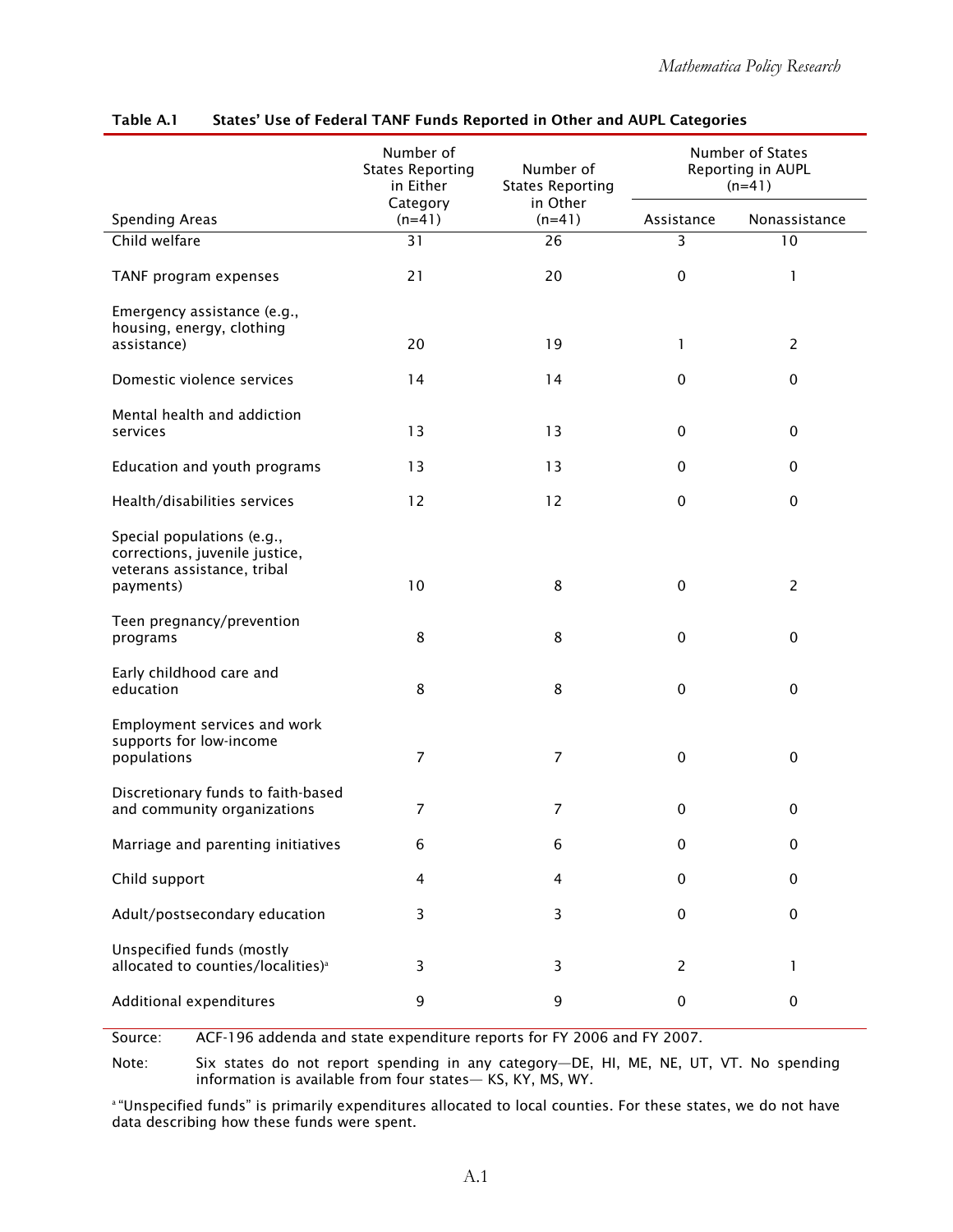| <b>Spending Areas</b>                                                                              | Percentage of Funds Reported in All Categories <sup>b</sup><br>$(n=28)$ |
|----------------------------------------------------------------------------------------------------|-------------------------------------------------------------------------|
| Child welfare                                                                                      | 53.64                                                                   |
|                                                                                                    |                                                                         |
| TANF program expenses                                                                              | 2.48                                                                    |
| Emergency assistance (e.g., housing, energy,<br>clothing assistance)                               | 11.42                                                                   |
|                                                                                                    |                                                                         |
| Domestic violence services                                                                         | 2.46                                                                    |
| Mental health and addiction services                                                               | 3.11                                                                    |
| Education and youth programs                                                                       | 9.58                                                                    |
| Health/disabilities services                                                                       | 5.04                                                                    |
| Special populations (e.g., corrections, juvenile<br>justice, veterans assistance, tribal payments) | 6.26                                                                    |
|                                                                                                    |                                                                         |
| Teen pregnancy/prevention programs                                                                 | 2.80                                                                    |
| Early childhood care and education                                                                 | 1.90                                                                    |
| Employment services and work supports for low-                                                     |                                                                         |
| income populations                                                                                 | .50                                                                     |
| Discretionary funds to community organizations                                                     | .28                                                                     |
| Marriage and parenting initiatives                                                                 | .12                                                                     |
| Child support                                                                                      | .03                                                                     |
| Adult/postsecondary education                                                                      | .37                                                                     |
|                                                                                                    |                                                                         |

#### Table A.2 Spending Areas that Account for the Greatest Percentage of Federal TANF Funds Reported in Other and AUPL<sup>a</sup>

Source: ACF-196 addenda and state expenditure reports for FY 2006 and FY2007.

 a Does not include Unspecified Funds and Additional Expendentitures spending areas, which accounted for roughly \$870 million and 1.2 million, respectively.

b Total amount of funds reported in Other and AUPL was roughly \$1.5 billion. (Does not include Unspecified Funds and Miscellaneous spending areas).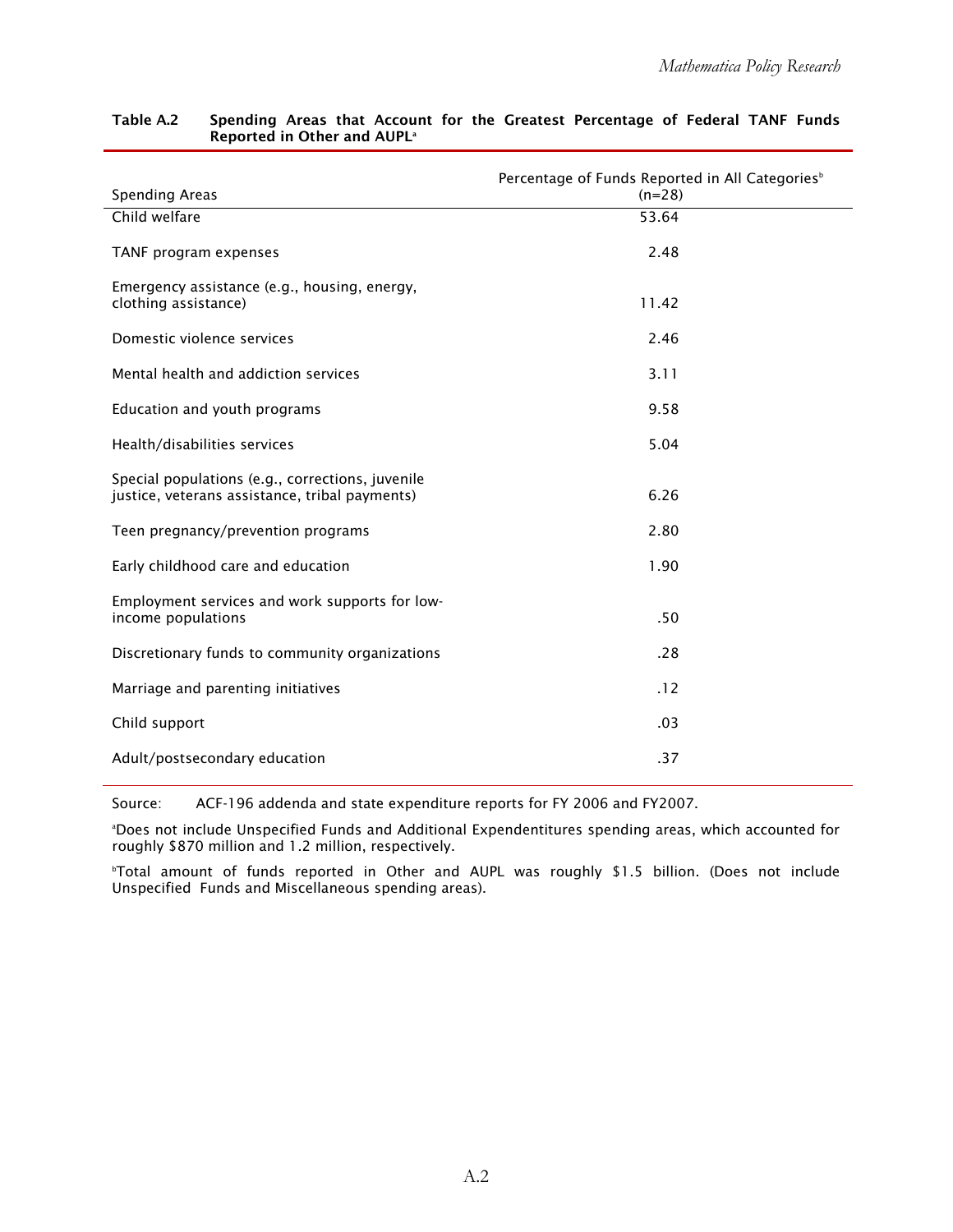|                                      |                                          |                                          |                         | <b>Education and</b>   |                         |
|--------------------------------------|------------------------------------------|------------------------------------------|-------------------------|------------------------|-------------------------|
| <b>States</b>                        | Child Welfare                            | Personal<br>Supports                     | Emergency<br>Assistance | Prevention<br>Programs | Miscellaneous           |
|                                      | $\overline{\mathsf{x}}$                  |                                          |                         |                        | $\overline{\mathsf{x}}$ |
| Alabama<br>Alaska                    |                                          | $\pmb{\mathsf{X}}$                       |                         |                        |                         |
| Arizona                              | $\pmb{\mathsf{X}}$                       | $\pmb{\mathsf{X}}$                       | $\pmb{\mathsf{X}}$      |                        | $\pmb{\times}$          |
| Arkansas                             | $\pmb{\mathsf{X}}$                       |                                          |                         | $\pmb{\mathsf{X}}$     |                         |
| California                           | $\pmb{\mathsf{X}}$                       | $\mathsf X$                              | $\pmb{\mathsf{X}}$      |                        | $\pmb{\times}$          |
| Colorado                             | $\pmb{\mathsf{X}}$                       |                                          |                         |                        | $\pmb{\times}$          |
|                                      | $\pmb{\mathsf{X}}$                       | $\pmb{\mathsf{X}}$                       |                         |                        | $\mathsf{X}$            |
| Connecticut                          |                                          |                                          |                         |                        |                         |
| Delaware <sup>a</sup><br>District of |                                          |                                          |                         |                        |                         |
| Columbia                             |                                          |                                          |                         | $\pmb{\mathsf{X}}$     | $\pmb{\mathsf{X}}$      |
|                                      | $\pmb{\mathsf{X}}$<br>$\pmb{\mathsf{X}}$ | $\pmb{\mathsf{X}}$<br>$\pmb{\mathsf{X}}$ | X<br>$\pmb{\mathsf{X}}$ |                        | $\pmb{\mathsf{X}}$      |
| Florida                              | $\pmb{\mathsf{X}}$                       | $\pmb{\mathsf{X}}$                       | X                       | $\pmb{\mathsf{X}}$     | $\pmb{\times}$          |
| Georgia                              |                                          |                                          |                         |                        |                         |
| <b>Hawaii</b> <sup>a</sup>           |                                          |                                          |                         |                        |                         |
| Idaho                                | $\pmb{\mathsf{X}}$                       | $\pmb{\mathsf{X}}$                       |                         |                        | $\pmb{\mathsf{X}}$      |
| Illinois                             | $\pmb{\mathsf{X}}$                       | $\pmb{\mathsf{X}}$                       | $\pmb{\mathsf{X}}$      | X                      | $\pmb{\mathsf{X}}$      |
| Indiana                              | $\pmb{\mathsf{X}}$                       | $\pmb{\mathsf{X}}$                       | X                       | $\pmb{\mathsf{X}}$     | $\pmb{\mathsf{X}}$      |
| lowa                                 | $\pmb{\chi}$                             |                                          |                         | $\pmb{\mathsf{X}}$     |                         |
| <b>Kansas</b> b                      |                                          |                                          |                         |                        |                         |
| Kentucky <sup>b</sup>                |                                          |                                          |                         |                        |                         |
| Louisiana                            | $\mathsf X$                              |                                          |                         |                        | $\pmb{\mathsf{X}}$      |
| Maine <sup>a</sup>                   |                                          |                                          |                         |                        |                         |
| Maryland                             | $\pmb{\times}$                           |                                          |                         |                        |                         |
| Massachusetts                        |                                          |                                          | $\pmb{\mathsf{X}}$      | $\pmb{\mathsf{X}}$     | $\mathsf{X}$            |
| Michigan                             | $\pmb{\mathsf{X}}$                       | $\pmb{\mathsf{X}}$                       | $\pmb{\mathsf{X}}$      | $\mathsf{X}$           | $\mathsf{X}$            |
| Minnesota                            |                                          |                                          |                         | $\pmb{\chi}$           |                         |
| <b>Mississippi</b> b                 |                                          |                                          |                         |                        |                         |
| Missouri                             | $\pmb{\mathsf{X}}$                       |                                          |                         |                        | $\mathsf X$             |
| Montana                              |                                          | $\pmb{\mathsf{X}}$                       | $\pmb{\mathsf{X}}$      |                        | $\mathsf{X}$            |
| Nebraska <sup>a</sup>                |                                          |                                          |                         |                        |                         |
| Nevada                               | X                                        | $\pmb{\mathsf{X}}$                       | $\pmb{\mathsf{X}}$      | $\mathsf X$            | $\mathsf X$             |
| New Hampshire                        | $\pmb{\mathsf{X}}$                       |                                          | $\pmb{\mathsf{X}}$      |                        | X                       |
| New Jersey                           | $\pmb{\chi}$                             | $\mathsf X$                              |                         |                        |                         |
| New Mexico                           |                                          | X                                        |                         | $\mathsf X$            | X                       |
| New York                             | $\mathsf X$                              | $\pmb{\mathsf{X}}$                       | $\mathsf X$             | $\pmb{\mathsf{X}}$     | $\pmb{\times}$          |
| North Carolina                       | $\pmb{\mathsf{X}}$                       | $\pmb{\mathsf{X}}$                       | $\pmb{\chi}$            |                        | $\pmb{\times}$          |
| North Dakota                         | $\pmb{\mathsf{X}}$                       | $\pmb{\mathsf{X}}$                       |                         |                        | $\pmb{\mathsf{X}}$      |
| Ohio                                 | $\pmb{\mathsf{X}}$                       | X                                        | $\pmb{\mathsf{X}}$      | $\pmb{\mathsf{X}}$     | $\pmb{\mathsf{X}}$      |
| Oklahoma                             | $\pmb{\mathsf{X}}$                       | $\pmb{\mathsf{X}}$                       |                         |                        | X                       |
| Oregon                               | $\pmb{\mathsf{X}}$                       | X                                        | Χ                       |                        | X                       |
| Pennsylvania                         | $\pmb{\mathsf{X}}$                       |                                          |                         | $\pmb{\mathsf{X}}$     | $_{\rm X}^{\rm X}$      |
| Rhode Island                         |                                          |                                          | X                       |                        |                         |
| South Carolina                       | X                                        | X                                        | X                       |                        |                         |
| South Dakota                         | $\pmb{\mathsf{X}}$                       | $\pmb{\mathsf{X}}$                       |                         | $\mathsf X$            |                         |
| Tennessee                            |                                          |                                          |                         | $\pmb{\mathsf{X}}$     | $\pmb{\mathsf{X}}$      |
| Texas                                |                                          | $\pmb{\mathsf{X}}$                       | $\pmb{\mathsf{X}}$      | $\pmb{\mathsf{X}}$     | $\mathsf{X}$            |
| Utah <sup>a</sup>                    |                                          |                                          |                         |                        |                         |
| Vermont <sup>a</sup>                 |                                          |                                          |                         |                        |                         |
| Virginia                             | $\pmb{\mathsf{X}}$                       |                                          |                         | $\pmb{\mathsf{X}}$     | $\mathsf X$             |
| Washington                           |                                          |                                          |                         |                        | $\mathsf X$             |
| West Virginia                        |                                          |                                          | $\pmb{\mathsf{X}}$      |                        | $\mathsf X$             |
| Wisconsin                            | $\mathsf X$                              |                                          |                         | $\mathsf X$            | $\mathsf{X}$            |
| Wyoming <sup>b</sup>                 |                                          |                                          |                         |                        |                         |
| <b>Total</b>                         | 31                                       | 24                                       | 20                      | 19                     | 33                      |

Table A.3. States' Use of Federal TANF Funds Reported in Other and AUPL for FY 2006

Source: ACF-196 addenda and state expenditure reports for FY 2006 and FY2007.